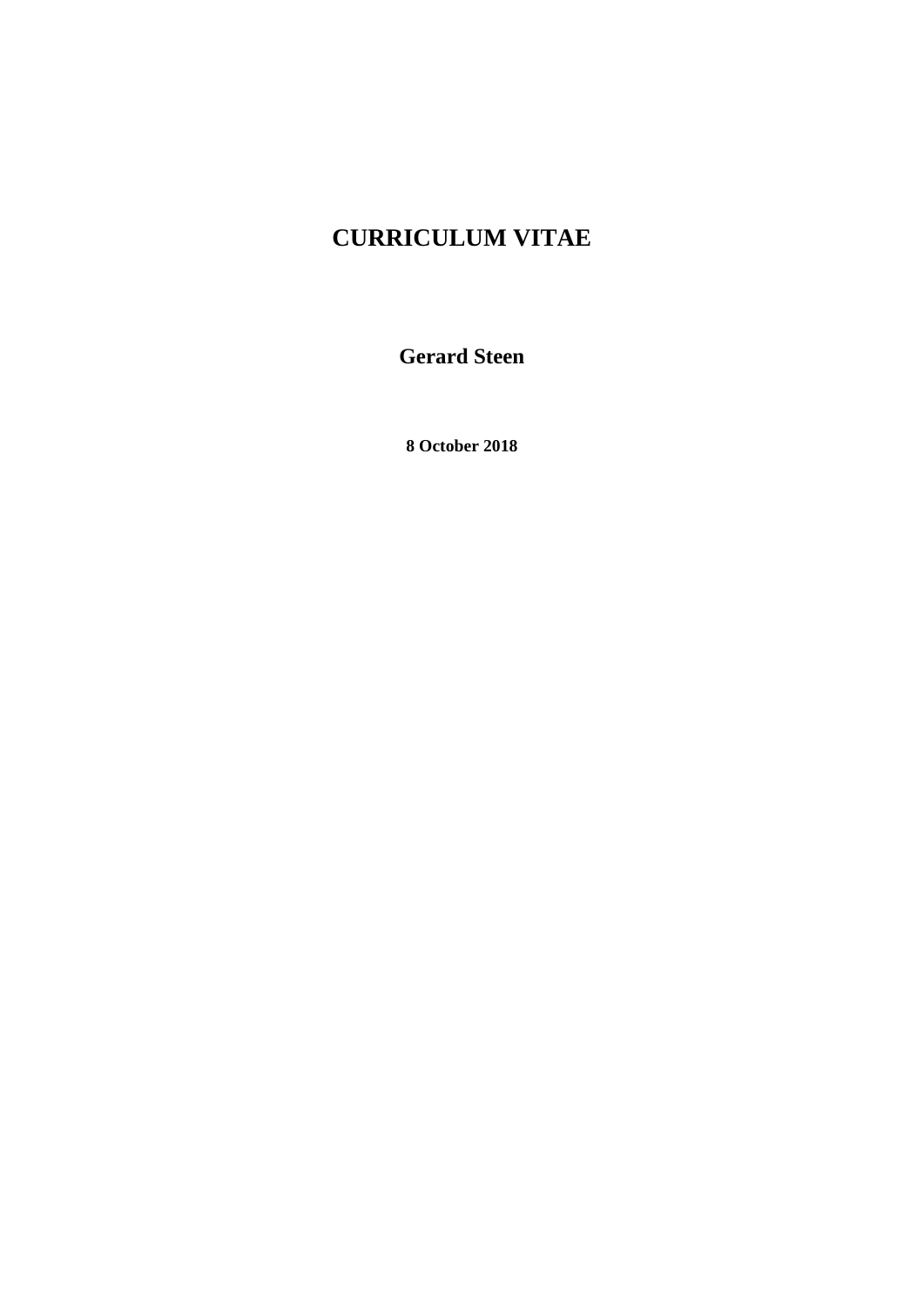## **CONTENTS**

| Volumes published in Metaphor in Language, Cognition and Communication |  |
|------------------------------------------------------------------------|--|
|                                                                        |  |
|                                                                        |  |
|                                                                        |  |
|                                                                        |  |
|                                                                        |  |

|--|

| - ocal |  |
|--------|--|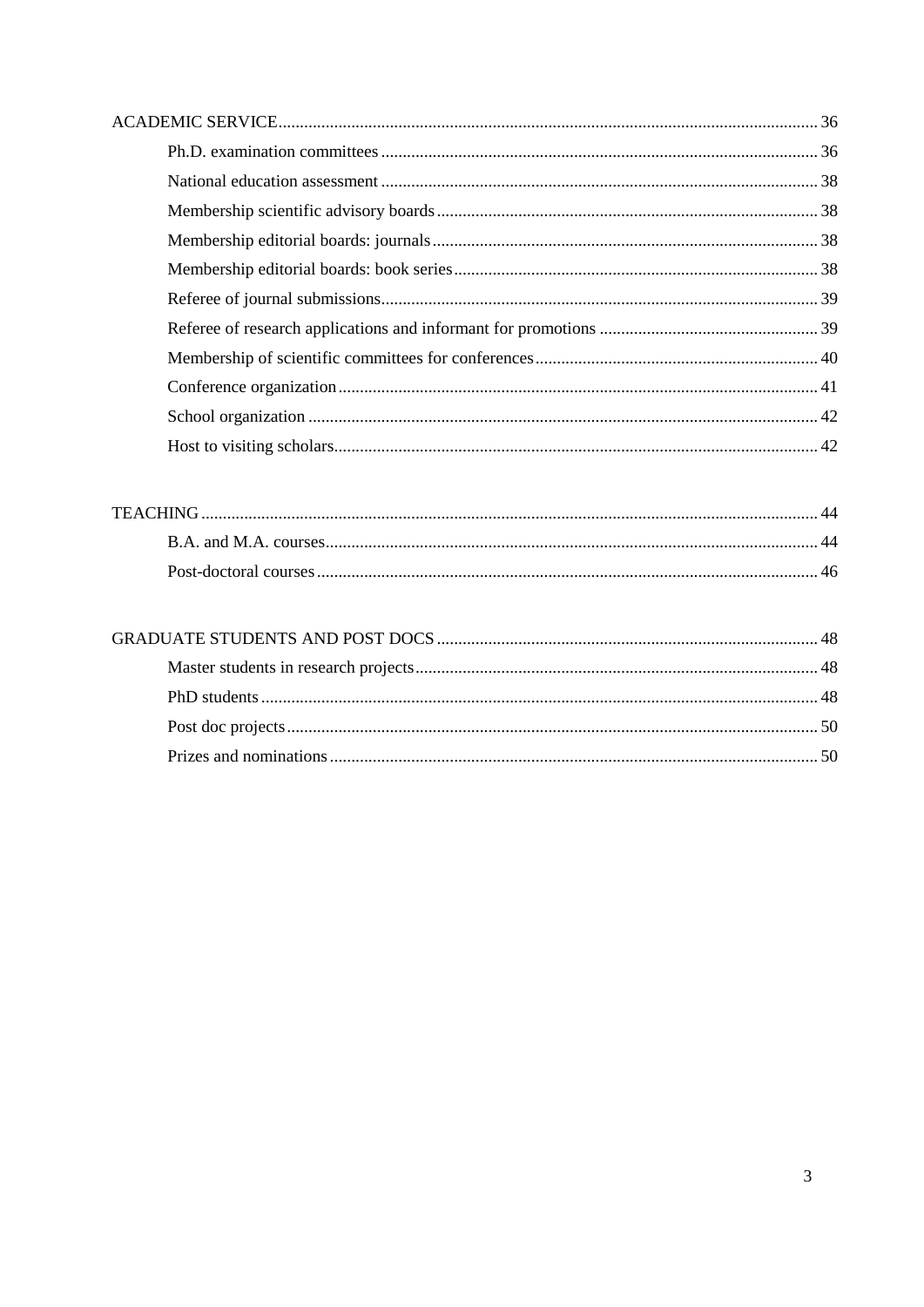## **GENERAL**

## Affiliation

<span id="page-3-1"></span><span id="page-3-0"></span>

| Name:      | Steen, Gerardus Johannes (Gerard)                                              |
|------------|--------------------------------------------------------------------------------|
| Institute: | Department of Dutch Studies, Faculty of Humanities, University of<br>Amsterdam |
| Address:   | Spuistraat 134                                                                 |
| Town:      | 1012 VB Amsterdam                                                              |
| Telephone: | $020 - 5254711$                                                                |
| E-mail:    | g.j.steen@uva.nl                                                               |
| URL:       | https://amsterdam.academia.edu/GerardSteen                                     |

## Ph.D. Thesis

<span id="page-3-2"></span>

| 1987 - 1991 | Netherlands Organization for Scientific Research (NWO):      |
|-------------|--------------------------------------------------------------|
|             | Metaphor in literature.                                      |
| 1 May 1992  | Defence of thesis <i>Metaphor in literary reception: A</i>   |
|             | theoretical and empirical study of understanding metaphor in |
|             | literary discourse                                           |
| advisor:    | prof. dr. Elrud Ibsch                                        |
| co-advisor: | prof. dr. Leo Noordman                                       |
|             | dr. Dick Schram                                              |
|             | prof. dr. Lachlan Mackenzie                                  |

## Training

<span id="page-3-3"></span>

| 1969 - 1975 | Gymnasium a, Scholengemeenschap Werenfridus, Hoorn                  |
|-------------|---------------------------------------------------------------------|
| 1975 - 1982 | B.A. English language and literature, Vrije                         |
|             | Universiteit Amsterdam                                              |
| 1978 - 1979 | Harting Grant Department of English, University of Birmingham, U.K. |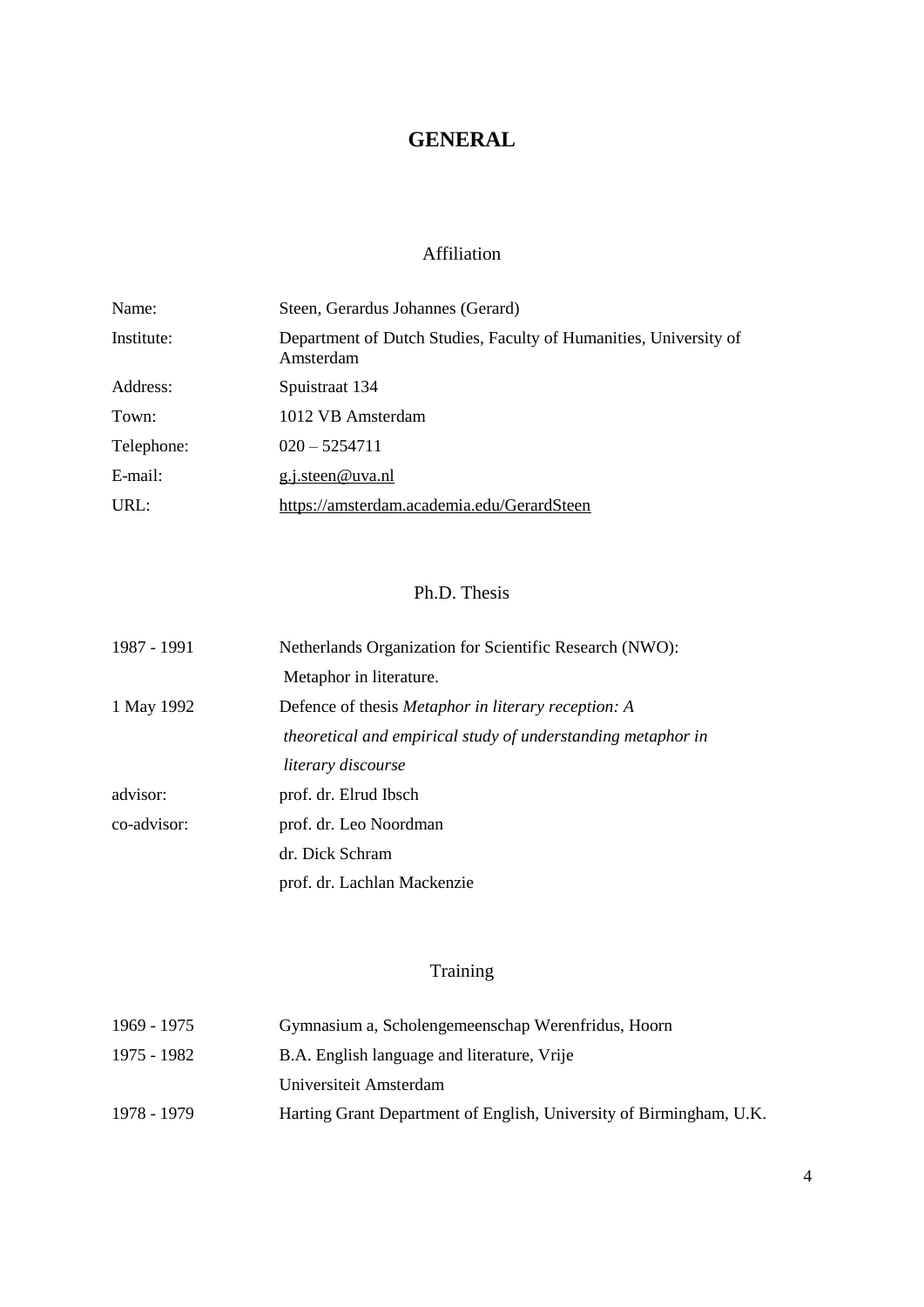| 1979 - 1982   | M.A. English Language and literature, Vrije Universiteit Amsterdam (cum<br>laude) |
|---------------|-----------------------------------------------------------------------------------|
| 1979 - 1985   | M.A. Poetics, Vrije Universiteit Amsterdam (cum laude)                            |
| $2006 - 2007$ | 6-day course in academic leadership, VU University Amsterdam                      |
| 2014          | <b>BKO</b> certificate                                                            |

## Job history

<span id="page-4-0"></span>

| 1982 - 1983   | instructor English literature, VU Amsterdam                        |
|---------------|--------------------------------------------------------------------|
| 1984          | instructor English language and literature, VU Amsterdam           |
| 1986 - 1988   | instructor English language and linguistics, RU Utrecht            |
| 1986 - 1988   | instructor English language and linguistics, VU Amsterdam          |
| 1987          | instructor Cultural Studies, RU Utrecht                            |
| $1987 - 1991$ | PhD candidate General Poetics, NWO/VU Amsterdam                    |
| 1991 - 1994   | instructor Poetics, VU Amsterdam                                   |
| 1993 - 1994   | postdoc researcher General Poetics, NWO/VU Amsterdam               |
| 1994 - 1995   | assistant professor Discourse studies, KUB Tilburg                 |
| 1995 - 1997   | postdoc researcher Discourse studies, KUB Tilburg                  |
| 1997 - 2000   | assistant professor Discourse studies, KUB Tilburg                 |
| 1994 - 2005   | assistant professor English language and linguistics, VU Amsterdam |
| 2005 - 2010   | Principal Investigator, NWO/VU vici program                        |
| 2005 - 2007   | associate professor English language and linguistics, VU Amsterdam |
| 2007 - 2010   | personal chair, Language Use and Cognition, VU Amsterdam           |
| 2010 - 2013   | full professor, Language Use and Cognition, VU Amsterdam           |
| 2013 - 2014   | full professor, Language and Communication, VU Amsterdam           |
| $2015 - $     | full professor Language and Communication, University of Amsterdam |
|               |                                                                    |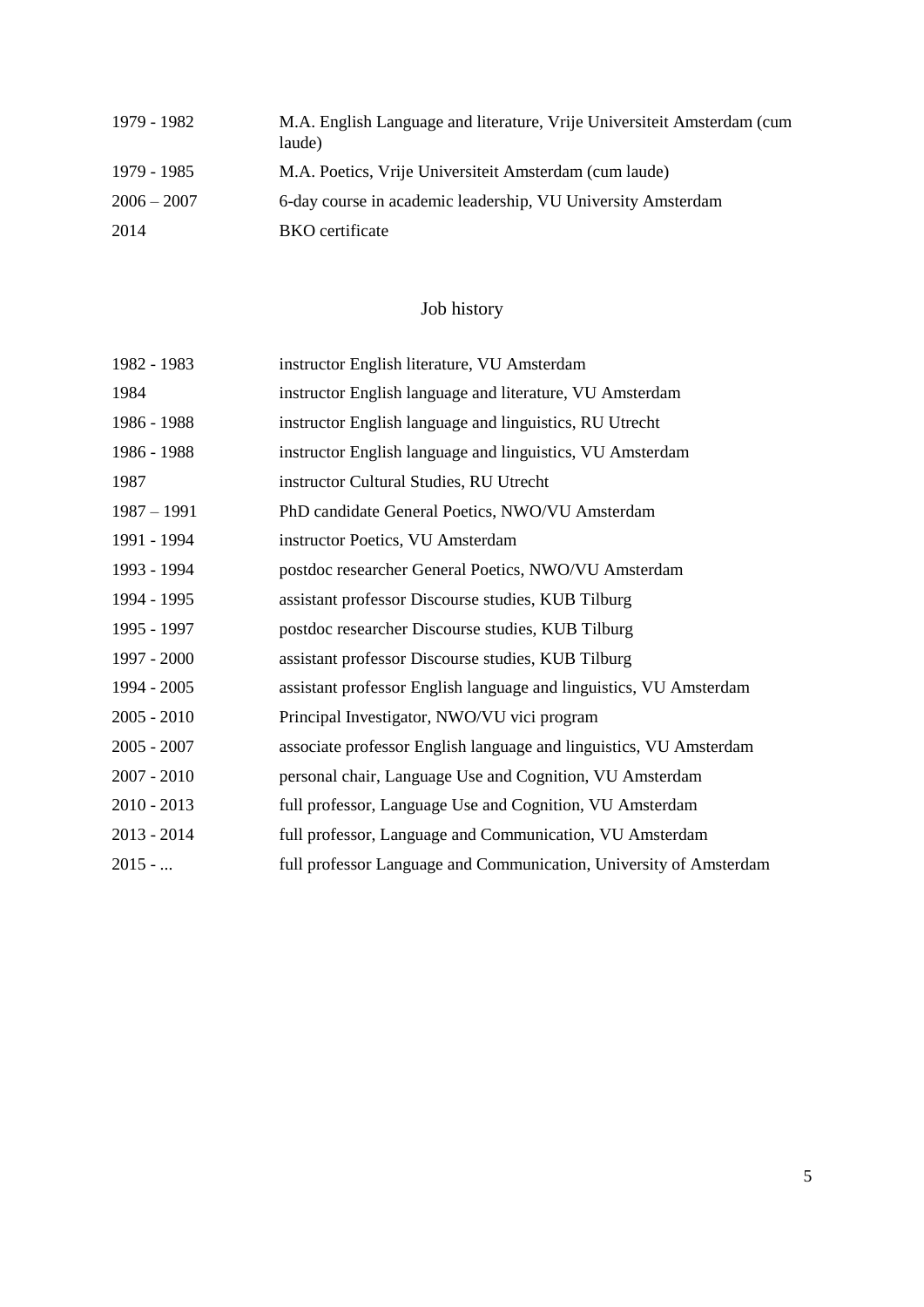## **PUBLICATIONS**

<span id="page-5-0"></span>Monographs, edited books and guest-edited special issues of journals

- <span id="page-5-1"></span>1. Gavins, J., and Steen, G.J. (Eds.). (Accepted, in prep.). Korean translation of *Cognitive poetics in practice*. Seoul: Hankookmunhwasa Publishing Co.
- 2. Bolognesi, M., and Steen, G.J. (Eds.) (In press). *Perspectives on abstract concepts: From cognitive processing to semantic representation*. Amsterdam: John Benjamins.
- 3. Steen, G.J. (Ed.). (2018). *Visual metaphor: Structure and process.* Amsterdam: John Benjamins.
- 4. Bolognesi, M., and Steen, G.J. (Eds.) (2018). *Abstract concepts: Structure, process and modeling.* Special issue of *Topics in Cognitive Science.*
- 5. Barron, A., Steen, G.J., and Yueguo, G. (Eds.). (2017). *The Routledge Handbook of Pragmatics.* London: Routledge.
- 6. Stukker, N., Spooren, W., and Steen, G.J. (Eds.). (2016). *Genre in language, discourse and cognition.* Berlin: Mouton de Gruyter.
- 7. Steen, G.J., Dorst, A.G., Herrmann, J.B., Kaal, A.A., Krennmayr, T., Pasma, T. (2010). *A method for linguistic metaphor identification: From MIP to MIPVU.* (Converging Evidence in Language and Communication Research, Vol. 14.) Amsterdam/Philadelphia: John Benjamins.
- 8. Gavins, J., and Steen, G.J. (Eds.). (2008). 実 践 認 知 詩 学 (Japanese translation of *Cognitive poetics in practice*). Translation by Shigeko Uchida. Tokyo: Otori Shobo.
- 9. Steen, G.J. (2007). *Finding metaphor in grammar and usage: A methodological analysis of theory and research.* (Converging Evidence in Language and Communication Research, Vol. 10.) Amsterdam/Philadelphia: John Benjamins.
- 10. Hannay, M., and Steen, G.J. (Eds.) (2007). *Structural-Functional studies in English grammar*. Amsterdam/Philadelphia: John Benjamins.
- of translation Arabic (فهم الاستعارة في الأدب؛ مقاربة تجريبية تطبيقية .(2005) .J.G ,Steen 11. *Understanding metaphor in literature: An empirical approach*). Translated by أحمد محمد حمدEdited by مكاوى شعبان Cairo, Egypt.
- 12. Steen, G.J. (Ed.) (2005). *From Shakespeare to propaganda: Four papers for Rod Lyall, on the occasion of his early retirement from the Vrije Universiteit.* Amsterdam: Department of English, Vrije Universiteit.
- 13. Steen, G.J. (Ed.) (2005). *Metonymy*. Special issue of *Style*, volume 39, number 1*.*
- 14. Steen, G.J. (Ed.) (2004). *Metaphor across languages*. Special issue of *Journal of Pragmatics*, volume 34, number 7.
- 15. Gavins, J., and G.J. Steen (Eds.) (2003). *Cognitive poetics in practice*. London: Routledge.
- 16. Steen, G.J. (Ed.) 2002. *Metaphor identification*. Special issue of *Language and Literature*, Volume 11, number 1. London: Sage.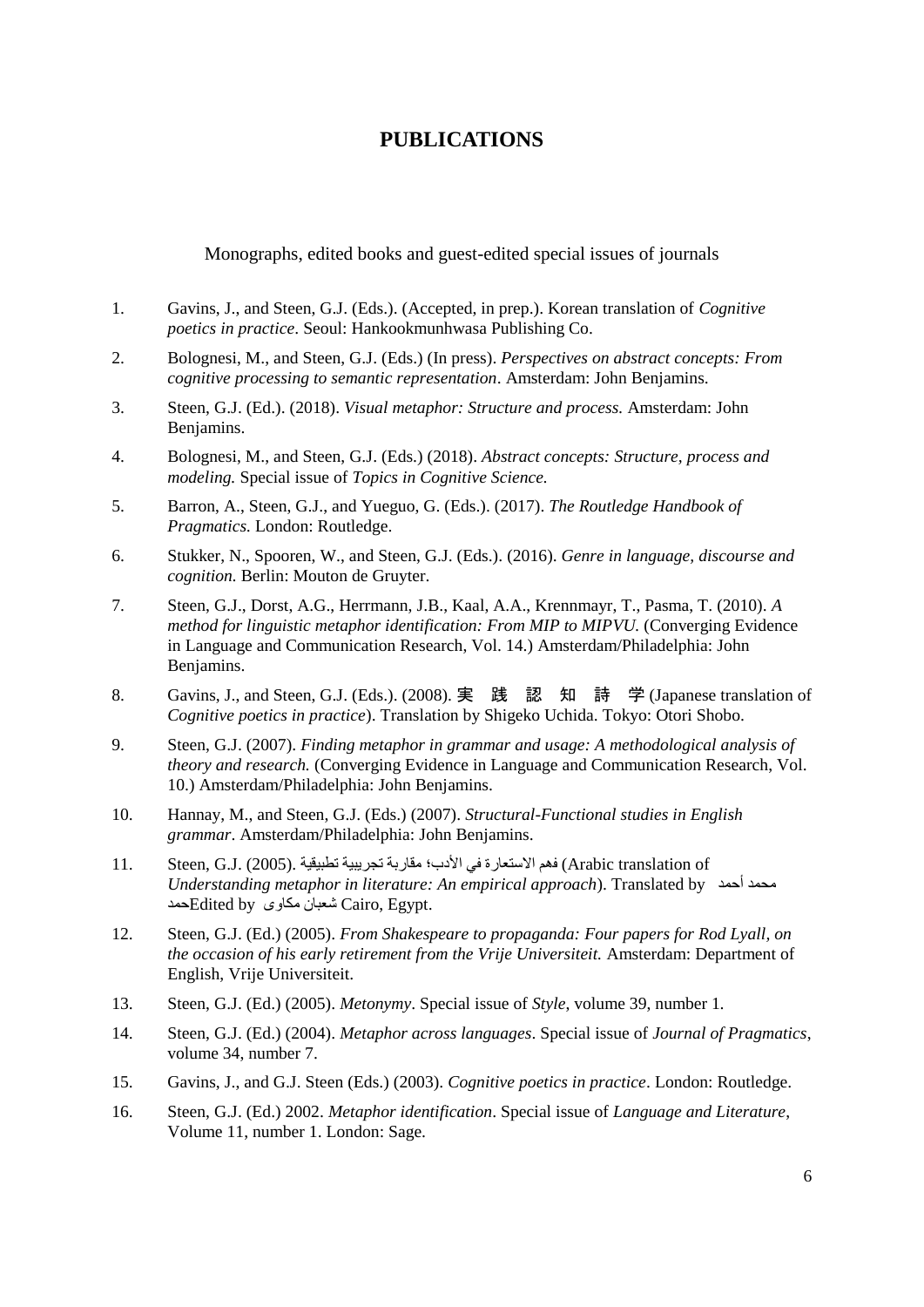- 17. Schram, D.H., and G.J. Steen (Eds.) (2001). *The psychology and sociology of literature: in honor of Elrud Ibsch* (Utrecht Publications in General and Comparative Literature, Vol. 35.) Amsterdam/Philadelphia: John Benjamins.
- 18. Gibbs, R.W., jr., and G.J. Steen (Eds.) (1999). *Metaphor in cognitive linguistics* (Current Issues in Linguistics, Vol. 175.) Amsterdam/Philadelphia: John Benjamins.
- 19. Steen, G.J., (1994). *Understanding metaphor in literature: An empirical approach*. London: Longman.
- 20. Steen, G.J., (1992). *Metaphor in literary reception: A theoretical and empirical study of understanding metaphor in literary discourse*. Ph.D. dissertation, Vrije Universiteit Amsterdam.
- 21. Ibsch, E., D.H. Schram, and G.J. Steen (Eds.), (1991). *Empirical studies of literature: Proceedings of the second IGEL-Conference, Amsterdam 1989*. Amsterdam: Rodopi.
- 22. Blok, A., G.J. Steen and L. Wesseling (Eds.), (1988). *De historische roman*. *Grafiet 8*. Utrecht: Grafiet.
- 23. Ruppert, C., and G.J. Steen (Eds.), (1985). *Decadentie*. *Grafiet 5*. Utrecht: Grafiet.

<span id="page-6-0"></span>Volumes published in Metaphor in Language, Cognition and Communication (MiLCC)

Series editor Gerard Steen, with John Benjamins Publishing Company, Amsterdam/Philadelphia

- 1. Valentina Cuccio (2018). *Attention to Metaphor: From Neurons to Representations.*
- 2. Gibbs, RaymondW., jr. (Ed.), 2016. *Mixing Metaphor.*
- 3. Elisabeta Gola and Francesca Ervas (Eds.), 2016. *Metaphor and Communication.*
- 4. Berenike Hermann and Tony Berber Sardinha (Eds.), 2015. *Metaphor in Specialist Discourse.*
- 5. Wan, W., and Low, G.D. (Eds.), 2015. *Elicited Metaphor Analysis in Educational Research.*
- 6. Susan Nacey, 2013. *Metaphors in Learner Language.*
- 7. Dennis Tay, 2013. *Metaphor in Therapy.*

Volumes published in Linguistic Approaches to Literature (LAL)

<span id="page-6-1"></span>Series editors Willie van Peer, Gerard Steen, and Peter Verdonk, with John Benjamins Publishing Company, Amsterdam/Philadelphia

- 1. Elena Semino & Jonathan Culpepper (Eds.), 2002. *Cognitive stylistics: Language and cognition in text analysis*.
- 2. Paul Simpson, 2003. *On the discourse of satire: Towards a stylistic model of satirical*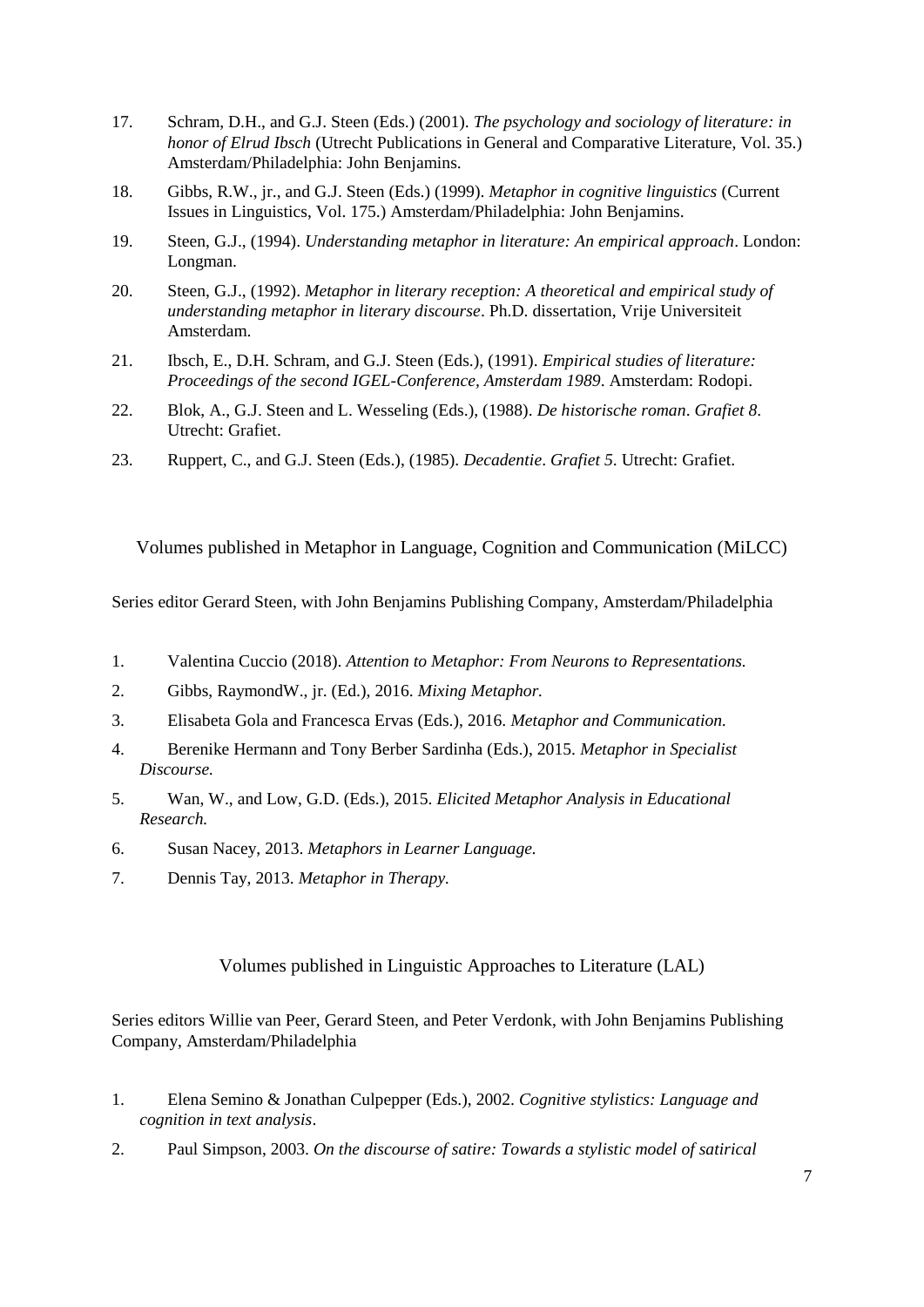#### *humour.*

## Articles in refereed journals

- <span id="page-7-0"></span>1. Reijnierse, W.G., Burgers, C.F., Krennmayr, T., and G.J. Steen (In press). Metaphor in communication: The distribution of potentially deliberate metaphor across register and word class. *Corpora 14*(3).
- 2. Renardel de Lavalette, K., Andone, C., and G.J. Steen (In press). Figurative analogies and how they are resisted in British Public Bill Committee debates. *Metaphor and the Social World.*
- 3. Steen, G.J. (2018). Een onontkoombaar verval of een plastisch end us kneedbaar brein. Metaoforisch denken en spreken over dementia. *Neerlandia 122*(3), 30-31.
- 4. Reijnierse, W.G., Burgers, C.F., Krennmayr, T., and G.J. Steen (2018). On metaphorical views, dynamite and doodlings: Functions of domain adjectives in metaphorical domain constructions. *Review of Cognitive Linguistics 16*(2), 432-55*.*
- 5. Bolognesi, M., & Steen, G.J. (2018). Abstract Concepts: Structure, Processing and Modeling. Editors' introduction. *Topics in Cognitive Science* 10(3).
- 6. Van der Hel, S.C., Hellsten, I.R., and Steen, G.J. (2018). Tipping points and climate change: Metaphor between science and the media. *Environmental Communication: https://doi.org/10.1080/17524032.2017.1410198.*
- 7. Burgers, C.F., Renardel de Lavalette, K., and G.J. Steen (2018). Metaphor, Hyperbole, and Irony: Uses in Isolation and in Combination in Written Discourse. *Journal of Pragmatics 127*, 71-83.
- 8. Reijnierse, W.G., Burgers, C.F., Krennmayr, T., and G.J. Steen (2018). DMIP: A Method for Identifying Potentially Deliberate Metaphor in Language Use. *Corpus Pragmatics 18*(20, 129-147*.* https://doi.org/10.1007/s41701-017-0026-7
- 9. Negro, I., Šorm, E., & Steen, G.J. (2017). General image understanding in visual metaphor identification. *Odisea: Revista de Estudios Inglese 18*, 113-132.
- 10. Boeynaems, A., Burgers, C.F., Konijn, E.A., and Steen, G.J. (2017). The impact of conventional and novel metaphor in news on issue viewpoint. *International Journal of Communication 11*, 1-19.
- 11. Rasulic, K. (2017). A metaphor biangle: Raymond W. Gibbs and Gerard Steen. *Metaphor and the Social World 7*(1), 130-151*.*
- 12. Brugman, B. C., Burgers, C., & Steen, G. J. (2017). Recategorizing political frames: A systematic review of metaphorical framing in experiments on political communication*. Annals of the International Communication Association. http://dx.doi.org/10.1080/23808985.2017.1312481*
- 13. Boeynaems, A., Burgers, C.F., Konijn, E.A., and Steen, G.J. (2017). The effects of metaphorical framing of political issues on opinion: A systematic literature review. *Metaphor & Symbol 32*(2), 118-134*.*
- 14. Steen, G.J. (2017) Deliberate Metaphor Theory: Basic Assumptions, Core tenets, Remaining Issues. *Intercultural Pragmatics 14*(1), 1-24*.*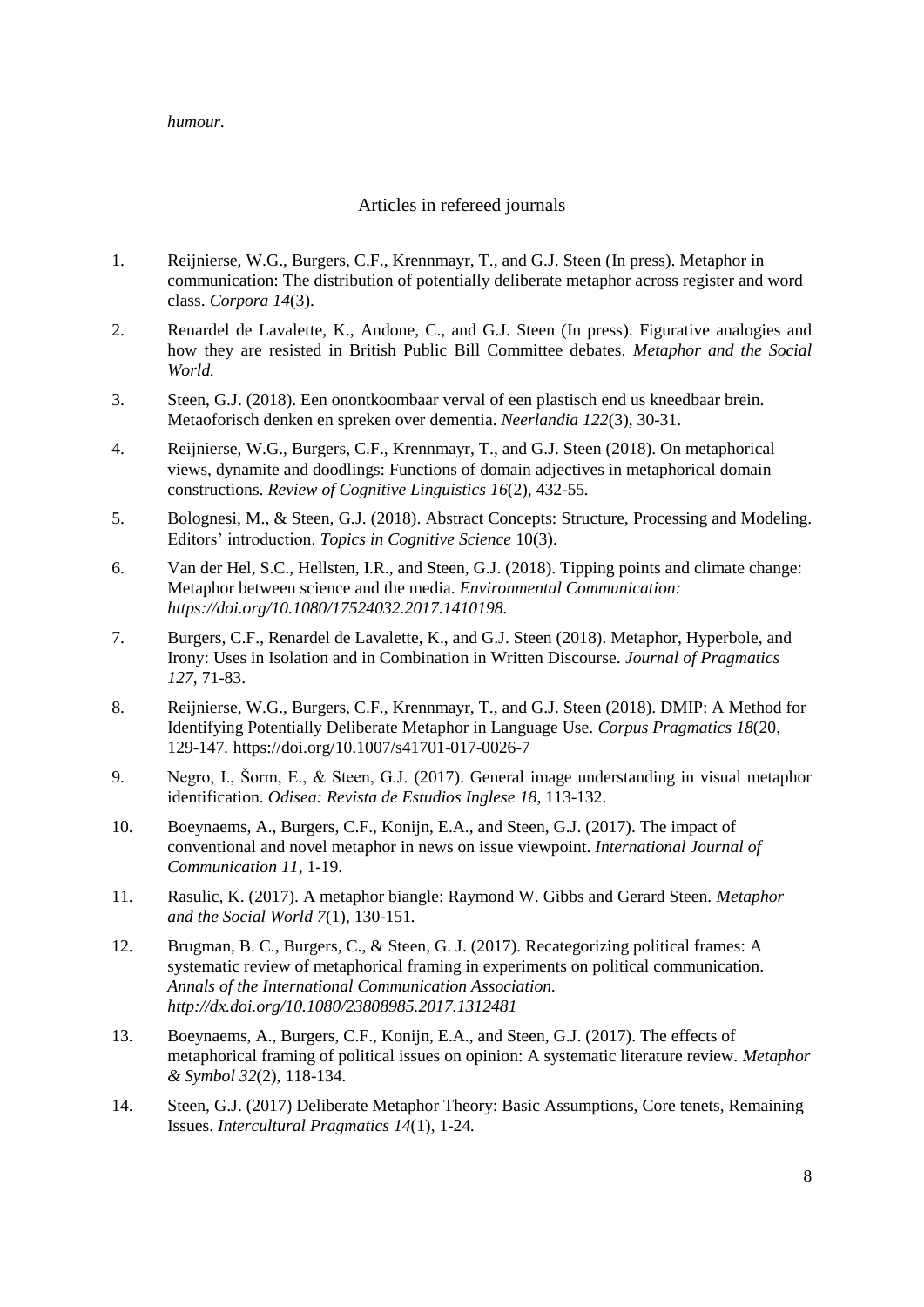- 15. Renardel de Lavelette, K., Steen, G.J., and Burgers, C.F. (2016). How to Identify Moral Language in Presidential Speeches: A comparison between two methods of corpus analysis. *Corpus Linguistics and Linguistic Theory 12* (3), https://doi.org/10.1515/cllt-2016-0007.
- 16. Burgers, C.F., Brugman, B.C., Renardel de Lavalette, K., and G.J. Steen (2016). HIP: A method for linguistic hyperbole identification in discourse. *Metaphor & Symbol, 31* (3), 163- 178*.*
- 17. Burgers, C.F., Konijn, E.A., and Steen, G.J. (2016). Figurative framing: Shaping public discourse through metaphor, hyperbole and irony. *Communication Theory, 26*(4), 410-430. doi 10.1111/comt.12096.
- 18. Van den Heerik, R.A.M., Van Hooijdonk, C.M.J., Burgers, C., & Steen, G.J. (2016). "Smoking is sóóó… Sandals and White Socks", Co-creation of a Dutch Anti-Smoking Campaign to Change Social Norms. *Health Communication*. doi: 10.1080/10410236.2016.1168000.
- 19. Renardel de Lavalette, K.Y., Burgers, C., & Steen, G. J. (2016). Verzorgende ouders en strenge vaders: Morele metaforen in Amerikaanse politiek. *Tekst[blad]*, 22(2), 12-15.
- 20. Reijnierse, W.G., Burgers, C.F. Krennmayr, T., and Steen, G.J. (2015). In search of a framing effect. *Metaphor and the Social World*, special issue on 'The political impact of metaphors', *5*(2), 245-263. DOI: 10.1075/MSW.5.2.04rei.
- 21. Steen, G.J. (2015). Developing, testing and interpreting Deliberate Metaphor Theory. *Journal of Pragmatics.* DOI: S0378216615000946.
- 22. Burgers, C.F., Konijn, E.A., Steen, G.J., and Iepsma, M.A.R. (2014). Making ads less complex, yet more creative and persuasive: The effects of conventional metaphors and irony in print advertising. *International Journal of Advertising.* DOI: 10.1080/02650487.2014.996200.
- 23. Costa, A., and Steen, G.J. (2014). Metaphor as a window on talk about trauma and post traumatic growth. *SCRIPTA 18* (34), 283-302*.*
- 24. Steen, G.J. (2014). 15 Questions about metaphor research to Gerard Steen. *metaphorik.de 25/*2014, 155-167.
- 25. Steen, G.J., Burgers, C.F., and Reijnierse, W.G. (2014) When do natural language metaphors influence reasoning? A follow-up study to Thibodeau and Boroditsky (2013). *PLoS ONE.*  DOI: 10.1371/journal.pone.0113536.
- 26. Gavins, J. (2014). Metaphor studies in retrospect and prospect: An interview with Gerard Steen. *Review with Cognitive Linguistics, 14* (2), 493-510. DOI 10.1075/rcl.12.2.09gav
- *27.* Krennmayr, T., Bowdle, B., Mulder, G., and Steen, G.J. (2014). Economic competition is like auto racing: Building metaphorical schemas when reading text. *Metaphor and the Social World 4*(1), 65-89.
- 28. Van der Zanden, R., Curie, K., van Londen, M., Kramer, J., Cuijpers, P., & Steen, G. (2014). Web-based depression treatment: Associations of clients' word use with outcome and adherence. *Journal of Affective Disorders 160*: 10-13*.*
- 29. Steen, G.J. (2013). Deliberate metaphor affords conscious metaphorical cognition. *Journal of Cognitive Semiotics 5* (1-2), 179-197.
- *30.* Šorm, E. and Steen, G.J. (2013). Processing visual metaphor. *Metaphor and the Social World 3*(1), 1-34*.*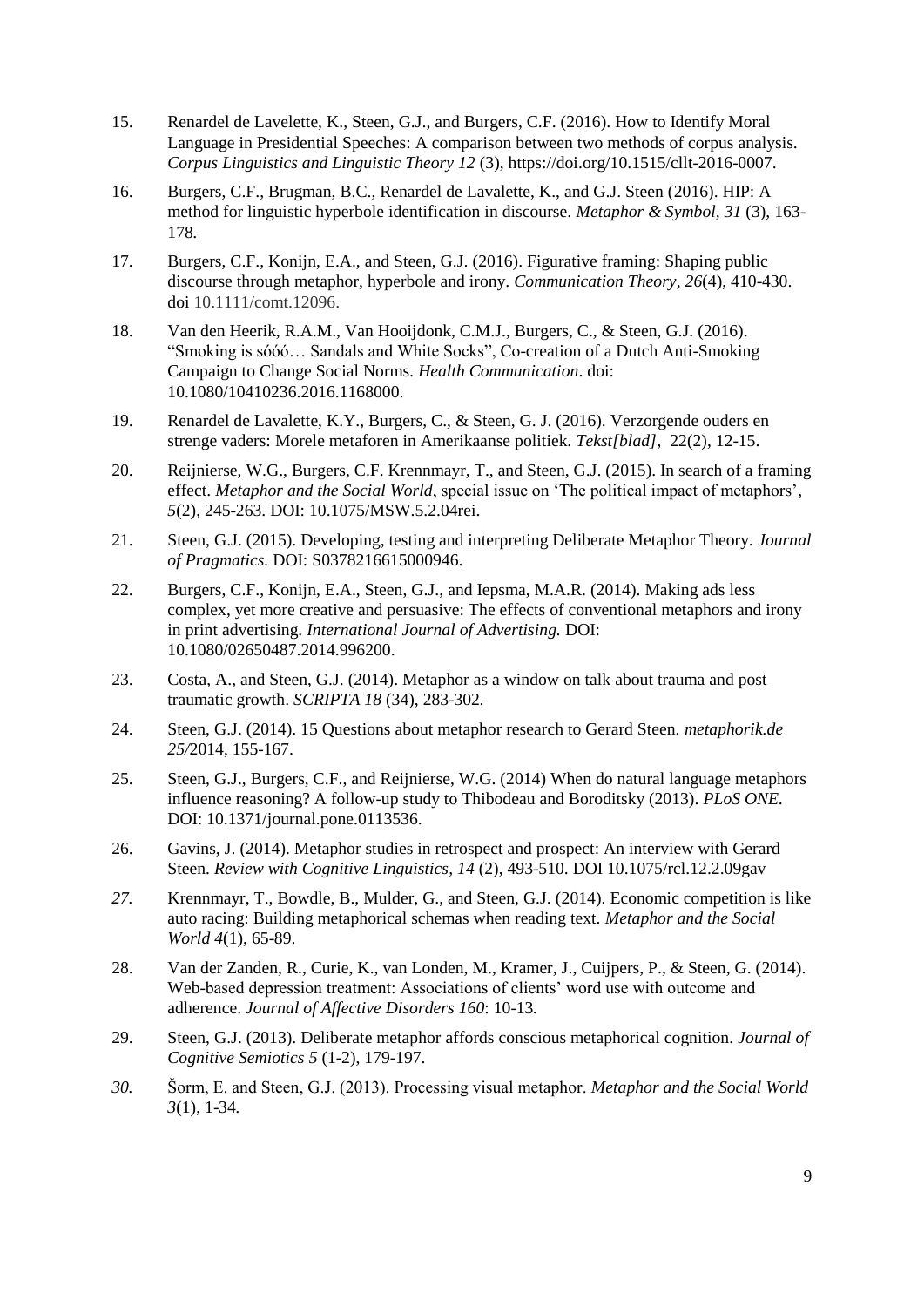- 31. Dorst, A.G., Mulder, G., & Steen, G.J. (2012). The recognition of personifications in fiction. *Metaphor and the Social World 1*(2), 174-200.
- 32. Steen, G.J. (2011). From three dimensions to five steps: The value of deliberate metaphor. *metaphorik.de 21*/2011, 83-110.
- 33. Steen, G. J. (2011). Metaphor, language, and discourse processes. *Discourse Processes, 48*  (8), 585-591.
- 34. Steen, G.J. (2011). What does 'really deliberate' really mean? More thoughts on metaphor and consciousness. *Metaphor and the Social World 1*(1), 53-56*.*
- 35. Steen, G.J. (2011). The language of knowledge management: A linguistic approach to metaphor analysis. *Systems Research & Behavioral Science 28*(2), 181-188.
- 36. Steen, G.J. (2011). The contemporary theory of metaphor—now new and improved! *Review of Cognitive Linguistics 9*(1), 26-64.
- 37. Steen, G.J. (2010). Researching and applying metaphor. *Toegepaste Taalwetenschap in Artikelen, 83*(1), 91-102.
- 38. Steen, G.J., Dorst, A.G., Herrmann, J.B., Kaal, A.A. & Krennmayr, T. (2010). Metaphor in usage. *Cognitive Linguistics, 21*(4), 757-788.
- 39. Steen, G.J., Cameron, L.J., Cienki, A.J., Crisp, P., Deignan, A., Gibbs, Raymond W. jr, Grady, J., Kövecses, Z., Low, G.D. & Semino, E. (=Pragglejaz Group) (2009). PIM: Um método para identificar palavras usadas metaforicamente no discurso. [Brazilian Portuguese translation of Pragglejaz Group (2007), by Dalby Dienstbach Hubert, revision by Fernanda da Costa Silva.] *Cadernos de Traducão 25*(1), 77-120.
- 40. Steen, G.J. (2008). Finding metaphor in discourse: Pragglejaz and beyond. *Cultura, lenguaje y representación, 5*, 9-26.
- 41. Steen, G.J. (2008). The paradox of metaphor: Why we need a three-dimensional model for metaphor. *Metaphor and Symbol, 23*(4), 213-241.
- 42. Steen, G.J., Cameron, L.J., Cienki, A.J., Crisp, P., Deignan, A., Gibbs, Raymond W. jr, Grady, J., Kövecses, Z., Low, G.D. & Semino, E. (= Pragglejaz Group) (2007). MIP: A method for identifying metaphorically used words in discourse. *Metaphor and Symbol, 22*(1), 1-39.
- 43. Steen, G.J. In press. 'Finding metaphor in discourse: Pragglejaz and beyond'. To appear in I. Navarro i Ferrando and J.-L. Otal (eds.), *Metaphor and discourse: Where cognition and communication meet*. *Culture, Language & Representation, Vol. 5,* 9-26. Berlin and New York: Mouton de Gruyter
- 44. Steen, G.J. (2006). Metaphor in applied linguistics: Four cognitive approaches. *Delta: Documentação de Estudos em Lingüística Teórica e Aplicada, 22*(1), 21-44.
- 45. Steen, G.J. (2005). Metonymy goes cognitive-linguistic. *Style, 39*(1), 1-11.
- 46. Steen, G.J. (2004). Metaphor across languages. *Journal of Pragmatics, 36*(7), 1183-1188.
- 47. Steen, G.J. (2004). Can discourse properties of metaphor affect metaphor recognition? *Journal of Pragmatics, 36*(7), 1295-1313.
- 48. Steen, G.J. (2004). Perspectives on discourse: The state of the art?. *Language and Literature, 13*(2), 161-179.
- 49. Steen, G.J. & Gibbs, Raymond W. jr (2004). Questions about metaphor in literature. *European Journal of English Studies, 8*(3), 337-354.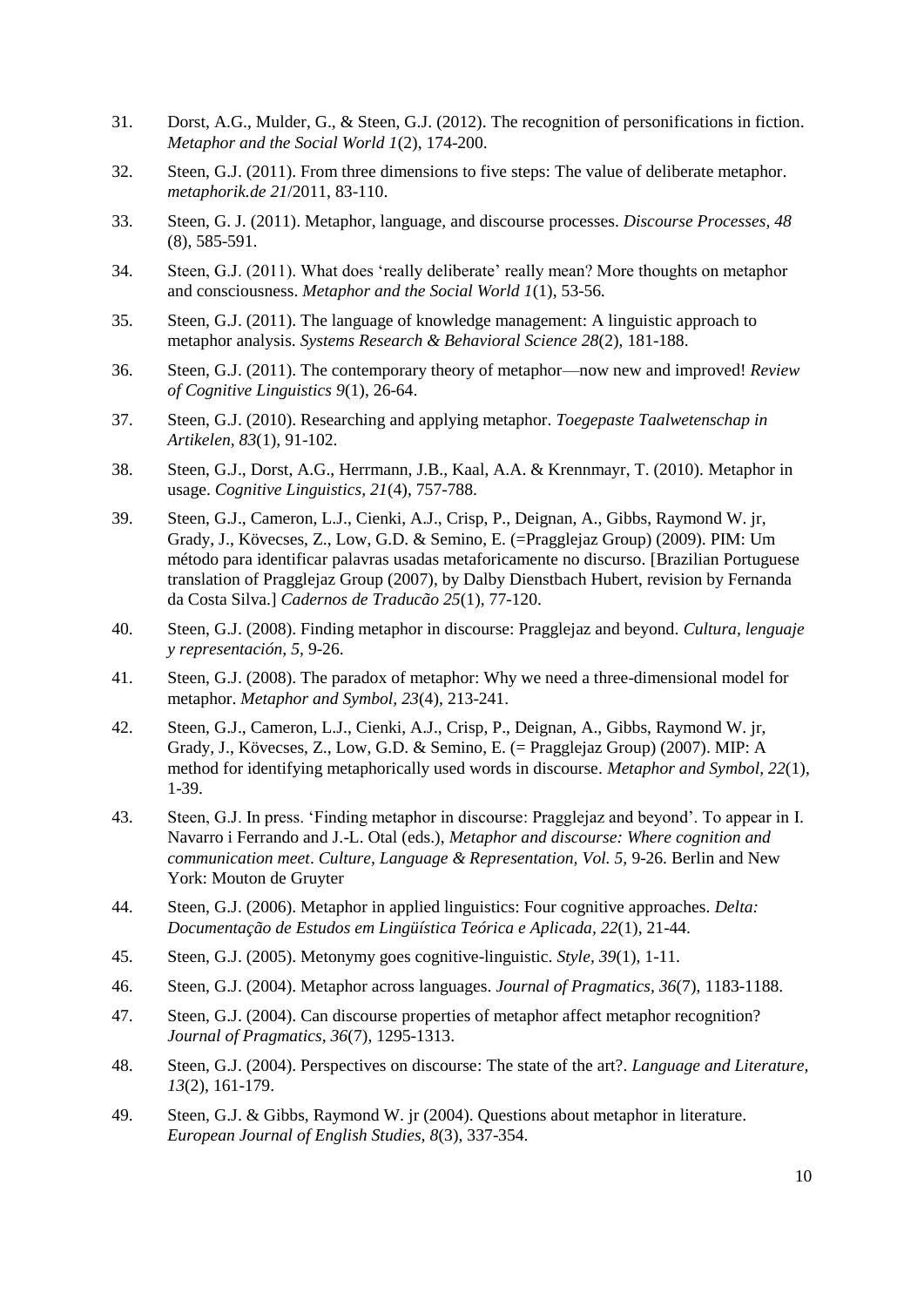- 50. Steen, G.J. 2004. Changing images of doing English: From widening circles to ducks and rabbits. *Essenses 11*(1)*,* 15-26.
- 51. Steen, G.J. (2003). A historical view of empirical poetics: Trends and possibilities. *Empirical Studies of the Arts, 21*(1), 51-67.
- 52. Steen, G.J. (2002). Metaphor identification: A cognitive approach. *Style, 36*(3), 386-407.
- 53. Steen, G.J. (2002). Metaphor identification: An introduction. *Language and Literature, 11*(1), 5-6.
- 54. Steen, G.J. (2002). Towards a procedure for metaphor identification. *Language and Literature, 11*(1), 17-34.
- 55. Steen, G.J., Crisp, P. & Heywood, J. (2002). Metaphor identification and analysis, classification and quantification. *Language and Literature, 11*(1), 55-69.
- 56. Steen, G.J. (2000). Metaphor and language and literature. *Language and Literature, 9*(3), 261-277.
- 57. Steen, G.J. (1999). Genres of discourse and the definition of literature. *Discourse Processes, 28*(2), 109-120.
- 58. Steen, G.J. (1999). Analyzing metaphor in literature: With examples from William Wordsworth's "I wandered lonely as a cloud". *Poetics Today 20*(3), 499-522.
- 59. Schram, D.H., and G.J. Steen, 1992. "But what is literature?" A programmatic answer from the empirical study of literature. *SPIEL 11*(2), 239-258.
- 60. Steen, G.J. (1992). Literary and nonliterary aspects of metaphor. *Poetics Today 13*(4), 687- 704.
- 61. Steen, G.J. (1991). Discourse aspects of metaphor. *Dutch Quarterly Review 21*(1), 82-102.
- 62. Steen, G.J. (1991). The empirical study of literary reading: Methods of data collection. *Poetics 20*(5), 559-575.
- 63. Steen, G.J. (1990). How to do things with metaphor in literature. *Revue Belge de Philologie et d'Histoire/Belgisch Tijdschrift voor Philologie en Geschiedenis, LXVIII*, 658-671.
- 64. Steen, G.J. (1990). Thinking aloud about metaphor in literature: Considerations of method. *SPIEL 9*(2), 295-322.
- 65. Steen, G.J. (1989). Metaphor and literary comprehension: Towards a discourse theory of metaphor in literature. *Poetics 18*(1), 113-141.
- 66. Steen, G.J. (1989). How empirical are the British? A view from continental empirical studies of literature*. PARLANCE, Journal of the Poetics And Linguistics Association 2*(1), 55-77.

#### Book chapters and articles in volumes

- <span id="page-10-0"></span>1. Cuccio, V., and G.J.Steen (in press). Deliberate metaphors and embodied simulation. In Ignasi Navarro (Ed.), *Current approaches to Metaphor Analysis in Discourse.* Berlin: De Gruyter Mouton.
- 2. Reijnierse, W.G., Burgers, C.F., Krennmayr, T., and G.J. Steen (In press). The role of co-text in the analysis of potentially deliberate metaphor. In Markus Egg and Camilla di Biase-Dyson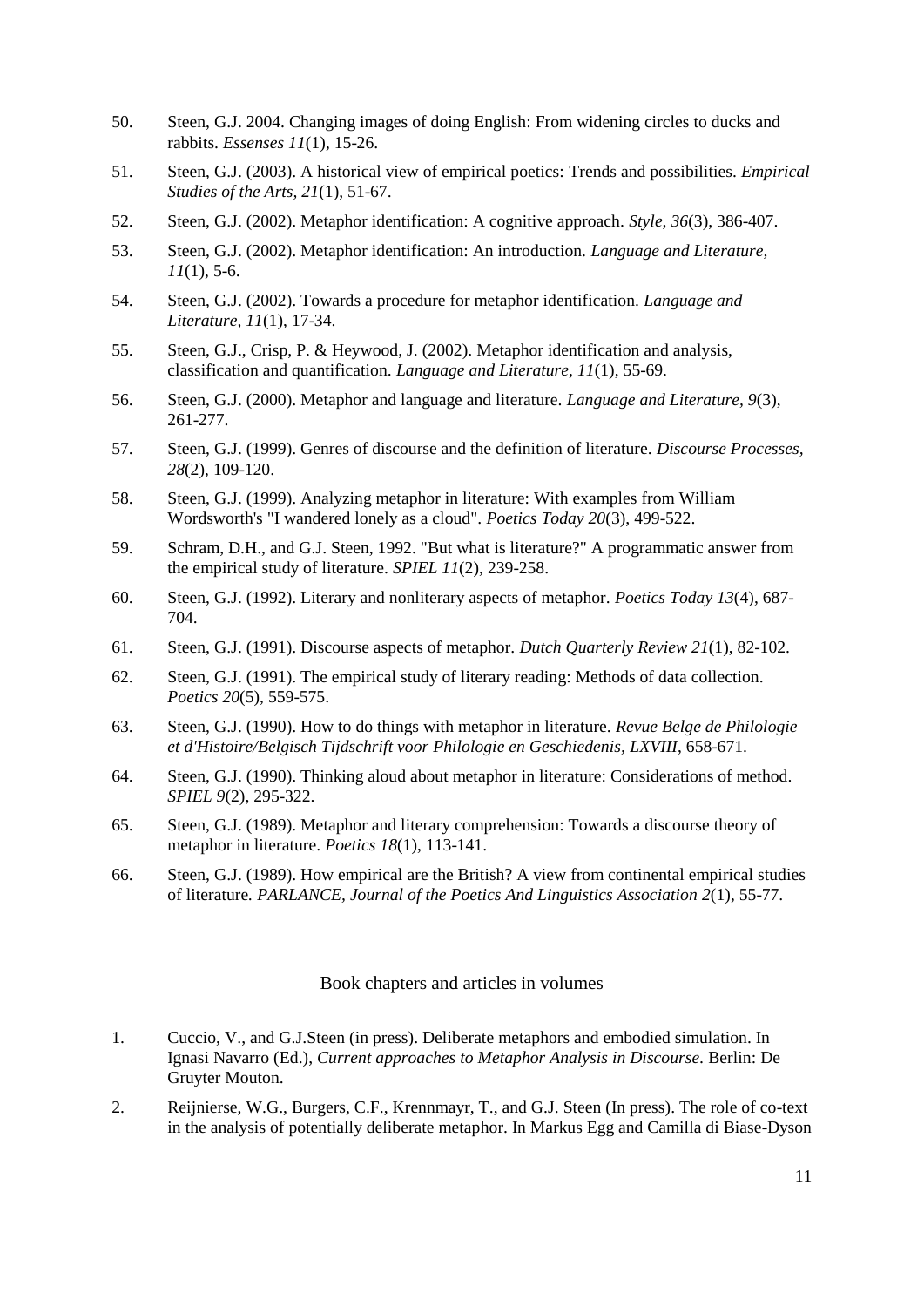(Eds.), *The premeditated Path* (In press)*.* Amsterdam: John Benjamins.

- 3. Steen, G.J. (In press). Metaphors in *The Cancer Poetry Project.* In X. Wu (ed*.), New advances in stylistics in the new century*. Shanghai: Shanghai Foreign Language Education Press.
- 4. Steen, G.J. (2018). Visual metaphor: a psycholinguistic approach. In G.J. Steen (Ed.), *Visual metaphor: How images construct metaphorical meaning.*
- 5. Šorm, E., and G.J. Steen (2018). VISMIP: Towards a method for visual metaphor identification. In G.J. Steen (Ed.), *Visual metaphor: How images construct metaphorical meaning.*
- 6. Van den Heerik, R., Šorm, E., and G.J. Steen (2018). Empirical motivation for VISMIP. In G.J. Steen (Ed.), *Visual metaphor: How images construct metaphorical meaning.*
- 7. Krennmayr, T., and G.J. Steen, G.J. (2017). The VU Amsterdam Metaphor Corpus. In N. Ide and J. Pustejovsky (Eds.), *Handbook of linguistic annotation,* pp. 1053-71*.* Berlin: Springer.
- 8. C. F. Burgers and G.J. Steen. (2017). Introducing a 3D model of irony: Irony in language, in thought, and in communication. In A. Athanasiadou & H. Colston (Eds.), *Irony in language use and communication*, pp. 87-108*.* Amsterdam: John Benjamins.
- 9. Steen, G.J. (2017). Attention to metaphor: where embodied cognition and social interaction *can* meet, but may not often do so. In B. Hampe (ed.), in press, *Metaphor: Embodied Cognition and Discourse,* pp. 279-296*.* Cambridge: Cambridge University Press.
- 10. Steen, G.J. (2017). Identifying metaphors in language. In E. Semino and Z. Demjén (Eds.), *Handbook of metaphor and language*, pp. 73-87*.* London: Routledge.
- 11. Stukker, N., Spooren, W., and Steen, G.J. (2016). Genre in language, discourse and cognition: Introduction to the volume. In Stukker, N., Spooren, W., and Steen, G.J. (Eds.), *Genre in discourse and cognition: Concepts, models, methods*, pp. 1-10*.* Berlin: Mouton de Gruyter.
- 12. Steen, G.J. (2016). Mixed metaphor is a case of deliberate metaphor. In R.W. Gibbs, jr., (Ed.), *Mixed metaphor*, pp. 113-132*.* Amsterdam: John Benjamins.
- 13. Steen, G.J. (2016). Sensory motor concepts and metaphor in usage. In L. Ströbel (Ed.), *Sensory Motor Concepts—at the Crossroads between Language & Cognition*, pp. 85-108. Düsseldorf: Düsseldorf University Press.
- 14. Steen, G.J. (2016). Metaphor and style through genre, with illustrations from Caroll Ann Duffy's *Rapture*. In V. Sotirova (Ed.), *Companion to stylistics* (308-324). London: Continuum.
- 15. Steen, G.J. (2014). Translating metaphor: What's the problem? In D.R. Miller and E. Monti (Eds.), *Translating figurative language* (11-24)*.* Bologna: Alma Mater Digital Library.
- 16. Steen, G.J. (2014). The cognitive-linguistic revolution in metaphor studies. In J. Littlemore & J. Taylor, J. (Eds.), *Companion to cognitive linguistics* (pp. 117-142)*.* London: Continuum.
- 17. Steen, G.J. (2014). Metaphor and style. In P. Stockwell & S. Whiteley (Eds.), *The Cambridge handbook of stylistics* (pp. 315-28). Cambridge: Cambridge University Press.
- 18. Steen, G.J. (2013). The contemporary theory of metaphor—now new and improved! In Francisco Gonzálvez-García, María Sandra Pena Cervel, and Lorena Pérez Hernández (eds.), *Metaphor and metonymy revisited beyond the contemporary theory of metaphor,* pp. 27-66*.*  Amsterdam/Philadelphia: John Benjamins.
- 19. Steen, G.J. (2011). Issues in converging evidence: When is metaphor a matter of thought? In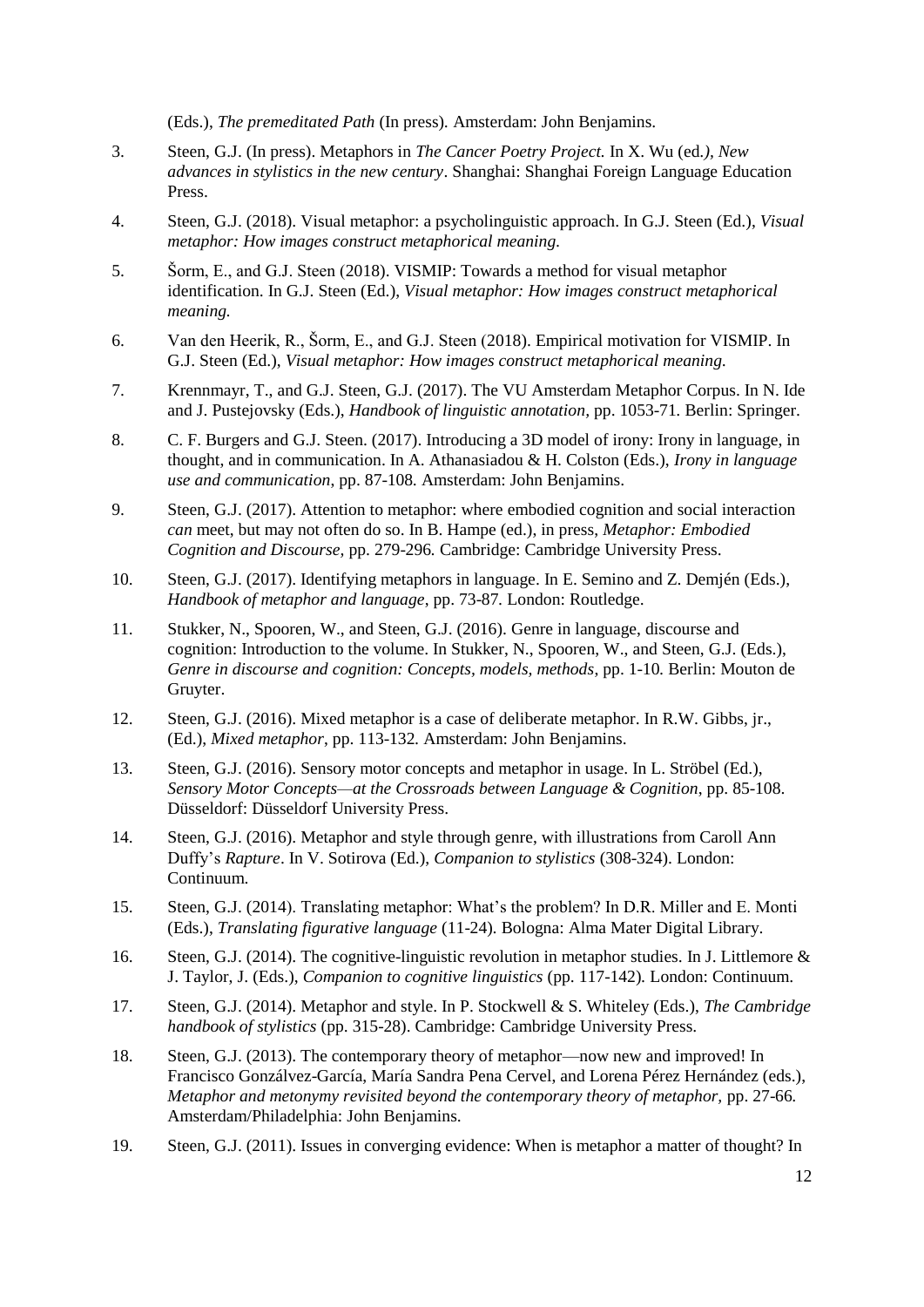D. Schönefeld (Ed.), *Converging evidence in cognitive linguistics* (pp. 33-53). Berlin/New York: Mouton de Gruyter.

- 20. Steen, G.J. (2011). Metaphor in language and thought: How do we map the field? In M. Brdar, S. Gries, & M. Zic Fuchs (Eds.), *Cognitive linguistics: Convergence and expansion*  (pp. 67-86). Amsterdam/Philadelphia: John Benjamins.
- 21. Steen, G.J. (2011). Metaforen die helpen: De therapeutische kracht van The Cancer Poetry Project. To be published in edited by A. Oderwald, K. Neuvel, W. van Tilburg (Eds.), *Ontspoorde cellen: Kanker in fictie* (pp. 235-243). Utrecht: de Tijdstroom.
- 22. Steen, G.J. (2011). Genre between the humanities and the sciences. In M. Callies, W.R. Keller, & A. Lohöfer (Eds.), *Bi-directionality in the cognitive sciences: Examining the interdisciplinary potential of cognitive approaches in linguistics and literary studies* (pp. 21- 42). Amsterdam/Philadelphia: John Benjamins.
- 23. Steen, G.J. (2010). When is metaphor deliberate? In N.-L. Johannesson, C. Alm-Arvius, & D.C. Minugh (Eds.), *Selected papers from the Stockholm 2008 Metaphor Festival* (Stockholm Studies in English), (pp. 43-63). Stockholm: University of Stockholm.
- 24. Steen, G.J., Biernacka, E.A., Dorst, A.G., Kaal, A.A., Lopez Rodriguez, I. & Pasma, T. (2010). Pragglejaz in practice: Finding metaphorically used words in natural discourse. In Z. Todd, L.J. Cameron, A. Deignan, & G. Low (Eds.), *Researching and applying metaphor in the real world* (Human Cognitive Processing, 26) (pp. 165-184). Amsterdam/Philadelphia: John Benjamins.
- 25. Steen, G.J. (2010). Knowledge as metaphor: Problems and perspectives for Knowledge Management. In S. Rodrigues (Ed.), *ECIC 2010 - 2nd European Conference on Intellectual Capital -Lisbon, Portugal: Complete ECIC 2010 proceedings - CD version.* (pp. 545-552). London: ACI.
- 26. Steen, G.J. (2009). Three kinds of metaphor in discourse: A linguistic taxonomy. In A. Musolff & J. Zinken (Eds.), *Metaphor and discourse* (pp. 25-39). Houndmills, UK: Palgrave Macmillan.
- 27. Steen, G.J. (2009). From linguistic form to conceptual structure in five steps: analyzing metaphor in poetry. In G. Brône & J. Vandaele (Eds.), *Cognitive poetics: Goals, gains and gaps* (pp. 197-226). Berlin/ New York: Mouton de Gruyter.
- 28. Semino, E., & Steen, G.J. (2008). Metaphor in literature. In R.W. Gibbs (Ed.), *The Cambridge handbook of metaphor and thought* (pp. 232-246). Cambridge: Cambridge University Press.
- 29. Steen, G.J., & Hannay, M. (2007). Introduction. In M. Hannay & G. Steen (Eds.), *Structural-Functional studies in English grammar* (pp. 1-5). Amsterdam/Philadelphia: John Benjamins.
- 30. Steen, G.J. (2006). Metaphor: Stylistic approaches. In K. Brown (Ed.), *The encyclopedia of language and linguistics, Second Edition (Vol 8)* (pp. 51-58). Oxford: Elsevier.
- 31. Steen, G.J. (2006). Discourse functions of metaphor: An experiment in affect. In R. Benczes & S. Csabi (Eds.), *The metaphors of sixty: Papers presented on the occasion of the 60th birthday of Zoltán Kövecses* (pp. 236-244). Budapest, Hungary: School of English and American Studies, Eotvos Lorand University.
- 32. Steen, G.J. (2005). Preface. In G.J. Steen (Ed.), *From Shakespeare to Propaganda* (pp. 7-9). Amsterdam: Department of English, Vrije Universiteit Amsterdam.
- 33. Steen, G.J. (2005). Basic discourse acts: Towards a psychological theory of discourse segmentation. In Francisco Ruiz de Mendoza Ibanez & M. Sandra Pena Cervel (Eds.),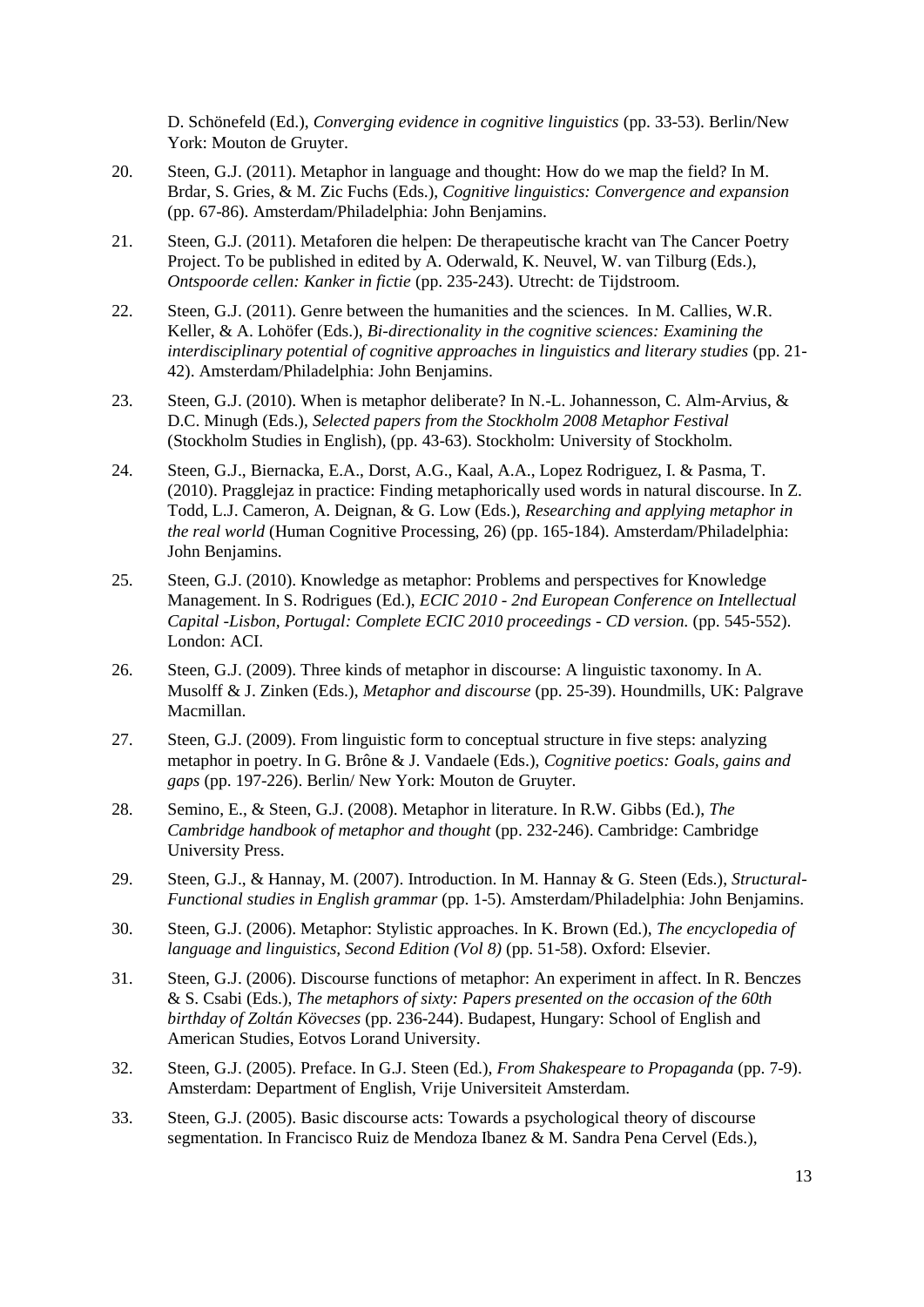*Cognitive linguistics: Internal dynamics and interdisciplinary interaction* (pp. 283-312). Berlin/ New York: Mouton de Gruyter.

- 34. Steen, G.J. (2005). What counts as a metaphorically used word? The Pragglejaz experience. In S. Coulson & B. Lewandowska-Tomaszczyk (Eds.), *The literal and nonliteral in language and thought* (pp. 299-322). Frankfurt a/ Main etc.: Peter Lang.
- 35. Steen, G.J. (2004). Modelling metaphor in discourse: From conceptual structure to linguistic form. In H.A. Aertsen & M. Hannay (Eds.), *Words in their places: A festschrift for J. Lachlan Mackenzie* (pp. 53-64). Amsterdam: Faculty of Arts, Vrije Universiteit.
- 36. Steen, G.J. (2003). Conversationalization in discourse: Stylistic changes in editorials of The Times between 1950 and 2000. In L. Lagerwerf, W. Spooren, & L. Degand (Eds.), *Determination of information and tenor in texts: Multidisciplinary approaches to discourse 2003* (pp. 115-124). Amsterdam & Munster: Stichting Neerlandistiek & Nodus Publikationen.
- 37. Steen, G.J. (2003). "Love stories": Cognitive scenarios in love poetry. In J. Gavins & G. Steen (Eds.), *Cognitive poetics in practice* (pp. 67-82). London: Routledge.
- 38. Steen, G.J., & Gavins, J. (2003). Contextualising cognitive poetics. In J. Gavins & G.J. Steen (Eds.), *Cognitive poetics in practice* (pp. 1-12). London: Routledge.
- 39. Steen, G.J. (2002). Metaphor in Bob Dylan's "Hurricane": Genre, language, and style. In E. Semino & J. Culpepper (Eds.), *Cognitive stylistics: Language and cognition in text analysis* (pp. 183-209). Amsterdam/Philadelphia: John Benjamins.
- 40. Steen, G.J. (2002). Poetics and linguistics again: The role of genre. In S. Csábi & J. Zerkowitz (Eds.), *Textual secrets: The message of the medium, Proceedings of the 21st PALA conference* (pp. 42-51). Budapest: School of English and American Studies.
- 41. Steen, G.J. (2001). A rhetoric of metaphor: Conceptual and linguistic metaphor and the psychology of literature. In D. Schram & G.J. Steen (Eds.), *The psychology and sociology of literature* (pp. 145-164). Amsterdam/Philadelphia: Benjamins.
- 42. Steen, G.J., & Schram, D.H. (2001). The empirical study of literature: Psychology, sociology and other disciplines. In D. Schram & G.J. Steen (Eds.), *The psychology and sociology of literature* (pp. 1-16). Amsterdam/Philadelphia: Benjamins.
- 43. Steen, G.J., & Semino, E. (2001). A method for annotating metaphors in corpora. In J. Barnden, M. Lee, & K. Markert (Eds.), *Proceedings of the workshop on corpus-based and processing approaches to figurative language-held in conjunction with Corpus Linguistics 2001* (pp. 59-66). Lancaster, UK: University Centre for Computer Corpus Research on Language.
- 44. Steen, G.J. (2001). A reliable procedure for metaphor identification. In J. Barnden, M. Lee, & K. Markert (Eds.), *Proceedings of the workshop on corpus-based and processing approaches to figurative language-held in conjunction with Corpus Linguistics 2001* (pp. 67-75). Lancaster, UK: University Centre for Computer Corpus Research on Language.
- 45. Steen, G.J. (2001). Experimenteel literatuuronderzoek. Empirisch onderzoek naar de metafoor in de literatuur. In L. Duyvendak & B. van Heusden (Eds.), *Literaire cultuur: Casusboek* (pp. 11-27). Heerlen en Nijmegen: OUNL en SUN.
- 46. Steen, G.J. (2000). Kunstkritiek in de negentiende eeuw: een historisch genreprofiel. In W. Spooren, T. Sanders, & C. van Wijk (Eds.), *Samenhang in diversiteit: Opstellen voor Leo Noordman* (pp. 67-76). Katholieke Universiteit Brabant: Faculty of Arts.
- 47. Steen, G.J. (2000). Language, text and discourse: Robert Browning's "Meeting at night" and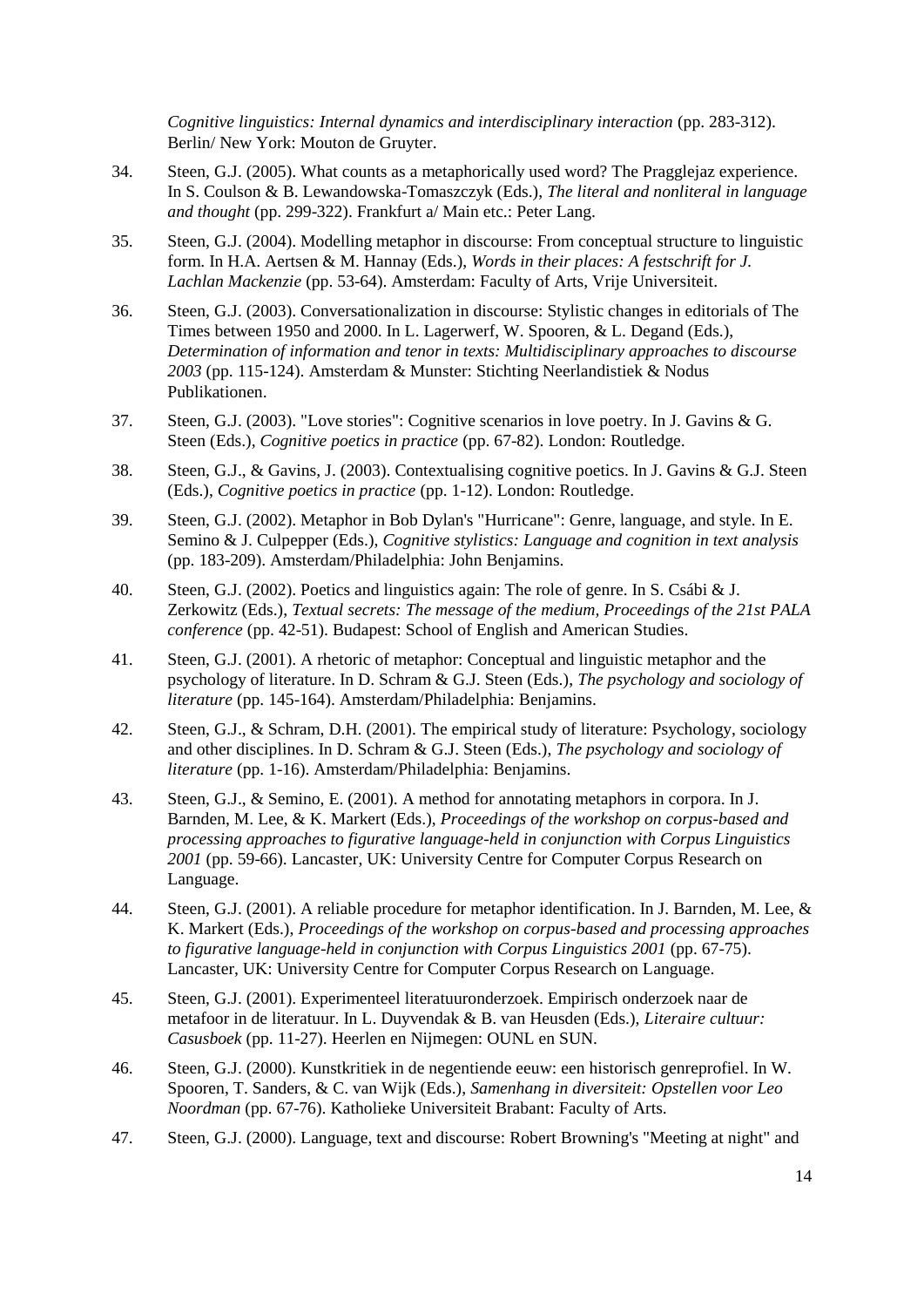"Parting at morning". In A.J. Bex, M. Burke, & P. Stockwell (Eds.), *Contextualized stylistics: In honour of Peter Verdonk* (pp. 195-207). Amsterdam: Rodopi.

- 48. Steen, G.J. (1999). Metaphor and discourse: Towards a linguistic checklist for metaphor analysis. In L. Cameron & G. Low (Eds.), *Researching and applying metaphor* (pp. 81-104). Cambridge: Cambridge University Press.
- 49. Steen, G.J. (1999). From linguistic to conceptual metaphor in five steps. In R.W. Gibbs & G. Steen (Eds.), *Metaphor in cognitive linguistics* (pp. 57-78). Amsterdam/ Philadelphia: John Benjamins.
- 50. Steen, G.J. (1999). Nawoord bij de nederlandse vertaling. In G. Lakoff & M. Johnson, *Leven in metaforen* [Dutch tr. of *Metaphors we live by*] (pp. 249-64). Nijmegen: SUN.
- 51. Steen, G.J., & R.W. Gibbs, jr. (1999). Introduction. In R.W. Gibbs & G. Steen (Eds.), *Metaphor in cognitive linguistics* (pp. 1-8). Amsterdam/ Philadelphia: John Benjamins.
- 52. Steen, G.J. (1997). Du style et de la science littéraire empirique. Vers une stylistique de la métaphore en prose littéraire. In M.B. van Buuren (Ed.), *Actualités de la stilistique* (pp. 97- 122). Amsterdam: Rodopi.
- 53. Steen, G.J. (1997). Metaphor and emotion: The aesthetic and the artistic. In L. Dorfman, C. Martindale, D. Leontiev, G. Cupchik, V. Petrov, & P. Machotka (Eds.)*, Emotion, creativity, and art, Volume 2* (pp. 117-32). Perm, Russia: Perm State Institute of Arts and Culture.
- 54. Steen, G.J., & D.H. Schram (1996). Literary aspects of reading and thinking out loud. In R. Kreuz & M.-S. Macnealy (Eds.)*, Empirical approaches to literature and aesthetics* (pp. 329- 38). Norwood, NJ: Ablex.
- 55. Steen, G.J. (1995). Cognitive and emotive properties of metaphor. In G. Rusch (Ed.), *Empirical approaches to literature* (pp. 258-264). Siegen: Siegen University Press.
- 56. Steen, G.J. (1994). Lautes denken zwischen Validität und Reliabilität. In A. Barsch, G. Rusch, & R. Viehoff (Eds.)*, Empirische Literaturwissenschaft in der Diskussion* (pp. 297- 305). Frankfurt: Suhrkamp.
- 57. Steen, G.J. (1993). Mentale processen bij metafoorbegrip. In J. Goedegebuure (Ed.), *Nieuwe wegen in taal- en literatuurwetenschap. Handelingen van het Eenenveertigste Filologen Congres* (pp. 225-241). Tilburg: Tilburg University Press.
- 58. Steen, G.J. (1991). Understanding metaphor in literature: Towards an empirical study. In R.D. Sell (Ed.), *Literary Pragmatics* (pp. 110-126). London: Routledge.
- 59. Steen, G.J. (1991). Empirical research on metaphor in literature. In E. Ibsch, D.H. Schram, & G.J. Steen (Eds.), *Empirical studies of literature: Proceedings of the second IGEL-Conference, Amsterdam 1989* (pp. 157-166). Amsterdam: Rodopi.
- 60. Steen, G.J. (1990). Metafoor, taal, en literatuur. Aspecten van ontwikkeling en socialisatie. In E. Andringa & D.H. Schram (Eds.), *Literatuur in functie* (pp. 84-107). Houten: Bohn, Stafleu, Van Loghum.
- 61. Steen, G.J. (1988). John Fowles en Theun de Vries over de historische roman. In A. Blok, G. Steen, & L. Wesseling (Eds.), *De historische roman* (pp. 164-175). Utrecht: Stichting Grafiet.
- 62. Steen, G.J. (1985). Ten geleide. In C. Ruppert & G. Steen (Eds.), *Decadentie* (pp. 8-17). Utrecht: Stichting Grafiet.
- 63. J.L. Mackenzie, A. van der Mije, G. Steen, C. van Wissen, & F. Wijmans (1982). Some aspects of "naturalness" in linguistics. In A.J. Fry, J.L. Mackenzie, & R. Todd (Eds.), *Free*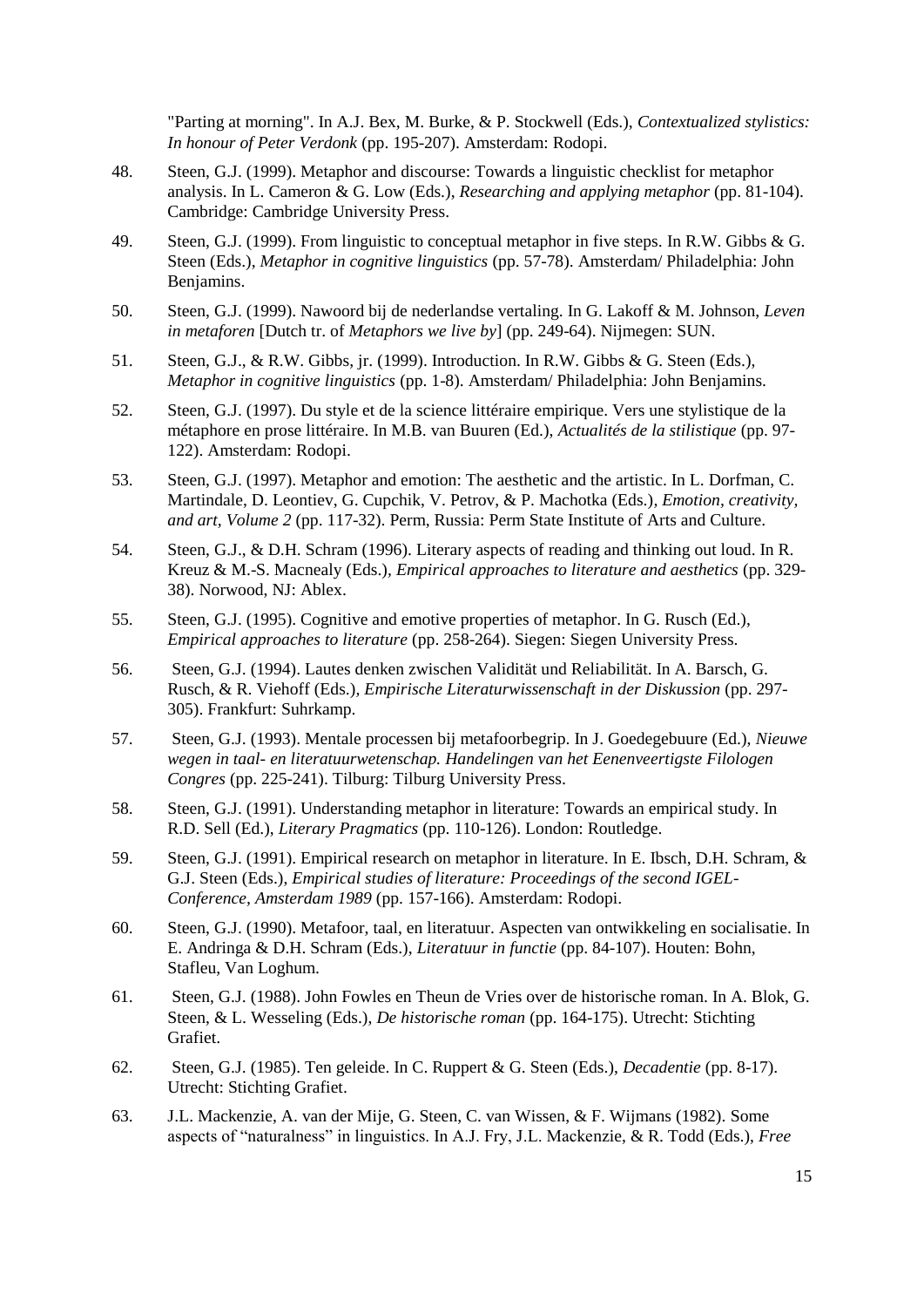*University Studies in English, Two* (pp. 141-172). Amsterdam: Faculteit der Letteren, Vrije Universiteit.

- 64. Steen, G.J. (1982). Beyond structuralism in linguistics. In A.J. Fry, J.L. Mackenzie, & R. Todd (Eds.), *Free University Studies in English, Two* (pp. 213-242). Amsterdam: Faculteit der Letteren, Vrije Universiteit.
- 65. Steen, G.J. (1980). *The Modes* and modern writing: Some theoretical preliminaries. In A.J. Fry, J.L. Mackenzie, & R. Todd (Eds.), *Free University Studies in English, One* (pp. 85-102). Amsterdam: Faculteit der Letteren, Vrije Universiteit.

### Reviews and brief encyclopedia entries

- <span id="page-15-0"></span>1. Steen, G.J. (2011). Review of Kathryn Allan, *Metaphor and metonymy: A diachronic approach* (Oxford: Wiley-Blackwell, 2008). *English Language and Linguistics 15* (3), 564- 570.
- 2. Steen, G.J.(2010). Review of Teun van Dijk, *Discourse and context: A sociocognitive approach.*(Cambridge: Cambridge University Press, 2008) *Cognitive Linguistics 21* (2), 362- 370.
- *3.* Steen, G.J. (2008). Review of June Luchjenbroers (ed.), Cognitive Linguistics Investigations (Amsterdam: John Benjamins). *Applied Linguistics 29* (2), 329-332.
- *4.* Steen, G.J. (2007). Review of Veronika Koller, *Metaphor and gender in business media discourse: A critical cognitive study* (Basingstoke and New York: Palgrave Macmillan, 2004). *Cognitive Linguistics 18* (3), 478-483.
- *5.* Steen, G.J.(2007). Review of *Linguistic evidence: Empirical, theoretical and computational perspectives*, edited by S. Kepser and M. Reis (Berlin and New York: Mouton de Gruyter, 2005). *Functions of Language 14* (1), 165-171*.*
- 6. Steen, G.J. (2006). Review of *Grammatical metaphor*, edited by A.-M. Simon Vandenbergen, M. Taverniers, and L. Ravelli (Amsterdam: John Benjamins, 2003). *Cognitive Linguistics 17* (3), 435-442*.*
- 7. Steen, G.J. (2005). 'Metaphor'. In D. Herman, M. Jahn, and M.-L. Ryan (eds.), *The Routledge Encyclopedia of Narrative Theory,* 305-307. London: Routledge.
- 8. Steen, G.J. (2005). 'Metonymy'. In D. Herman, M. Jahn, and M.-L. Ryan (eds.), *The Routledge Encyclopedia of Narrative Theory,* 307-308. London: Routledge.
- 9. Steen, G.J. (2005). 'Parable'. In D. Herman, M. Jahn, and M.-L. Ryan (eds.), *The Routledge Encyclopedia of Narrative Theory,* 418-419. London: Routledge.
- 10. Steen, G.J. (2005). Review of *Metaphor and metonymy in comparison and contrast*, edited by R. Dirven and R. Pörings (Berlin and New York: Mouton de Gruyter, 2003). *Journal of Pragmatics 37* (4), 573-576.
- 11. Steen, G.J. (2003). Review of Zoltán Kövecses, *Metaphor: A practical introduction* (Oxford: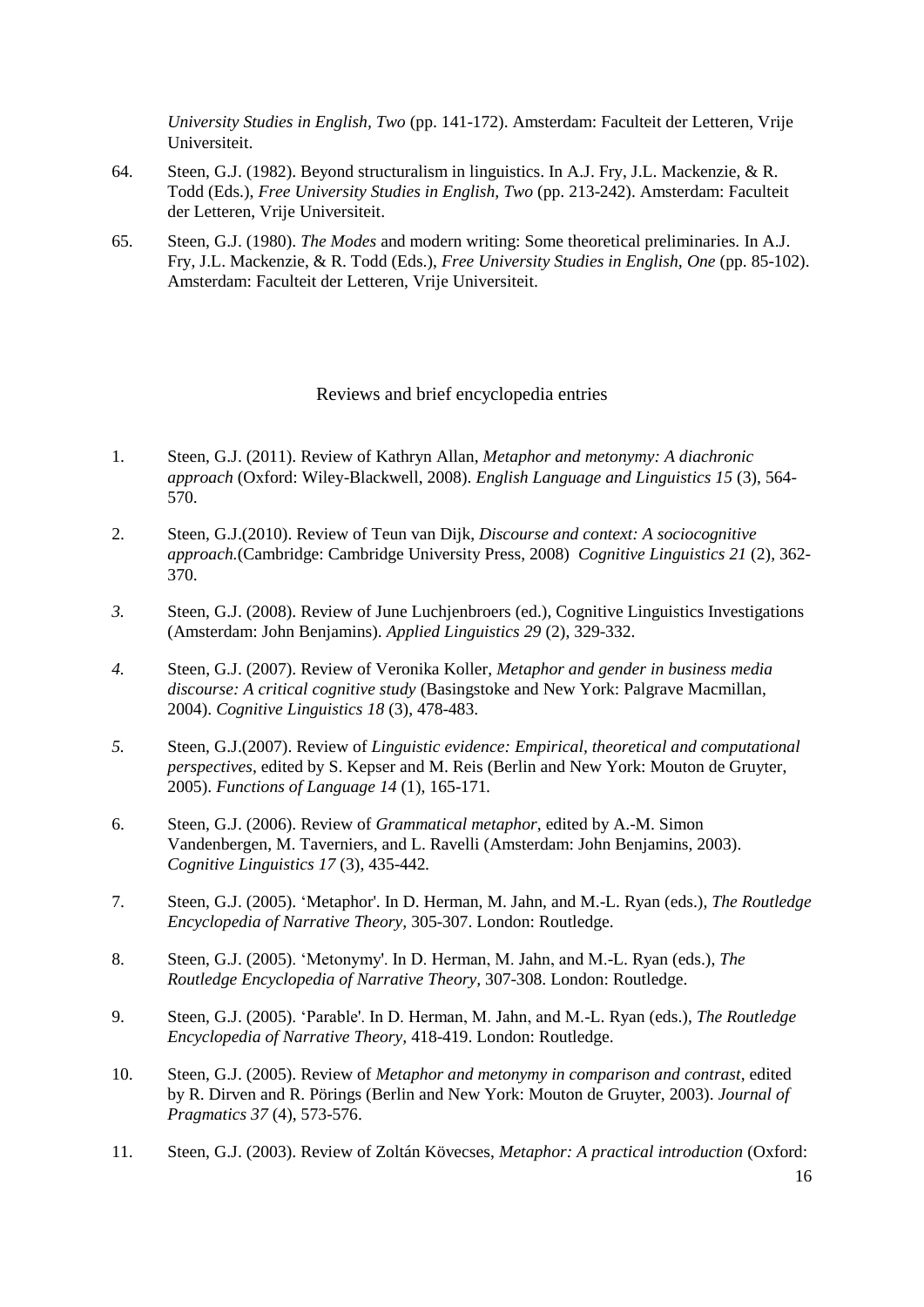Oxford University Press, 2002). *Language and Literature 12* (3), 278-281.

- 12. Steen, G.J. (2003). Review of *Metaphor and metonymy at the crossroads: A cognitive perspective*, edited by A. Barcelona (Berlin and New York: Mouton de Gruyter, 2000). *Journal of Pragmatics 35* (10-11), 1727-1731.
- 13. Steen, G.J. (1999). Review of C. Emmott, *Narrative comprehension: A discourse perspective* (Oxford: Clarendon, 1997). *Language and Literature 8* (1), 87-90.
- 14. Steen, G.J. (1999). Review of *Discourse studies: A multidisciplinary introduction*, edited by T.A. van Dijk (London: Sage, 1997). *Journal of Pragmatics 31* (2), 277-280.
- 15. Steen, G.J. (1994). Review of N. Groeben and P. Vorderer, *Leserpsychologie: Lesemotivation – Lektürewirkung* (Münster: Aschendorf, 1988). *Canadian Review of Comparative Literature XX*, 500-503.
- 16. Steen, G.J. (1993). Review of *Isomorfiën in kunst en literatuur* [Isomorphies in art and literature], edited by M. Vanhelleputte (ed.), (Leuven, Uitgeverij Peeters, 1990). *Revue Belge de Philologie et d'Histoire/Belgisch Tijdschrift voor Philologie en Geschiedenis LXXI*, 501-503.
- 17. Steen, G.J. (1992). Review of G. Lakoff and M. Turner*, More than cool reason: A field guide to poetic metaphor* (Chicago: University of Chicago Press, 1989). *Revue Belge de Philologie et d'Histoire/Belgisch Tijdschrift voor Philologie en Geschiedenis LXX*, 720-722.
- 18. Steen, G.J. (1991). Review of *Comprehension of literary discourse: Results and problems of interdisciplinary approaches*, edited by D. Meutsch and R. Viehoff (Berlin: Mouton de Gruyter, 1989). *Revue Belge de Philologie et d'Histoire/Belgisch Tijdschrift voor Philologie en Geschiedenis LXIX*, 661-665.
- 19. Steen, G.J. (1989). Review of S. de Knop*, Metaphorische Komposita in Zeitungsüberschriften* (Tübingen: Niemeyer, 1988). *Yearbook of Morphology 2*, 184-204.

### Resources

<span id="page-16-0"></span>VisMet: A Corpus of Visual Metaphors. (2014)<http://www.vismet.org/VisMet/index.php>

Steen, G.J., Dorst, A.G., Herrmann, J.B., Kaal, A.A., Krennmayr, T. (2012) *VU Amsterdam Metaphor Corpus.* Oxford Text Archives, 2541.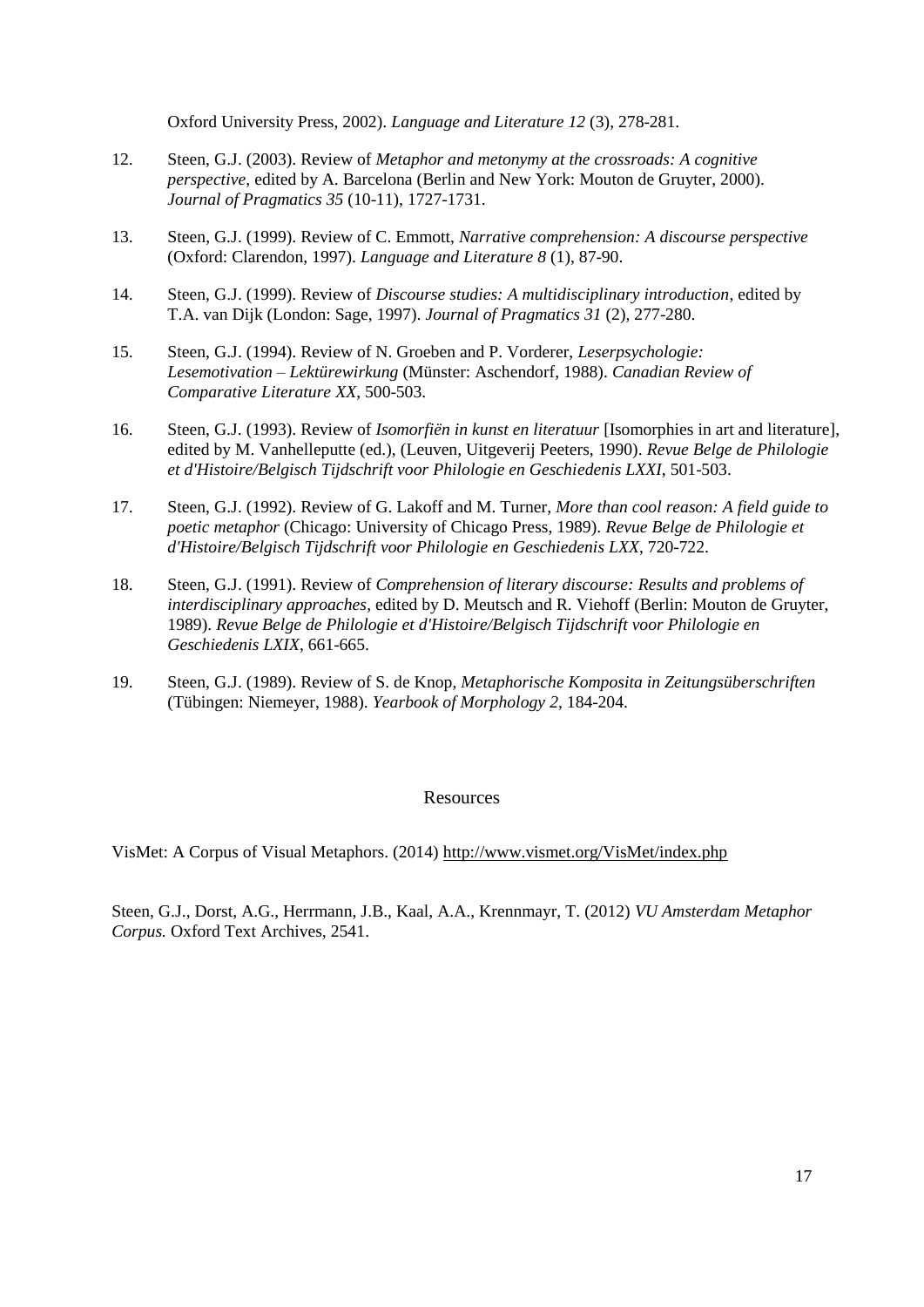## **PRESENTATIONS**

## Inaugural lectures

<span id="page-17-1"></span><span id="page-17-0"></span>Steen, G.J. (2016). "Life is life": Veranderende perspectieven in de taalwetenschap. Inaugurele rede, Faculteit Geesteswetenschappen, Universiteit van Amsterdam.

Steen, G.J. (2007) *Wanneer denken wij in metaforen? Over de relatie tussen taalgebruik en cognitie.* Inaugurele rede, Faculteit der Letteren, Vrije Universiteit Amsterdam.

## Valedictory lecture

<span id="page-17-2"></span>Steen, G.J. (2014) *Van filologie naar netwerkwetenschap. 39 jaar taal en communicatie aan de VU.* Afscheidsrede, Faculteit der Geesteswetenschappen, Vrije Universiteit Amsterdam.

## Invited presentations

- <span id="page-17-3"></span>1. Modes of metaphor awareness. Keynote at the 14th International Conference of the Association for Language Awareness, 'Towards Language Aware Citizenship'. Amsterdam, NL, 4-7 July 2018.
- 2. Intentions in the experience of metaphorical meaning: The argument for deliberate Metaphor Theory. Keynote at the 8<sup>th</sup> International Conference on Intercultural Pragmatics and Communication. Aglantzia, Cyprus, 8-10 June 2018.
- 3. Deliberateness and creativity in metaphorical language, cognition and communication. Invited talk at 'Metaphor: links between knowledge and semantical-conceptual innovation' symposium. University of Modena and Reggio Emilia (Research Centre "Metaphor and Narrative in Science"), in cooperation with SIE – Società Italiana di Estetica and LIE – Laboratorio Interateneo di Estetica (University Centres of Ferrara, Modena-Reggio Emilia, Parma), 9-10 November 2017.
- 4. Deliberate Metaphor Theory (DMT) and style: on the interaction between language use and discourse. Keynote at the Third International Communication Styles conference, Krosno, Poland, 23-24 October 2017.
- 5. Analogy, utterance comprehension, and metaphor: a five step method for analysis. Contribution to Symposium Abstract Relational Thinking: Metaphor, spatial representation, and creativity (organizer Adam Green), at Analogy 2017: Fourth International Conference on Analogy, Paris, France, 31 July – 2 August, 2017.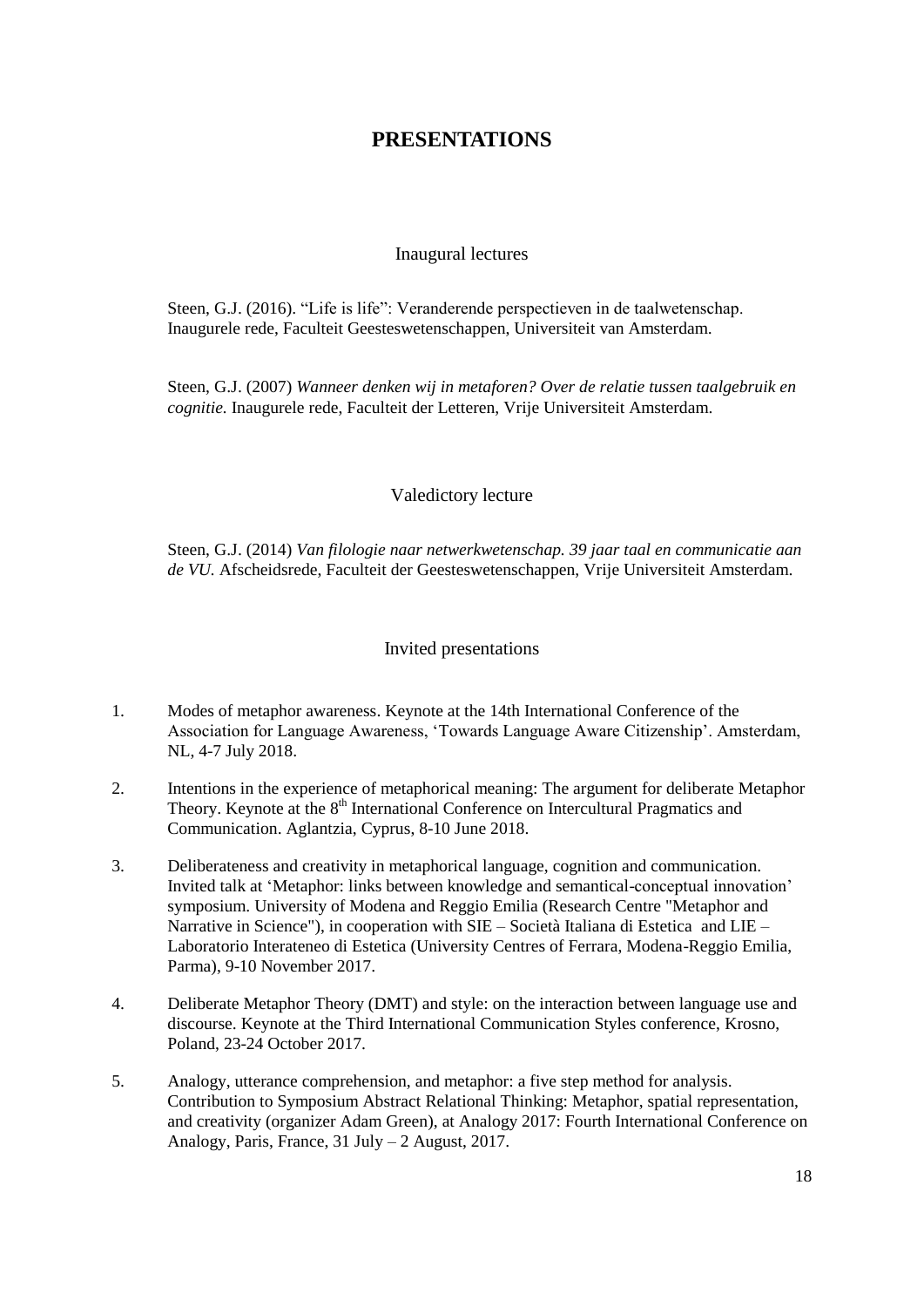- 6. Metaphor and argumentation in discourse: A genre approach. Invited talk at Metaphor and Argumentation: Meeting philosophy at the crossroads of enterprise and society. University of Cagliari, Cagliari, Italy, 25 – 27 May, 2017.
- 7. Metaphor and cognition: Intentions, attention, awareness and consciousness. Invited talk at ISR Workshop 'Metaphors of the mind: Inferences, imagination and sublimation.' Swiss Institute Rome, Rome, Italy, 22 May, 2017.
- 8. Metaphor as a model of scientific knowledge: From language to cognition and back. Invited talk at Sapienza University, Rome, Italy, 23 February 2017.
- 9. A model for metaphor in scientific knowledge and science communication. Keynote at 'Metaphor as a means of knowledge communication', International Symposium at Perm State University. Perm, Russia, 10-14 October 2016.
- 10. Stijl tussen taal en communicatie: een genre-analytisch perspectief. Talk at Symposium Neerlandistiek met Stijl, Universiteit van Leiden. Leiden, 30 september 2016.
- 11. Core concepts of DMT: Intentions, attention, and genre knowledge. Keynote at Excellence Cluster TOPOI workshop 'The premeditated path. Deliberate metaphor in ancient and modern texts'. Berlin, Germany, 7-8 July 2016.
- 12. Food as metaphor: Deliberateness and resistance in food-for-sex (and sex-for-food) metaphors. Keynote at 2<sup>nd</sup> International Conference on Food and Culture in Translation. Catania, Italy, 19-21 May 2016.
- 13. Language and discourse via genre. Keynote at  $10<sup>th</sup>$  International IDEA conference, 'Studies in English.' Istanbul, Turkey, 14-16 April 2016.
- 14. Life is life: What Deliberate Metaphor Theory has to offer to Conceptual Metaphor Theory. Keynote at Metaphor and Discourse IV. Castello, Spain, 2 – 4 December 2015.
- 15. Life, metaphor and beer: The future of Deliberate Metaphor Theory. Keynote at ELLSTAT 5, 'Tradition and Transformation', Belgrade, Serbia, 23-24 October 2015.
- 16. Metaphor in *The Cancer Poetry Project.* Keynote at Vth International Conference on Metaphor in Language and Thought, Belo Horizonte, Brazil, 7 – 9 October 2015.
- 17. MIP, VIP and HIP: Modeling and measuring figuration in a 3D framework for language use. Talk at 2nd Reliability Workshop, VU University Amsterdam, 3 July 2015.
- 18. Why deliberate metaphor theory does have a future. Talk in Philosophy of Language program, University of Palermo, Palermo, Italy, 8 June, 2015.
- 19. Discourse conditions for creative metaphor use: A genre-analytical perspective. Keynote at 2<sup>nd</sup> International Neuro Humanities Studies Dialogue: Metaphors as a source of creative thought. University of Catania, Catania, Italy, 6-8 June 2015.
- 20. Metaphor, brain, and cognition. Talk at ABC Amsterdam Brain Day, University of Amsterdam, 1 June, 2015.
- 21. A 3D model for metaphor. Talk at South China University of Technology, Guangzhou, P R China, 19 March 2015.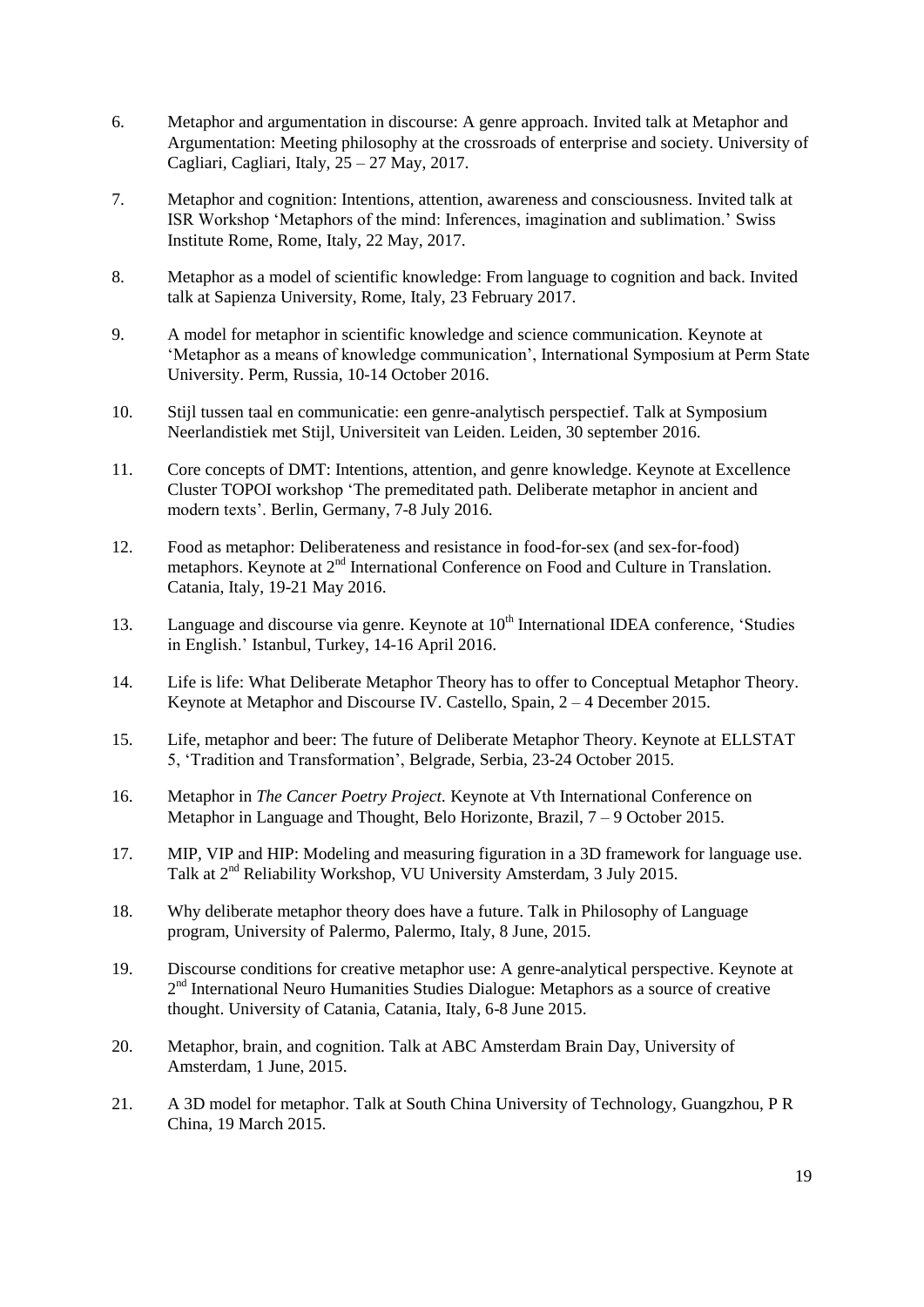- 22. Words, concepts, referents and perspectives: Aspects of metaphor in discourse. Keynote at 2014 BeNeCla conference of Dutch and Belgian Cognitive Linguistics Association, Gent, Belgium, 11-12 December 2014.
- 23. Identifying and analyzing metaphor in poetry*.* Invited talk at Guangxi Normal University, Guilin, China, 15 November 2014.
- 24. Metaphor in the Cancer Poetry Project. Keynote at 2014 International Cognitive Poetics Conference, Guilin, China, 13-16 November.
- 25. Three dimensions of metaphor, and its relation to style and other aspects of genre. Keynote at  $2014$  International Chongqing Stylistics Conference, Chongqing, China,  $16 - 20$  October.
- 26. Identifying and analyzing metaphor in discourse. Workshop at 2014 International Chongqing Stylistics Conference, Chongqing, China, 16 – 20 October.
- 27. Metaphor in the Cancer Poetry Project. Keynote at 2014 Metaphor Festival, Stockholm, Sweden, 28 – 30 August.
- 28. Attention to metaphor. Keynote at RaAM 10, Metaphor in communication, science and education, University of Cagliari, Cagliari, Italy, 20-23 June 2014.
- 29. When do natural language metaphors influence reasoning? A follow-up study to Thibodeau and Boroditski (2013), with Gudrun Reijnierse and Christian Burgers. Invited talk for Psychology Department, EUR, Rotterdam.
- 30. Do natural language metaphors really influence reasoning? An extended replication of Thibodeau and Boroditsky (2013). With Christian Burgers and Gudrun Reijnierse. Paper at Special Symposium 'The political impact of metaphors', Université de Liège, Liège, 15-16 May 2014.
- 31. Why figurative thought and language are not enough: On the crucial role of metaphor in communication. Keynote at First International Symposium on Figurative Thought and Language, Aristotle University of Thessaloniki, Thessaloniki, Greece, 25 – 26 April 2014.
- 32. Wanneer zijn metaforen opzettelijk? Naar een betrouwbare identificatieprocedure. Paper at workshop 'Betrouwbaarheid kwantitatieve inhoudsanalyse', Radboud Universiteit Nijmegen, 28 maart 2014.
- 33. Metaforen en stijl via genre: een cognitief perspectief. VIOT lezing, University of Amsterdam, Amsterdam, 21 February 2014.
- 34. Metaphor in science and in science communication. Public lecture at Perm State University, Perm, Russia, 26 November 2013.
- 35. Literature as language and discourse: a cognitive genre approach. Keynote at The First International Conference for Cognitive Poetics Research, Chongqing, China, 31 October – 3 November 2013.
- 36. De machinemens: Maar hoe werken die metaforen nou eigenlijk? Keynote at Symposium De Machinemens in de geneeskunde en in het denken over ziekte en gezondheid. Amsterdam, NL, 19 september 2013.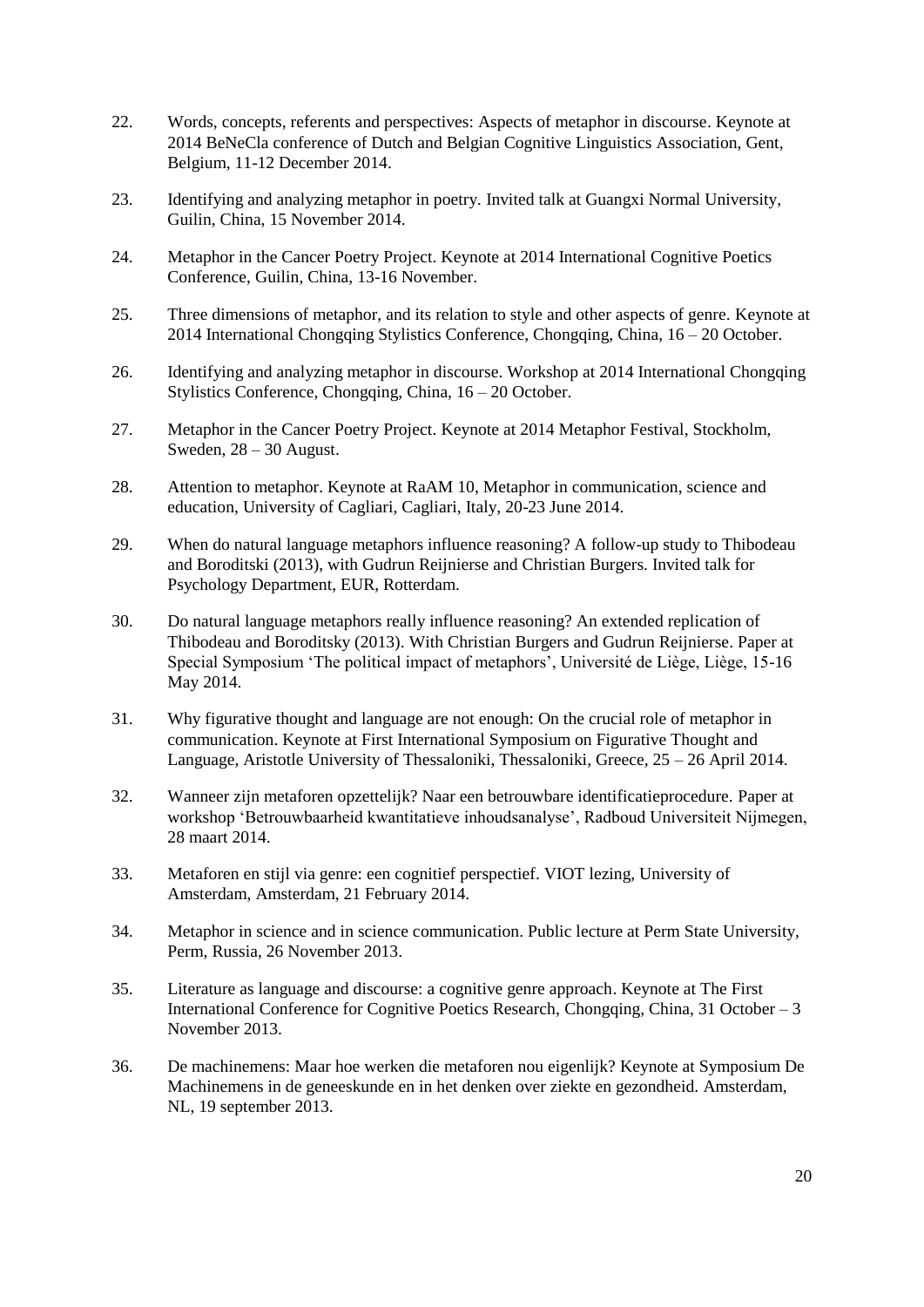- 37. Three basic differences between visual and verbal metaphors. Invited contribution to 'When we see metaphoric relations,' Symposium on the Processing of Visual and Verbal Metaphors, Tilburg, 28 June 2013.
- 38. Translating metaphor: What's the problem? Keynote at Translating figurative language//Tradurre figure, Bologna, Italy, 12 – 14 December 2012.
- 39. Linguistic and conceptual metaphors and their relations. Chair of special workshop at Metaphor Festival 2012, Stockholm, Sweden, 5-8 September 2012.
- 40. Sensory motor concepts in four registers of English: Exploring the VU Amsterdam Metaphor Corpus with WMatrix. Keynote at the International Conference "Sensory Motor Concepts in Language & Cognition (SMCLC11), Düsseldorf, Germany, 2 – 4 December 2011.
- 41. Metaforische vergelijkingen: Structuren, functies, en processen. Keynote at one day workshop on comparisons, organized by Mnemosyne, Amsterdam, 25 November 2011.
- 42. The power of metaphor. Invited talk at University of Umea, Sweden, 14 November 2011.
- 43. The power of metaphor. Invited talk at University of Stockholm, Sweden, 13 November 2011.
- 44. The power of metaphor. Invited talk at University of Göttingen, Germany, 5 November 2011.
- 45. LSP and metaphor: It's all about genre. Keynote at 10th International Conference of AELFE, Valencia, Spain, 5 – 7 September 2011.
- 46. Register and style are components of genre: A cognitive approach to language use. Reply to Douglas Biber at Workshop Register, Genre and Style, Leiden, NL, 15 June 2011.
- 47. A cognitive model for representing metaphor in language, thought, and communication. Keynote at Metaphor and Communication, Cagliari, Italy, 12 – 14 May 2011.
- 48. The value of deliberate metaphor: Language, thought, and communication. Keynote at workshop for 10<sup>th</sup> anniversary of *metaphorik.de*, Mülheim, Germany, 19 – 20 May 2011.
- 49. The value of deliberate metaphor. Keynote at SECOL 78, Callaway Garden, GA, USA, 12 14 April 2011.
- 50. When is metaphor deliberate and why? Invited talk at University of Georgia Athens, USA, 10 April 2011.
- 51. Metaphor in language, cognition, and communication, with examples form literature. Keynote at NAES-FINSSE, Oulu, Finland, 13-15 June 2010.
- 52. Interdisciplinarity in the humanities: The case of metaphor. Invited talk for the Oxford eresearch centre, Oxford, UK, 1 June 2010.
- 53. How to do things with M-words. Invited talk for the Oxford Linguistic Circle, Oxford, UK, 1 June 2010.
- 54. The *new* contemporary theory of metaphor. Invited talk for University of Cambridge Computer Laboratory, Cambridge, UK, 5 March, 2010.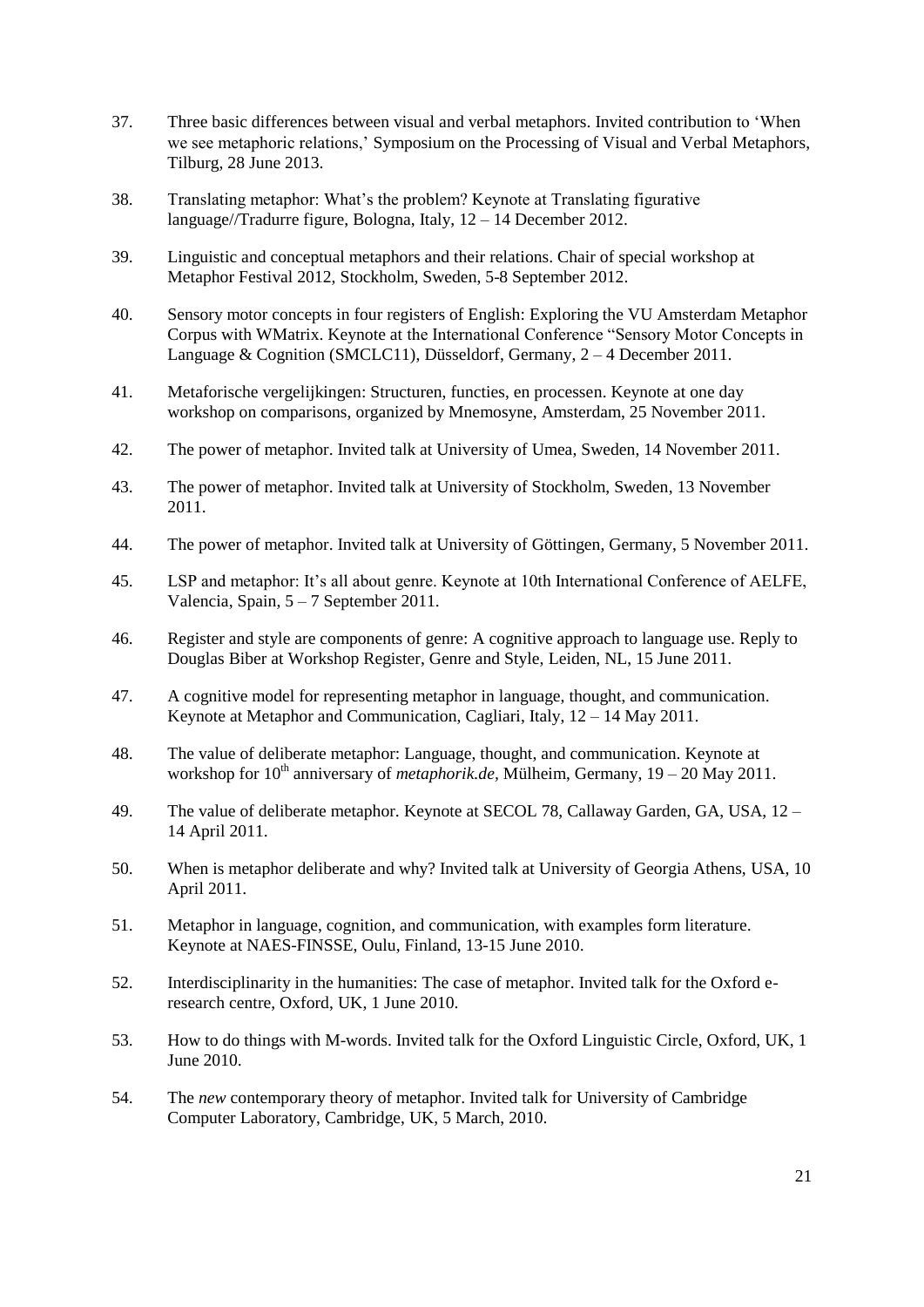- 55. Rhetoric and cognition: A genre model. Keynote at Cognitive Poetics and Rhetoric, Lodz, Poland, 28 – 30 January, 2010.
- 56. The *new* contemporary theory of metaphor. Keynote at CRAL 2009, Logroño, Spain, October 2009.
- 57. How to do things with M-words: Metaphor in cognitive linguistics, discourse analysis, systemic-functional grammar, and relevance theory. Keynote at 29th international conference of PALA, Middelburg, NL, July 2009.
- 58. Researching and applying metaphor: From fundamental to applied research and back again. Keynote at 6th conference of Anéla, Kerkrade, NL, May 2009.
- 59. When is metaphor deliberate? From metaphor in language and thought to metaphor in communication. Invited talk for Cognitive Science Colloquium, Northwestern University, Evanston Ill, USA, March 2009.
- 60. Style and cognitive science: the perspective from genre. Keynote at Bi-directional Perspectives in the Cognitive Sciences, Marburg, Germany, February-Mar 2009.
- 61. Metaphor in English discourse: A corpus-linguistic approach. Invited talk at University of Nijmegen, 11 November 2008.
- 62. Is metaphor always a matter of thought? A case study in converging evidence. Keynote at 3rd international conference of GCLA/DGKL, Leipzig, Germany, September 2008.
- 63. When is metaphor deliberate? From metaphor in language and thought to metaphor in communication. Keynote at 2nd international Metaphor Festival, Stockholm, Sweden, September 2008.
- 64. Style in cognitive linguistics: The perspective from genre. Keynote at NWO Interdisciplinary workshop stylistics, Leiden, NL, January 2008.
- 65. Metaphor identification and annotation in BNC-Baby. Keynote at British Academy Workshop on metaphor identification in corpora, Portsmouth, UK, January 2007.
- 66. Conceptualizing cognition: *Which* cognitive approach to metaphors of power? Keynote at Cognitive approaches to metaphors of power, FiCLA, Helsinki, Finland, October 12-13 2006.
- 67. Metaphor in cognitive linguistics: Perspective for EFL teachers. Keynote at IVth Giornate di studio sui materiali didattici per l'insegnamento delle lingue straneire, Florence, Italy, 19 May 2006.
- 68. Finding metaphor in discourse. Keynote at IDEA Konferans, Istanbul, Turkey, 24-26 April 2005.
- 69. Metaphor in discourse: A usage-based model. Keynote at  $24<sup>th</sup> AESLA$  International Conference (Association Espagnol de Linguistica Aplicada), Madrid, Spain, 30 March – 1 April 2005.
- 70. Finding metaphor in discourse: Pragglejaz and beyond. Keynote at Second International Workshop Metaphor and Discourse: Where Communication and Cognition Meet, University Jaume I (Castellón, Spain), February 2-3 2005.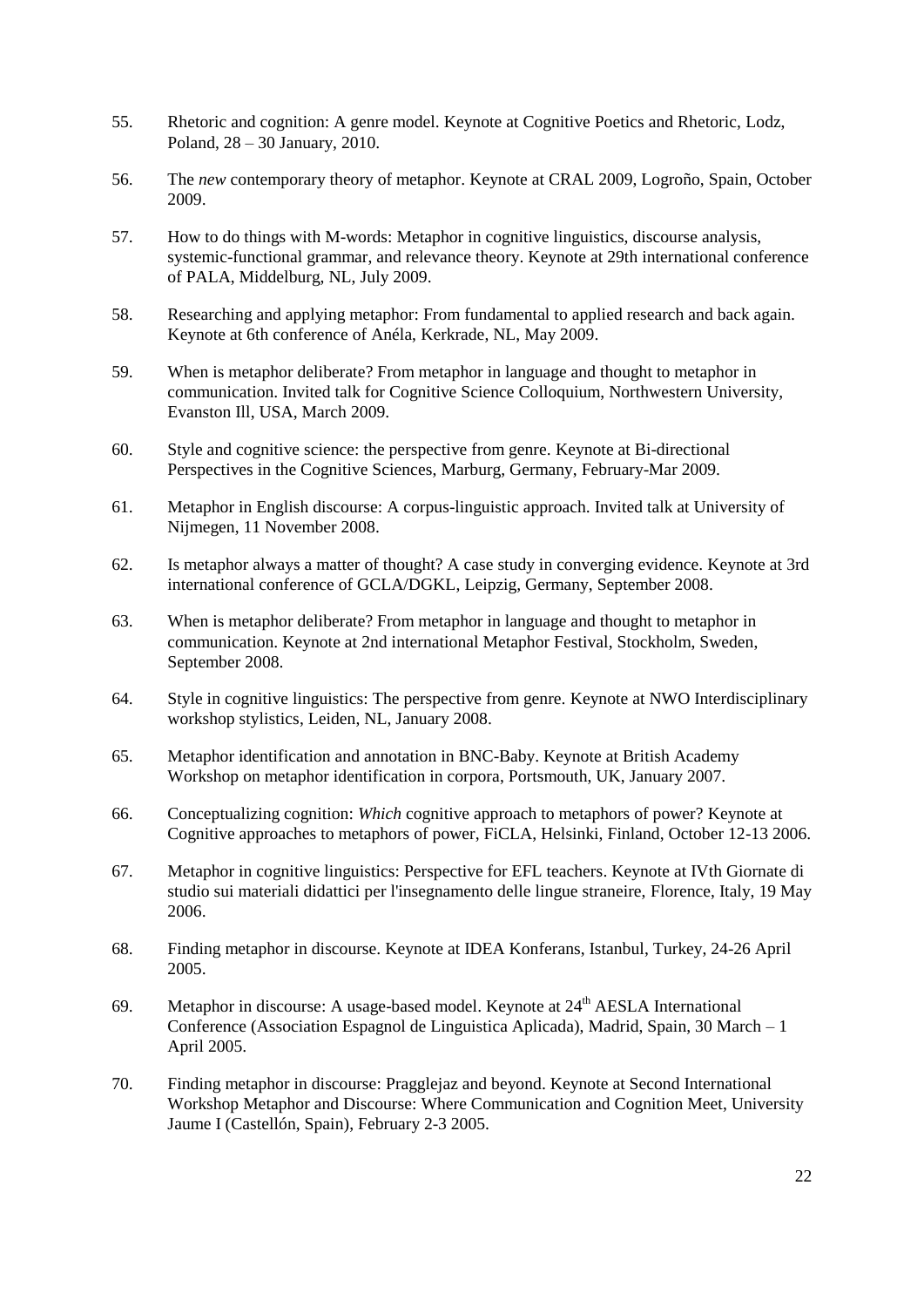- 71. The Pragglejaz project of metaphor identification: what, how, and why? Invited talk at University of Glasgow, U.K., 19 February 2004.
- 72. Basic discourse acts: When language and cognition turn into communication. Keynote,  $8<sup>th</sup>$ International Cognitive Linguistics Conference, Logroňo, Spain, 20-25 July 2003.
- 73. From widening circles to ducks and rabbits: changing images of doing English. Keynote at NSES Colloquium 'Expanding the curriculum', Utrecht, 4 April 2003.
- 74. The empirical imperative: Language, text and discourse in empirical poetics. Invited talk at Federal University Fluminense, Rio de Janeiro, Brazil, 31 October 2002.
- 75. Metaphor in language as system. Invited workshop at International conference on Metaphor in language and thought, Sao Paolo, Brazil, 21-25 October 2002.
- 76. Metaphor in language as use. Invited workshop at International conference on Metaphor in language and thought, Sao Paolo, Brazil, 21-25 October 2002.
- 77. Prospects for the cognitive study of metaphor: Closing remarks. Keynote at International conference on Metaphor in language and thought, Sao Paolo, Brazil, 21-25 October 2002.
- 78. Metaphor in literary imagination and consciousness: foregrounding revisited. Invited talk at Euresco conference on Language, mind and metaphor, Kerkrade, 20-24 April 2002.
- 79. Metaphor, genre, and discourse organization. Invited talk at Universitat Jaume I, Castellón, Spain, 25 March 2002.
- 80. Towards a handbook of what exactly? Reflections on the relations between linguistics and poetics. Keynote at PALA 21: Textual secrets: The message of the medium. Budapest, Hungary, 4-8 April 2001.
- 81. De metafoor en de empirische literatuurwetenschap [Metaphor and the empirical study of literature]. Invited talk at symposium De empirische literatuurwetenschap: De stand van zaken, bij het afscheid van Elrud Ibsch.[The empirical study of literature: The state of the art, on the occasion of the retirement of Elrud Ibsch]. Amsterdam, September 2000.
- 82. Love metaphors in rock lyrics. Invited talk, University of Lancaster, U.K., April 2000.
- 83. Love metaphor in rock lyrics. Invited talk, University of Leeds, U.K., April 2000.
- 84. Metaphor, language, and literature. Invited talk, PALA Mini-symposium on Cognitive Stylistics, Sheffield, U.K., January 2000.
- 85. Kunstkritiek als genre. Een tekstwetenschappelijk profiel. [Art criticism as genre: A discourse analytical profile]. Invited talk at OSL Symposium Gezichten op kunstkritiek. Een genre in de negentiende eeuw [Perspectives on art criticism: a genre in the nineteenth century]. Amsterdam, November 1999.
- 86. Metaphor and genre. Invited talk, International workshop on Cognitive Theories of Intertextuality, Tel Aviv, Israel, December 1997.
- 87. The measurement of metaphorical meaning. Invited talk, English Department, University of Joensuu, Finland, May 1997.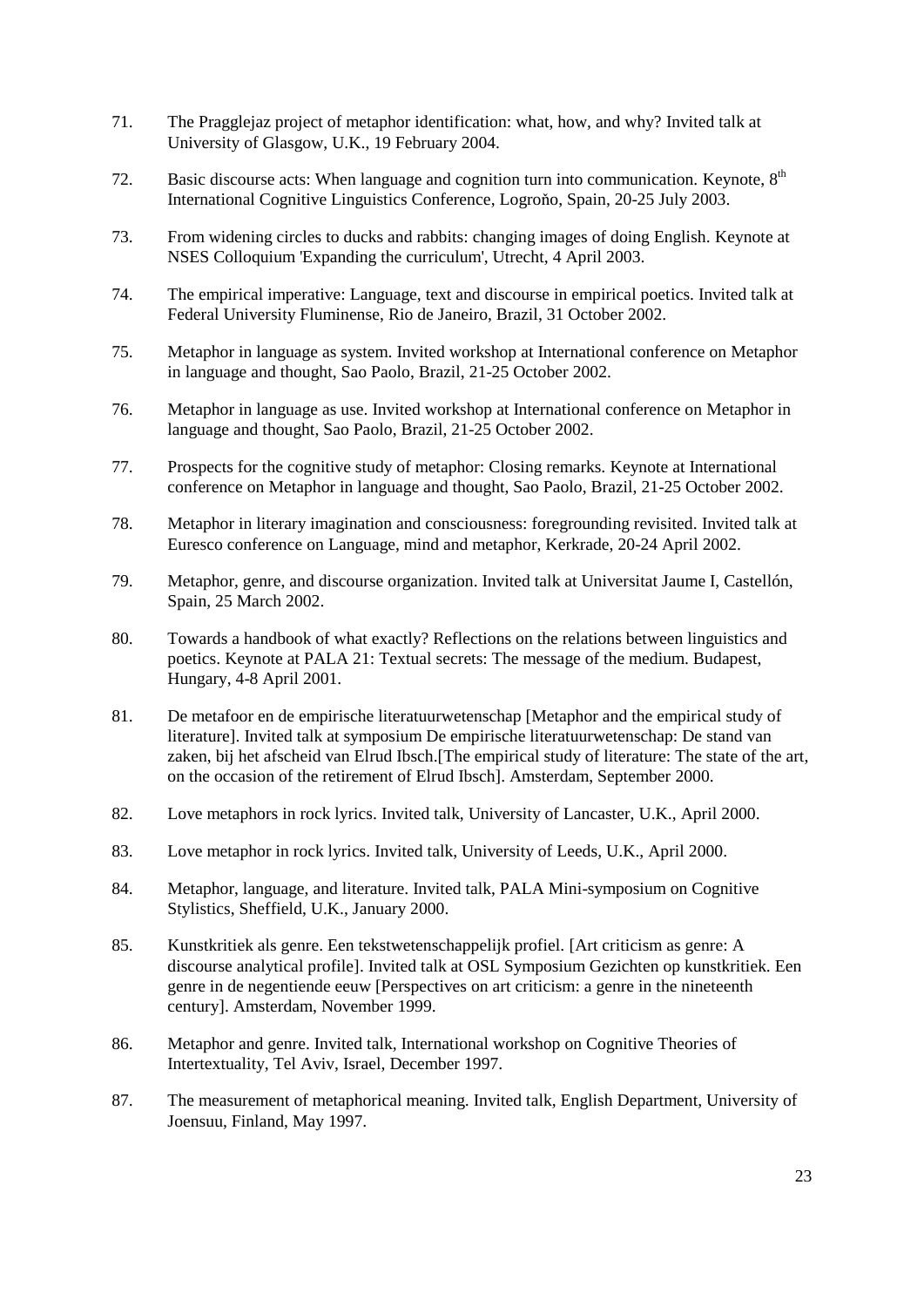- 88. Metaphor and discourse: Towards a linguistic checklist for metaphor. Invited talk, BAAL/CUP Seminar on Researching and Applying Metaphor, York, U.K., January, 1996.
- 89. Stijl en de empirische literatuurwetenschap [Style and the empirical study of literature]. Invited talk, Congres Stilistiek [Conference on stylistics], Utrecht, April 1995.
- 90. Dimensions and processes. Invited talk, International workshop on Metaphor and cognition: Studies in art, linguistics, literature, philosophy, and psychology, Tel Aviv, Israel, 10-15 May 1992.
- 91. How to do things with metaphor in literature. Invited talk, International Symposium on How to do things with metaphor, Brussels, Belgium, March 1991.
- 92. Kennisoverdracht middels literaire teksten: een psychologische benadering [Knowledge transfer by means of literary texts: A psychological approach]. Invited talk, ALW Symposion Kennisoverdracht door middel van literatuur [Knowledge transfer by means of literature], Amsterdam, August 1991.
- 93. Metaphor and cognitive metaphorology. Invited contribution to Symposium with Mark Johnson, Leusden, March 1991.
- 94. On grammatical and semantic metaphors and signs of literariness. Plenary talk, 10th PALA-Conference, Amsterdam, September 1990.
- 95. Understanding metaphor in literature: Towards an empirical study. Invited talk, First Symposium on Literary Pragmatics, Åbo Finland, September 1988.

### Refereed contributions to conferences and workshops

- <span id="page-23-0"></span>1. Steen, G.J. Metaphor and argumentation: Deliberate Metaphor Theory meets pragmadialectics. Fourth International ISSA conference, Amsterdam, 2018.
- 2. Frezza, G., and Steen, G.J. Scientific metaphor and dementia narrative. Dementia and culture narrative Symposium, Aston University – Birmingham UK, 8-9 December 2017.
- 3. Modeling metaphor and consciousness: A view from Deliberate Metaphor Theory. SALC 6 (Scandinavian Association of Cognition and Language), Lund, Sweden, 20-22 April, 2017.
- 4. Boeynaems, A. "Different perspectives on the effects of metaphorical framing of political issues: A systematic literature review" (co-authored with Christian Burgers, Elly Konijn and Gerard Steen). Etmaal van de Communicatiewetenschap, Amsterdam, 2017.
- 5. Brugman, B. "Reclassifying Political Frames: A systematic Review of Metaphorical Framing (co-authored with Christian Burgers and Gerard Steen). Etmaal van de Communicatiewetenschap, Amsterdam.
- 6. Boeynaems, A. "The effects of metaphorical framing of political issues on opinion: A systematic literature review" (co-authored with Christian Burgers, Elly Konijn and Gerard Steen). MetaPol, Liège, Belgium, 2016.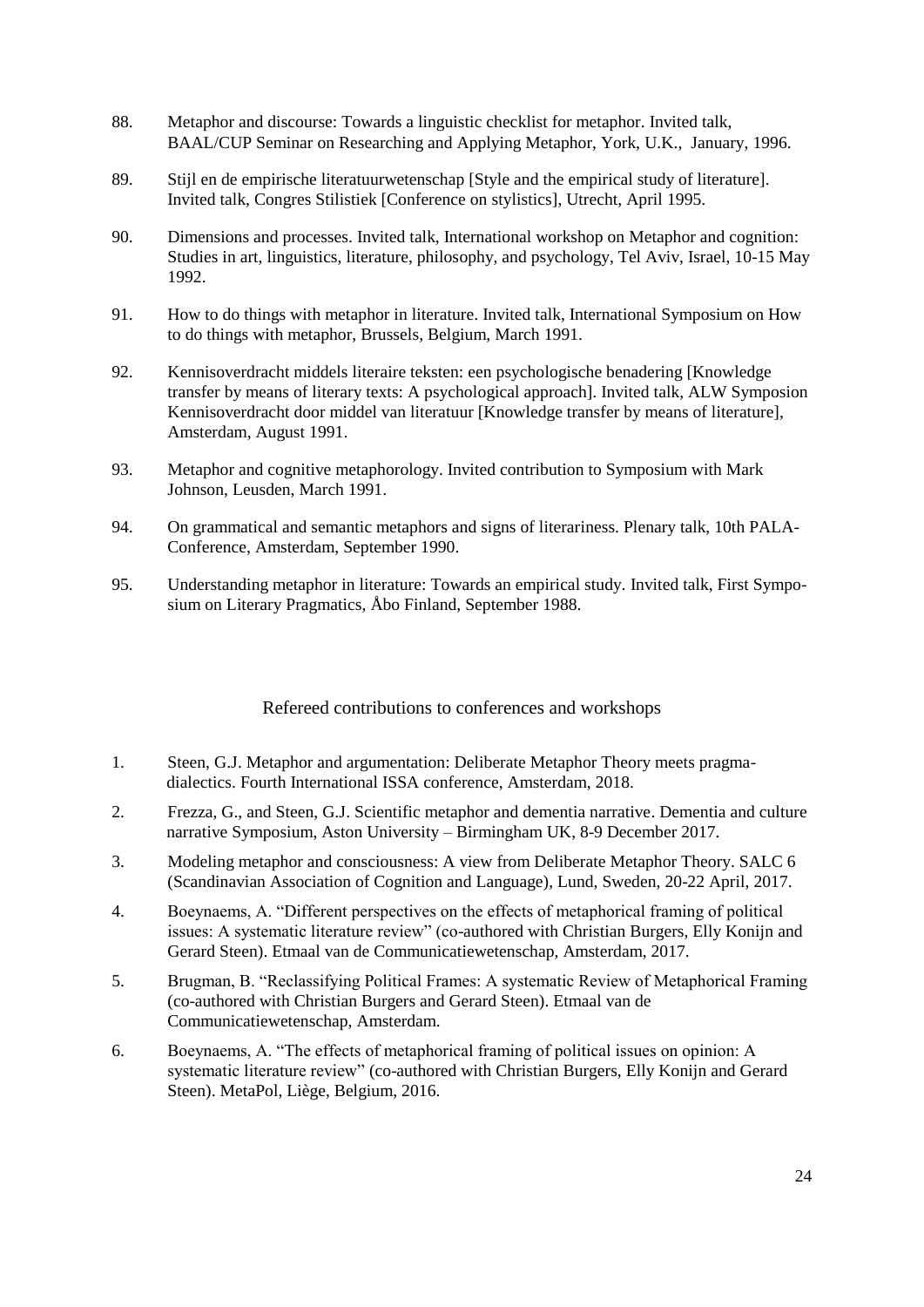- 7. Boeynaems, A. "The effects of metaphorical framing of political issues: A systematic literature review (co-authored with Christian Burgers, Elly Konijn and Gerard Steen). Metaphor Festival Amsterdam, 20016.
- 8. Burgers, C. "Introducing a three-dimensional model of verbal irony: Irony in language, in thought, and in communication" (co-authored with Gerard Steen). Conference of the National Communication Association (NCA), Philadelphia, USA.
- 9. Burgers, C. "HIP: A method for linguistic hyperbole identification in discourse" (co-authored with Britta Brugman, Kiki Renardel de Lavalette and Gerard Steen). Conference of the National Communication Association (NCA), Philadelphia, USA.
- 10. Burgers, C. "Metaphor, Hyperbole, and Irony: Uses in Isolation and in Combination in Written Discourse" (co-authored with Kiki Renardel de Lavalette and Gerard Steen). Metaphor Festival Amsterdam, 2016.
- 11. Heerik, R.A.M. van den. "Crazy creative co-created metaphors: a corpus analysis" (coauthored with Christian Burgers, Charlotte van Hooijdonk, Gerard Steen and Lisa Sparks). RaAM 11 Researching and Applying Metaphor international conference, Berlin, Germany, 2016.
- 12. Reijnierse, G. "DMIP: A method for identifying potentially deliberate metaphor in language use" (co-authored with Christian Burgers, Tina Krennmayr and Gerard Steen). Metaphor Festival Amsterdam, 2016.
- 13. Renardel de Lavalette, K. "How to Identify Moral Language in Presidential Speeches: A comparison between two methods of content analysis" (co-authored with Gerard Steen and Christian Burgers). Etmaal van de Communicatiewetenschap, Amsterdam, 2016.
- 14. Steen, G.J. Introducing Deliberate Metaphor Theory. Contribution to symposium on 'Empirical and computational approaches to metaphor and figurative language' at Cogsci 2016, Philadelphia, PA, USA.
- 15. Bolognesi, M.M., and Steen, G.J. VisMet 1.0: An online corpus of annotated visual metaphors. Contribution to symposium on 'Metaphor and metonymy in multimodal branding and advertising: Steps of analysis'. RaAM 11, 2016, Berlin, Germany, 1-4 July 2016.
- 16. Heerik, van den, R.J., Burgers, C.F., Hooijdonk, van, C., Steen, G.J., Sparks, L. Crazy creative co-created metaphor: A corpus analysis. RaAM 11, 2016, Berlin, Germany, 1-4 July 2016.
- 17. Steen, G.J. Resistance to metaphor. RaAM 11, 2016, Berlin, Germany, 1-4 July 2016.
- 18. Britta Brugman, Christian Burgers and Gerard Steen. Reclassifying political frames: A systematic review of metaphorical framing. ETMAAL 2016, VU University Amsterdam, Amsterdam, 4-5 February, 2016.
- 19. Kiki Renardel de Lavalette, Gerard Steen, and Christian Burgers. How to identify moral language in presidential speeches: A comparison between two methods of content analysis. ETMAAL 2016, VU University Amsterdam, Amsterdam, 4-5 February, 2016.
- 20. Valentina Cuccio and Gerard Steen. Deliberate metaphor and embodied simulation. Metaphor and Discourse IV, Castello, Spain. 2 – 4 December, 2015.
- 21. Kiki Renardel de Lavalette, Gerard Steen, and Christian Burgers. How to identify moral language in presidential speeches: A comparison between two methods of corpus analysis. Metaphor Festival 2015, University of Stockholm, Stockholm, 27-29 August, 2015.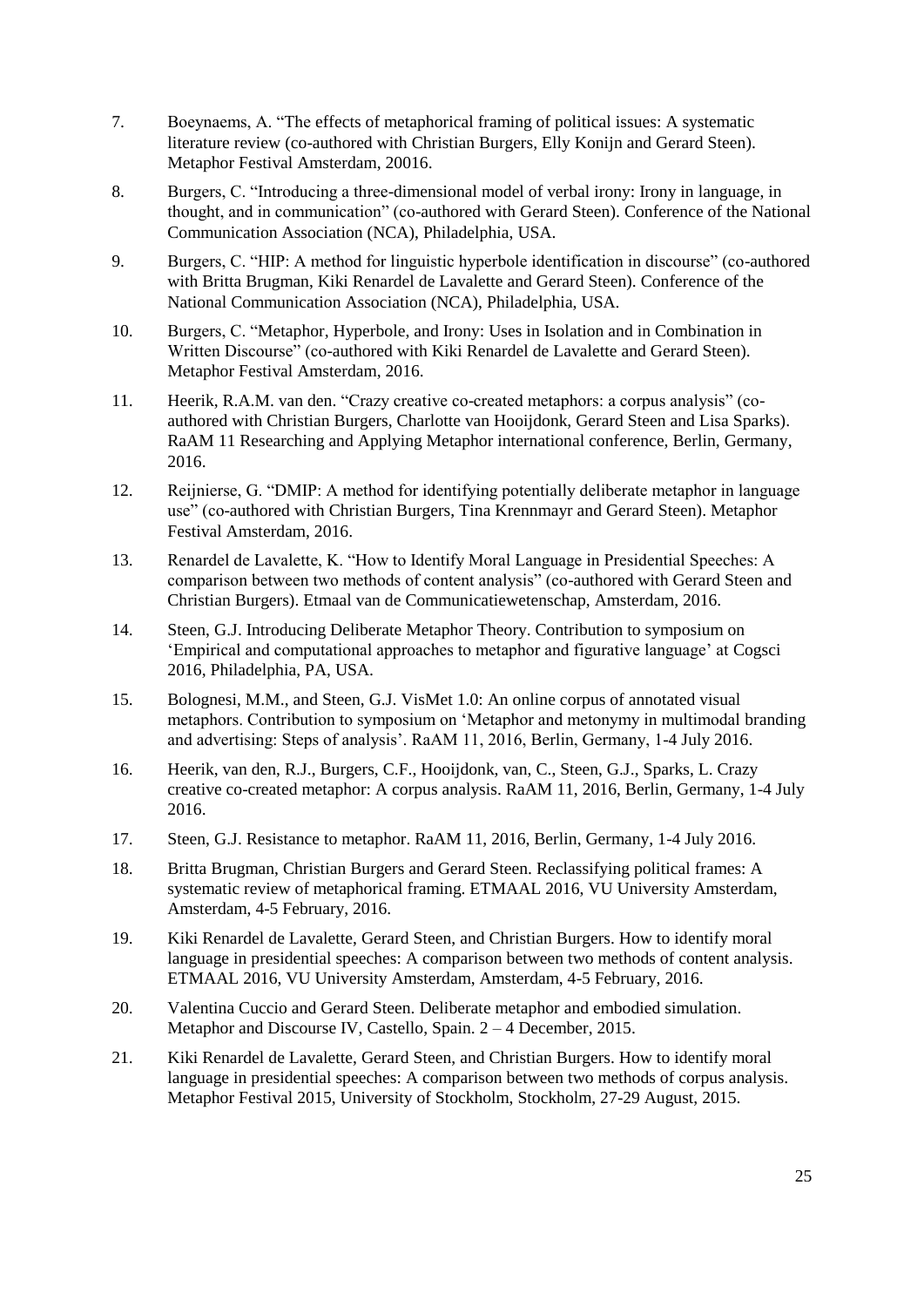- 22. Britta Brugman, Kiki Renardel de Lavalette, Christian Burgers, Gerard Steen. Hyperbole Identification Procedure (HIP): An introduction. Metaphor Festival 2015, University of Stockholm, Stockholm, 27-29 August, 2015.
- 23. Britta Brugman, Christian Burgers, Gerard Steen. The classification of political frames: A metaphorical perspective. Metaphor Festival 2015, University of Stockholm, Stockholm, 27- 29 August, 2015.
- 24. Christian Burgers and Gerard Steen. Introducing a 3D model of irony: Irony in language, in thought, and in communication. ICLC 13, University of Northumbria, UK, 20-25 July 2015.
- 25. Britta Brugman, Kiki Renardel de Lavalette, Christian Burgers, Gerard Steen. Hyperbole Identification Procedure (HIP): An introduction. RaAM Special Seminar, Leiden, 10-12 June 2015.
- 26. Britta Brugman, Kiki Renardel de Lavalette, Christian Burgers, Gerard Steen. Hyperbole Identification Procedure (HIP): An introduction. Anéla/VIOT Juniorendag, Nijmegen, 6 March 2015.
- 27. Amber Boeynaems, Christian F. Burgers, Elly A. Konijn and Gerard J. Steen, Novel Versus Conventional: The Effects of Different Types of Metaphorical Framing on News Perception: *Etmaal 2015, Antwerp, February 2015.*
- 28. Romy A.M. van den Heerik, Charlotte M.J. van Hooijdonk, Christian F. Burgers and Gerard J. Steen, 'Smoking is sóóó… sandals and white socks': Co-creation of a Dutch anti-smoking campaign to change social norms: *Etmaal 2015, Antwerp, February 2015.*
- 29. When do natural language metaphors influence reasoning? An extended replication of Thibodeau and Boroditsky (2013). With W.G. Reijnierse and C.F. Burgers. Paper at VIOT 2014, De macht van de taal/De taal van de macht. Leuven, 16-18 December 2014.
- 30. Metaforen en hyperbolen: Samen meer dan de som der delen? With A. Boeynaems, C.F. Burgers, and E. Konijn. Paper at VIOT 2014, De macht van de taal/De taal van de macht. Leuven, 16-18 December 2014.
- 31. Attention to metaphor: where embodied cognition and social interaction can meet, but may not often do so. Contribution to Thyssen Stiftung workshop, 'From perception to meaning: Embodied cognition, discourse, and metaphor', Cagliari, Italy, 24 June 2014.
- 32. MOVEMENT metaphors in academic consultations, with Yao Tong. Paper at RaAM 10 conference, Cagliari, Italy, 20-23 June, 2014.
- 33. Three basic differences between verbal and visual metaphors. Paper at Stockholm Metaphor Festival, Stockholm, Sweden, 30 - 31 August 2013.
- 34. Framing fables: Narrative and metaphor in the learning mind. With M. Sinding. Contribution to symposium Lighting fires: Narrative and metaphor in education. Manchester,  $27 - 29$  June, 2013.
- 35. Making ads easy, creative, and persuasive: Effects of conventional metaphors and irony in print advertising. With C. Burgers, M. Iepsma, and E. Konijn. Paper at ICA 2013 conference Challenging Communication Research, London, 17 – 21 June, 2013.
- 36. The true power of metaphor. Stockholm Metaphor Festival, 5-8 September 2012.
- 37. Is Bush a strict father and Obama a nurturing parent? With René Wolters. Paper at RaAM 9, Lancaster, 21-25 July 2012.
- 38. Style: perspective on language use or discourse phenomenon? Paper at Stylistics Across Disciplines, Leiden, 15-17 June 2011.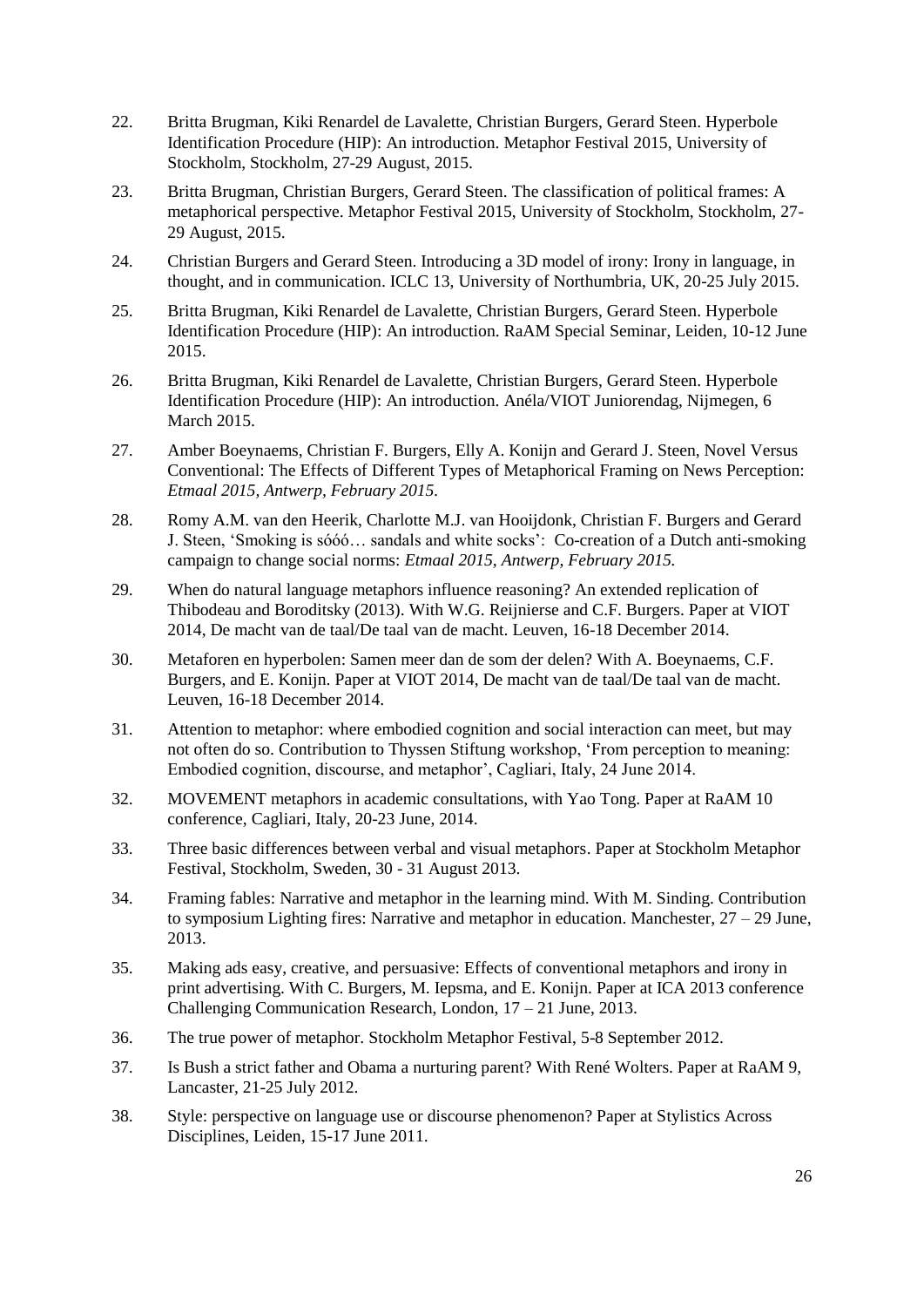- 39. The rhetorical function of metaphor. Paper at Rhetoric and Society 3, Antwerp, 26 28 January 2011.
- 40. Knowledge as metaphor: Problems and perspectives for knowledge management. Contribution to special symposium on Metaphor and Knowledge Management at *ECIC 2010 - 2nd European Conference on Intellectual Capital*, Lisbon, 29 – 30 March 2010.
- 41. Only connect: Metonymy and empathy in films and novels. With Keith Oatley. Paper at IGEL 11, Utrecht, 8 – 10 July 2010.
- 42. Metaphor and discourse: The role of genre. Contribution to Round table on Metaphor and genre. CRAL 2009, Logroño, Spain, September 2009.
- 43. Identifying visual metaphor. Paper at Metaphor Metonymy, and Multimodality, Special workshop RaAM, Amsterdam, April 2009.
- 44. Uncovering metaphor: From linguistic expression to conceptual structure in five steps. With Lettie Dorst, Anna Kaal, Tina Krennmayr and Trijntje Pasma. Workshop at RaAM 7, Caceres, Spain, 28 – 30 May 2008
- 45. Conceptualizing metonymy: A methodological approach. Contribution to metonymy symposium at ICLC 07, Krakow, Poland, July 2007.
- 46. Finding metaphor in natural discourse: report on applying the Pragglejaz procedure'. With Ewa Biernacka, Lettie Dorst, Anna Kaal, Irene Lopez Rodriguez, Trijntje Pasma. Panel session at RAAM 6, Leeds, UK, 6 - 10 April 2006.
- 47. Mapping the field. Contribution to panel 'The dynamics of metaphoricity in spoken interaction' Participants: Alan Cienki, (co-organizer), Cornelia Müller (co-organizer), Lynne Cameron, Raymond W. Gibbs, David McNeill, Gerard Steen. RAAM 6, Leeds, UK, 6 - 10 April 2006.
- 48. Metaphor and the human language faculty. Contribution to Symposium 'The architecture of the human language faculty,' chaired by Geert Booij, at the  $39<sup>th</sup>$  Linguistic Colloquium, Amsterdam, 30 August 2004.
- 49. Conversationalization in discourse. Paper at MAD'03: Multidisciplinary approaches to discourse analysis, Driebergen, NL, 22-25 October 2003.
- 50. Metaphor properties and metaphor recognition in five nineteenth century poems. Paper at RAAM V, Paris, France, 3-5 September 2003.
- 51. Finding metaphor in language and thought: how corpora can help (and how they cannot) Contribution to symposium on 'Language between text and mind', 8<sup>th</sup> International Cognitive Linguistics Conference, Logroňo, Spain, 20-25 July 2003.
- 52. The Pragglejaz Project. Paper at IGEL 8, Pécs, Hungary, 20-24 August 2002.
- 53. Metaphor and corpus-linguistics: The Pragglejaz project. Roundtable with Alan Cienki, Ray Gibbs, Elena Semino. Euresco conference on Language, mind and metaphor, Kerkrade, 20-24 April 2002.
- 54. Metaphor comprehension and analysis. Workshop with Peter Crisp, Yossi Glickson, Chanita Goodblatt, and Elena Semino. PALA 22, Birmingham, U.K., 4-6 April 2002. Metaphor workshop. With Judith Schoonenboom. PALA 21: Textual secrets: The message of the medium. Budapest, Hungary, 10-12 April 2001.
- 55. From multi-modal to conceptual metaphor in five steps. Paper, RAAM IV, Metaphor, Cognition, and Culture, Tunis, Tunisia, 4-6 April 2001.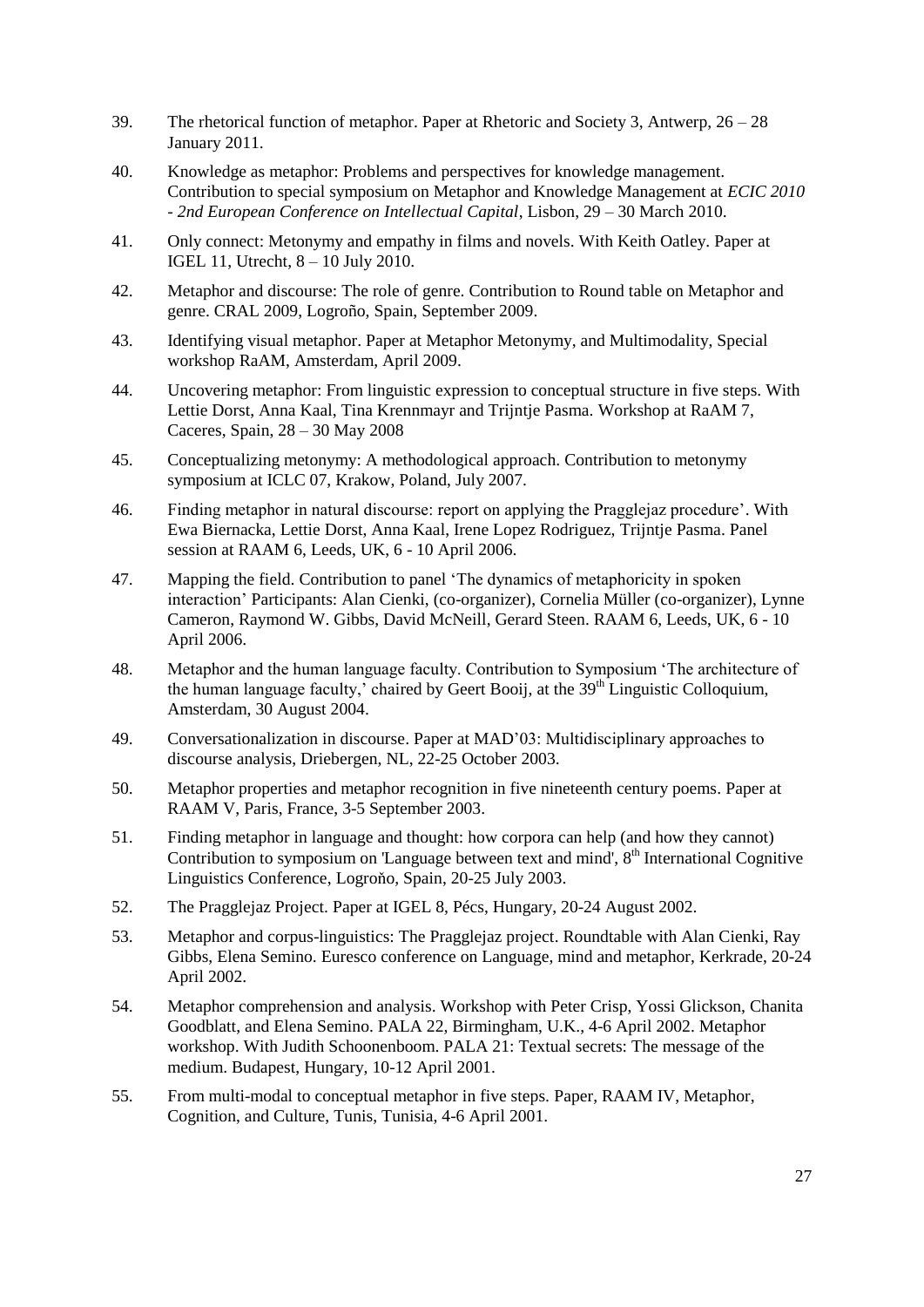- 56. Metaphor identification. Roundtable with Lynne Cameron, Alan Cienki, Peter Crisp, Ray Gibbs, and Elena Semino. Raam IV, Metaphor, Cognition, and Culture, Tunis, Tunisia, 4-6 April 2001.
- 57. A reliable procedure for metaphor identification. Poster, Figurative Language Workshop, Corpus Linguistics 2001, Lancaster, U.K. 28-31 March 2001.
- 58. A method for annotating metaphors in corpora. With Elena Semino. Paper at Figurative Language Workshop, Corpus Linguistics 2001, Lancaster, U.K., 28-31 March.
- 59. Metaphor workshop. With Ray Gibbs, workshop. IGEL 6, Toronto, Canada, August 2000.
- 60. Predicting metaphor recognition in poetry. Paper, PALA 20, London, U.K., June 2000.
- 61. Metaphor workshop. Workshop, PALA 20, London, U.K., June 2000.
- 62. Towards a propositional taxonomy for metaphor. Contribution to theme session on Metaphor and Metonymy, organized by Antonio Barcelona. 6th International Cognitive Linguistics Conference, Stockholm, Sweden, 20-25 July 1999.
- 63. Workshop on metaphor identification. Paper, PALA 19, Potchefstroom, South Africa, 29 March- 2 April 1999.
- 64. Metaphor in cognitive stylistics. Paper, PALA symposium on Cognitive Stylistics, Amsterdam, January 1999.
- 65. Genres of discourse and the definition of literature. Paper, 6th International Conference on the Empirical Study of Literature, Utrecht, August 1998.
- 66. Workshop on metaphor identification. New pasts, old futures: PALA 18, Bern, Switzerland, April 1998.
- 67. A checklist for linguistic metaphor analysis. Paper, Researching and Applying Metaphor II, Seminar of the Danish Network for Metaphor, Culture, and Cognition, Copenhagen, Denmark, May 1997.
- 68. The propositional structure of metaphor. Poster, 7th Annual Meeting of the Society for Text & Discourse, Utrecht, July 1997.
- 69. Metaphor properties and identification. Paper, 5th International Cognitive Linguistics Conference, Amsterdam, July 1997.
- 70. The measurement of metaphorical meaning. Paper, PALA 17, The New Rhetoric, Nottingham, U.K., July 1997.
- 71. Metafoorkenmerken en metafoorherkenbaarheid [Metaphor properties and metaphor recognition]. Paper, 7th VIOT-Congres, Utrecht, December 1996.
- 72. Metaphor analysis: Explorations of the relation between metaphor and text. Paper, PALA 16, Belfast, U.K., April 1996.
- 73. Cognitive and emotive properties of metaphors. Paper, 4th IGEL conference, Budapest, Hungary, August 1994.
- 74. Analysis or interpretation? Paper, PALA 14, Critical Stylistics, Sheffield, U.K., April 1994.
- 75. Differences between metaphors. Paper, 12th PALA Conference, Literature and the analysis of discourse, Gent, Belgium, August 1992.
- 76. Conventions and reading. With Dick Schram, paper at the third International Conference on the Empirical Study of Literature, Memphis, Tennessee, May 1992.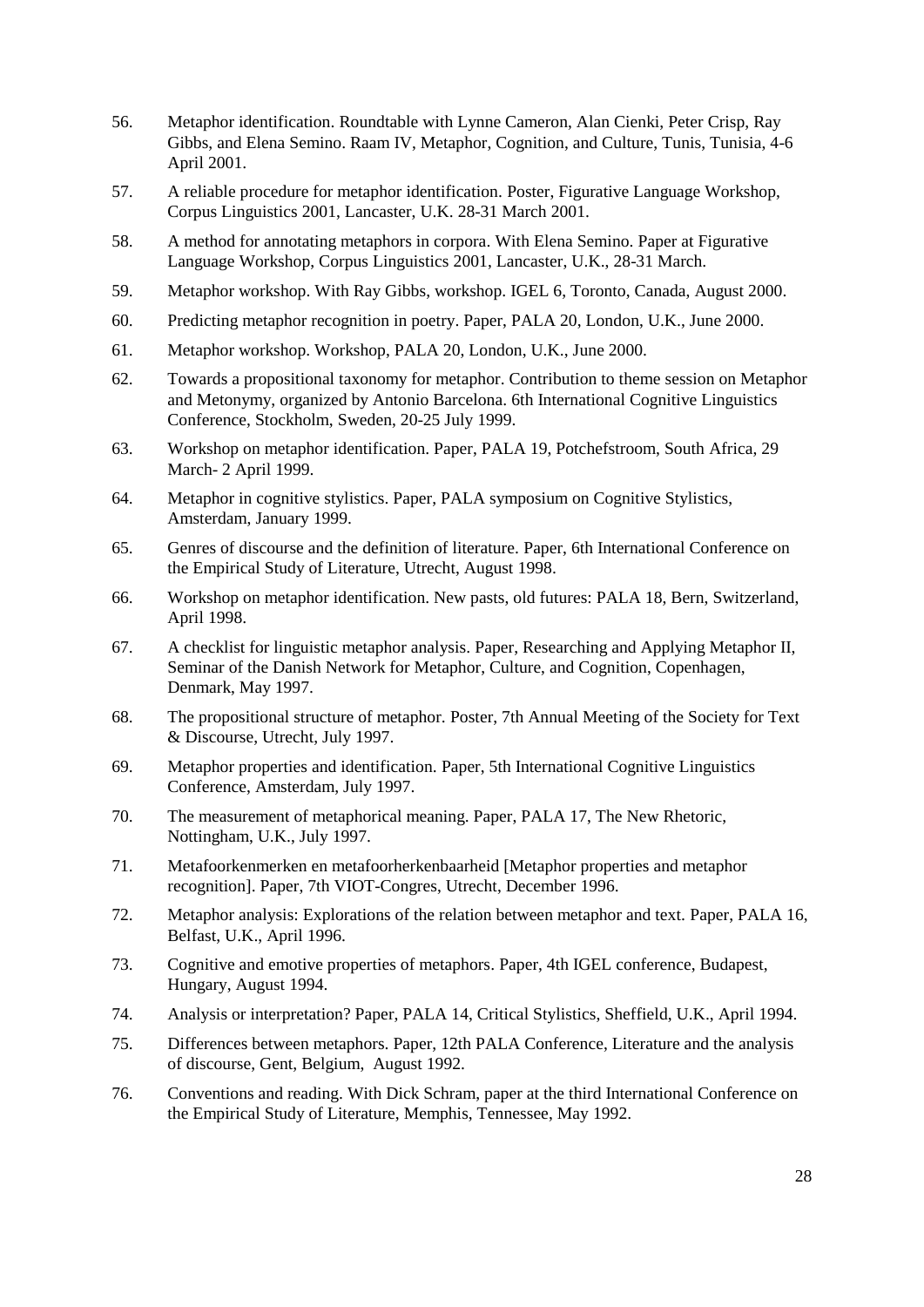- 77. Investigating literary performance: Methodological problems and perspectives. Paper, 11th PALA Conference, Lancaster, U.K., April 1991.
- 78. Analysing thinking out loud data. Workshop, 11th PALA Conference, Lancaster, U.K., April 1991.
- 79. Mentale processen bij metafoorbegrip [Mental processes in metaphor comprehension]. Paper, 41rst Filologen Congres, Nieuwe wegen in taal- en Literatuurwetenschap [New directions in linguistic and poetics], Tilburg, December 1990.
- 80. Empirical research on metaphor in literature. Paper, IGEL 2, Amsterdam, December 1989.
- 81. Thinking aloud about metaphor in literature. Contribution to Symposium on the Empirical Study of Literature, organized by Helmut Hauptmeier and Siegfried Schmidt. 97th Annual Convention of the American Psychological Association, New Orleans, Louisiana, August 1989.
- 82. Types of discourse and functions of metaphor. Paper, 9th PALA Conference, Nottingham, U.K., April 1989.
- 83. How empirical are the British? A view from continental Empirical Studies of Literature. Paper, 8th PALA Conference, Birmingham, March 1988.
- 84. Metaphor and psychological adequacy in Functional Grammar. Paper, Third International Conference on Functional Grammar, Amsterdam, June 1988.

Non-refereed contributions to conferences and workshops (excluding talks for own faculty in Tilburg and Amsterdam)

- <span id="page-28-0"></span>1. Contribution to Pragglejaz 9: Milton Keynes, 21-24 June 2008.
- 2. Contribution to Pragglejaz 8: Amsterdam, 21-24 June 2007.
- 3. Contribution to Pragglejaz 7: Amsterdam / Amersfoort, 21-24 June 2006.
- 4. Contribution to Pragglejaz 6: Lancaster / York, UK, 9-11 June 2005.
- 5. Contribution to Pragglejaz 5: Budapest, Hungary, 18-20 June 2004.
- 6. Reliability test 4: Talk at Pragglejaz 4, York, U.K., 18-20 June 2003.
- 7. Reliability test round 3: Talk, Pragglejaz 3, Atlanta, GA, 18-20 June 2002.
- 8. Reliability tests: Talk, Pragglejaz 2, NWO Expert Meeting Towards an electronic metaphor corpus, Amsterdam, June 2001.
- 9. Metaphor identification: Paper, NWO Expert Meeting, Metaphor identification in discourse, Pragglejaz 1, Amsterdam, July.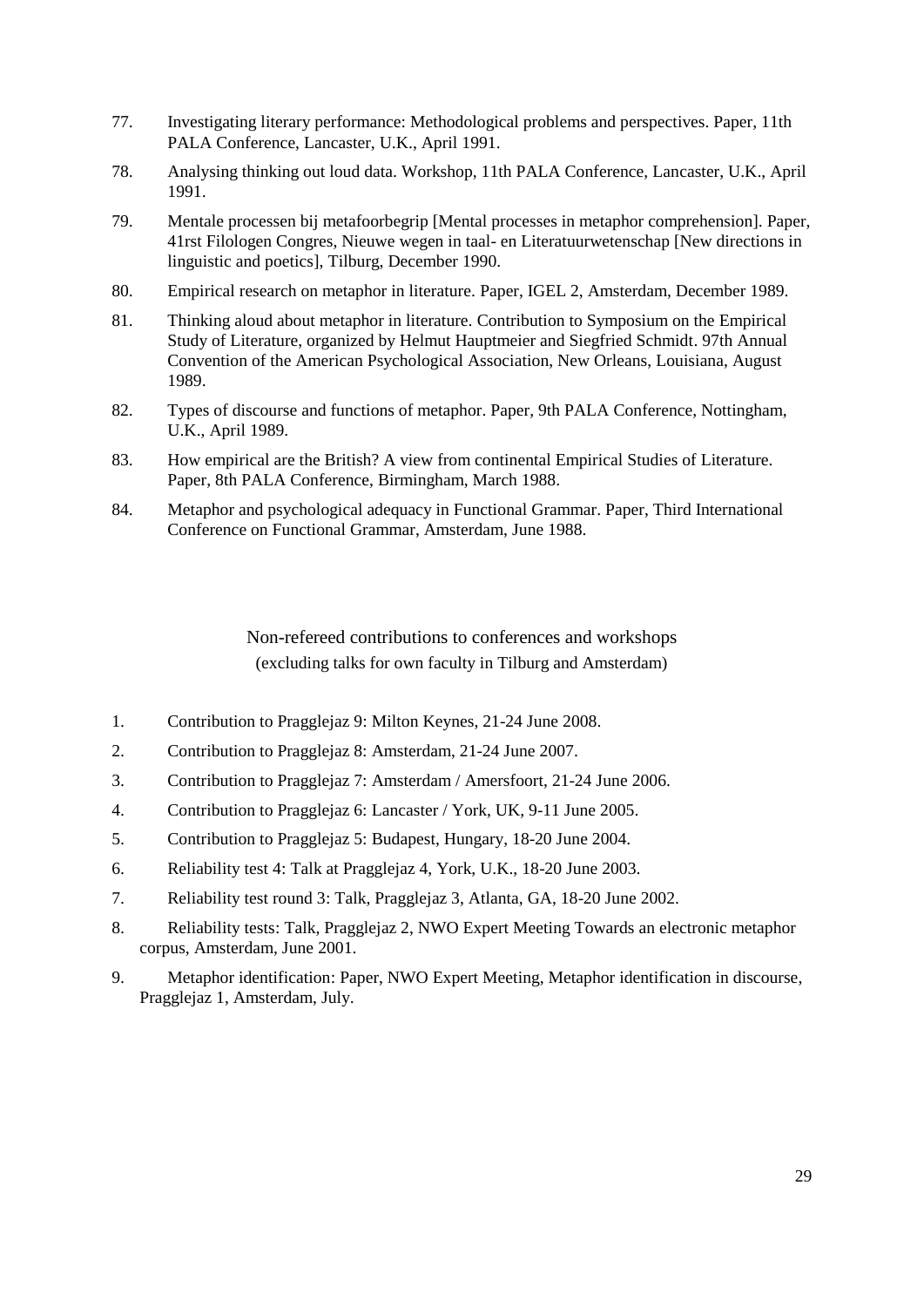Talks for non-academic audience

- <span id="page-29-0"></span>Nijmegen Science Café, Beeldspraak of beelddenken? Over de kracht van metaforen. Contribution to public debate about Snap jij het echt? Of voelt dat alleen maar zo? 9 October 2017.
- De machinemens—maar hoe werken die metaforen nou eigenlijk? Lezing bij symposium De machinemens. VUMC, Amsterdam, 19 September 2013.
- Ziekte en metaforiek in de poëzie. Contribution to public debate about Ziekte als metafoor. Stichting Perdu, Amsterdam, 12 June 2009.

Media appearances

<span id="page-29-1"></span>Interview in Taalstaat, Frits Spits, 26 August 2017 (about Metaphor Festival 2017) Phone in Taalstaat, Frits Spits, 5 November 2016 (about American elections) Phone in Taalstaat, Frits Spits, 20 December 1914 (about publication in PLoS One) Phone in BRT, 20 June 2011 (about dissertations Tine Krennmayr, Tryntje Pasma)

## Printed Press

<span id="page-29-2"></span>Ann-Sophie Dekeyser, Metaforen zijn een virus, 30 maart 2018, *De Standaard.*

Lynn Berger, Hoe metaforen ons denken bepalen, 17 februari 2018, <https://decorrespondent.nl/8019/hoe-metaforen-ons-denken-bepalen/267185061-f64bec17>

Roger Abrahams, Bob Dylan villen. Varagids, 12 april 2017.

Gemma Venhuizen, De man van de metaforen opruimings dienst. NRC, 25 November 2016.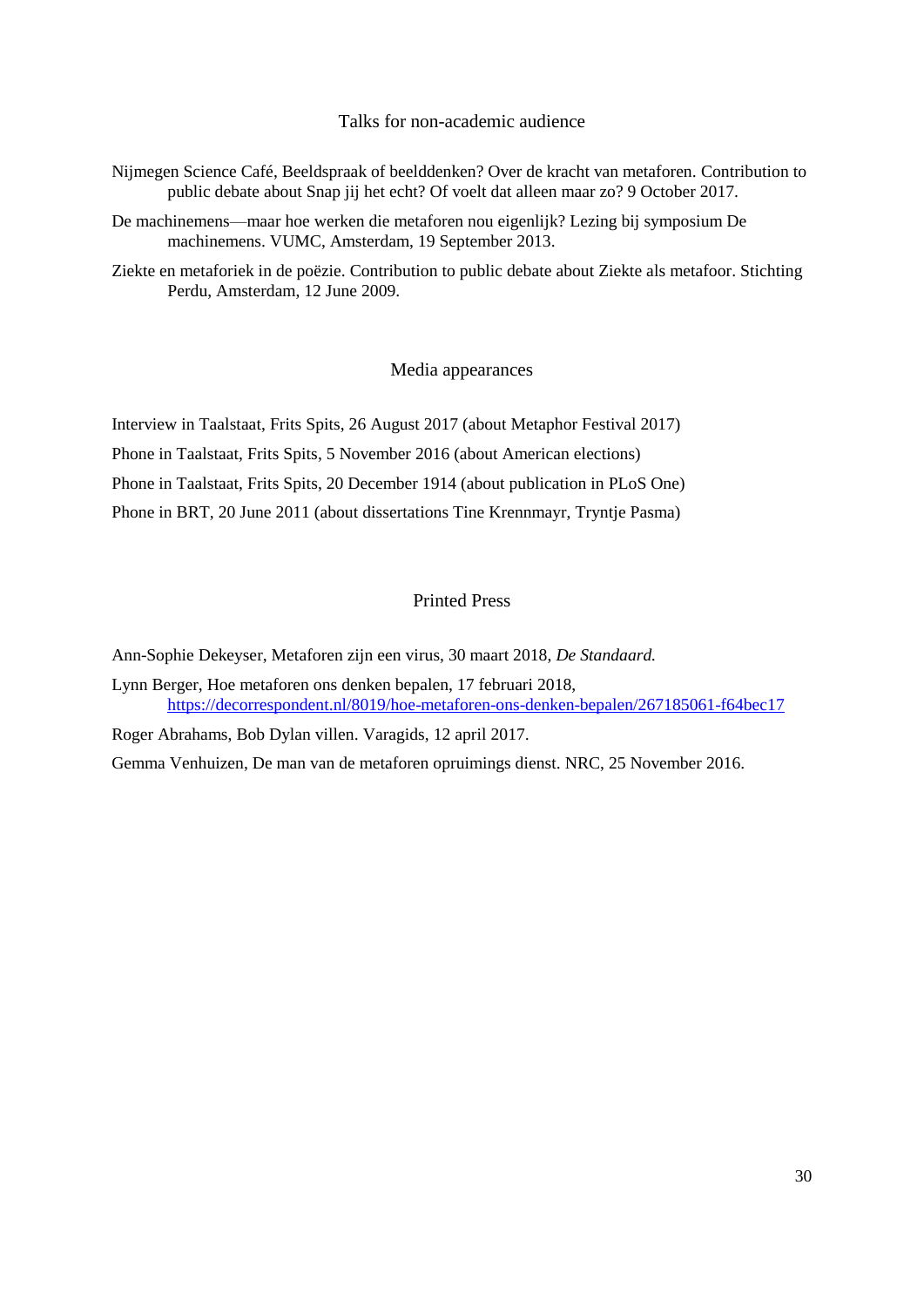## **FUNDING**

## *Grants acquired from external sources*

<span id="page-30-0"></span>

| Year | <b>Funding</b><br>agency        | Grant scheme                                    | PI                       | Titel project                                                      | Amount      |
|------|---------------------------------|-------------------------------------------------|--------------------------|--------------------------------------------------------------------|-------------|
| 2018 | <b>UvA</b>                      | <b>IDA</b>                                      | Steen                    | The sound of<br>political irony                                    | 250,000 .-  |
| 2017 | Private                         | <b>NA</b>                                       | <b>Steen</b>             | Metaforiek en<br>dementie                                          | $14,000. -$ |
| 2017 | <b>NWO</b>                      | ZonMW                                           | Westert                  | Memorable:<br>Dementia in<br>metaphors                             | 269,256.-   |
| 2017 | <b>NWO</b>                      | PhDs in the<br>Humanities                       | Vossen                   | Resolving<br>distortions in<br>semantic spaces<br>defined by words | 219,201.-   |
| 2017 | <b>NWO</b>                      | International<br>visitor<br>program             | Steen                    | Responsibility in<br>science<br>communication                      | $7,500. -$  |
| 2015 | <b>NWO</b>                      | Free<br>Competition                             | <b>Steen</b>             | Resistance to<br>metaphor                                          | 744,108.-   |
| 2015 | <b>NWO</b>                      | International<br>visitor<br>program             | <b>Steen</b>             | Metaphor and<br>embodied<br>simulation                             | $7,500. -$  |
| 2015 | University of<br>Cagliari       | Visiting<br>scholarship                         | Steen                    | 3D model for<br>metaphor in<br>discourse                           | $2,250,-$   |
| 2014 | Network<br><b>Institute VUA</b> | <b>KNAW</b><br>student<br>assistants<br>project | <b>Burgers</b><br>/Steen | Words in their<br>social context                                   | $10,000.$ - |
| 2014 | EU-FP7                          | Intra-European<br>Fellowships<br>(Marie Curie)  | Steen                    | Why visual<br>metaphors<br>matter                                  | 183,470.-   |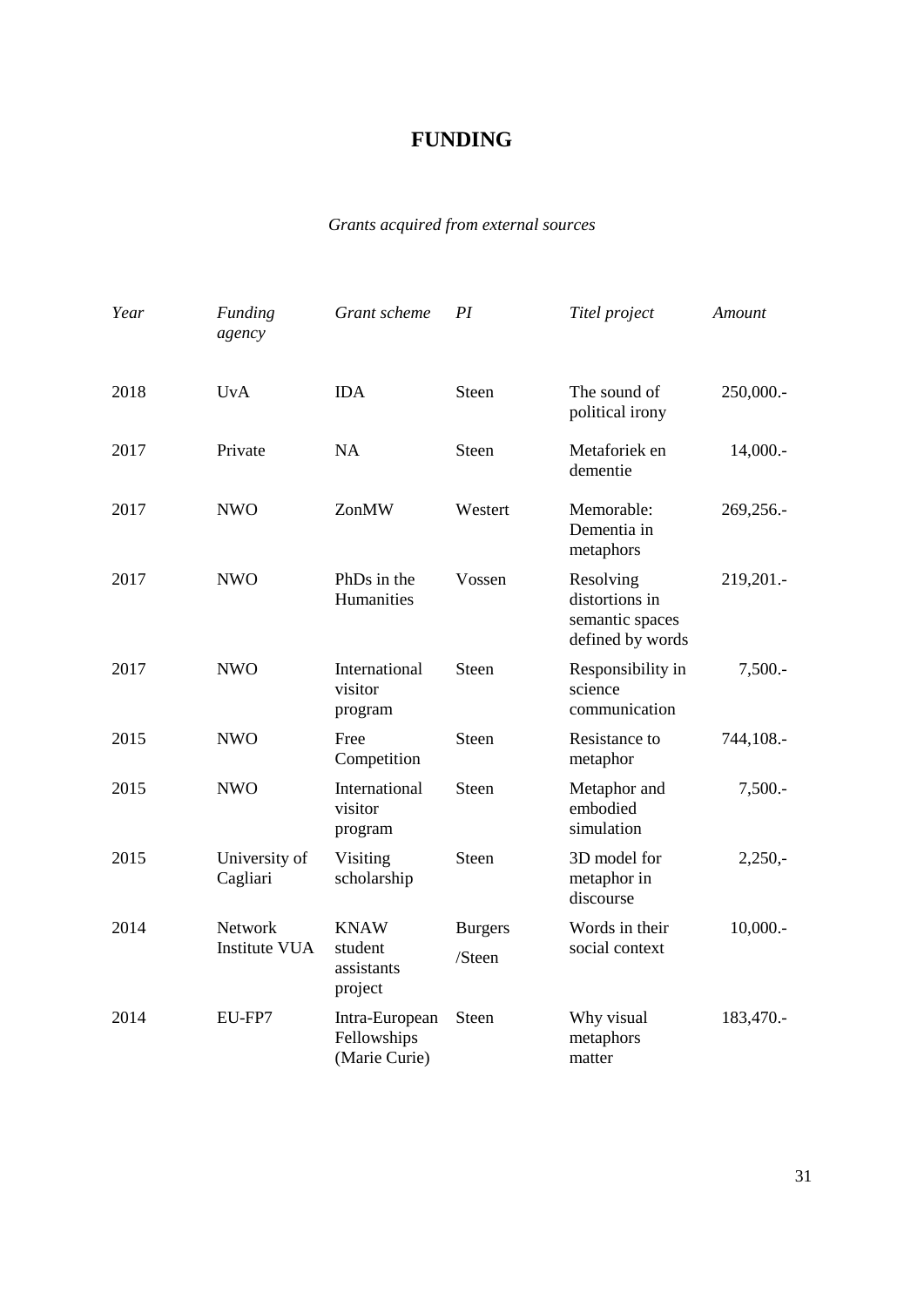| 2013 | Network<br><b>Institute VUA</b>             | <b>KNAW</b><br>student<br>assistants<br>project | Aroyo<br>/Hartmann<br>/Steen | SIRUP:<br>Enhancing<br>serendipity in<br>recommendations                       | $10,000.$ - |
|------|---------------------------------------------|-------------------------------------------------|------------------------------|--------------------------------------------------------------------------------|-------------|
| 2013 | <b>NWO</b>                                  | International<br>visitor<br>program             | Steen                        | Reliability of<br>visual metaphor<br>identification                            | 2,000.      |
| 2012 | Hogeschool<br><b>INHolland</b>              | Promoting<br>research<br>quality                | Andriessen<br><b>Steen</b>   | Metaphorical<br>framing in<br>stereotypes                                      | $96,000.$ - |
| 2012 | Network<br><b>Institute VUA</b>             | <b>KNAW</b><br>student<br>assistants<br>project | Hellsten<br>/Steen           | SPREAD: the<br>spreading of<br>metaphors and<br>key phrases on<br>the internet | $10,000.$ - |
| 2011 | Cohen funds/<br><b>CAMeRA</b><br><b>VUA</b> | Open<br>competition                             | <b>Steen</b>                 | Metaphor and<br>knowledge<br>management                                        | 73,000.-    |
| 2011 | <b>NWO</b>                                  | Graduations in<br>the<br>Humanities             | <b>Steen</b>                 | The value of<br>deliberate<br>metaphor                                         | 208,693.-   |
| 2010 | EU-FP7                                      | Intra-European<br>Fellowships<br>(Marie Curie)  | Steen                        | Framing the<br>world                                                           | 168,000.-   |
| 2009 | Hogeschool<br><b>INHolland</b>              | Promoting<br>research<br>quality                | Andriessen/<br>Steen         | Metaphor and<br>knowledge<br>management                                        | 82,000.-    |
| 2009 | CAMeRA<br><b>VUA</b>                        | Open<br>competition                             | Spooren/<br>Steen            | In search of the<br>referent                                                   | 291,000.-   |
| 2008 | <b>NWO</b>                                  | Free<br>competition                             | Steen                        | Visual metaphor                                                                | 554,301.-   |
| 2004 | <b>NWO</b>                                  | Vici                                            | Steen                        | Metaphor in<br>discourse                                                       | 1,250,000.- |
| 2004 | <b>VUA</b>                                  | <b>Ster</b>                                     | Spooren<br>/Steen            | Conversation-<br>alization in<br>discourse                                     | 360,000.-   |
| 2003 | <b>British</b><br>Academy                   | International<br><b>Network Grant</b>           | <b>Steen</b>                 | Pragglejaz Group                                                               | $1,200. -$  |
| 2002 | <b>NOW</b>                                  | Research<br>replacement<br>grant                | <b>Steen</b>                 | Finding metaphor<br>in grammar and<br>discourse                                | 25,000.     |
| 2001 | <b>NWO</b>                                  | Expert<br>meeting                               | Steen                        | Pragglejaz Group                                                               | 2,000.      |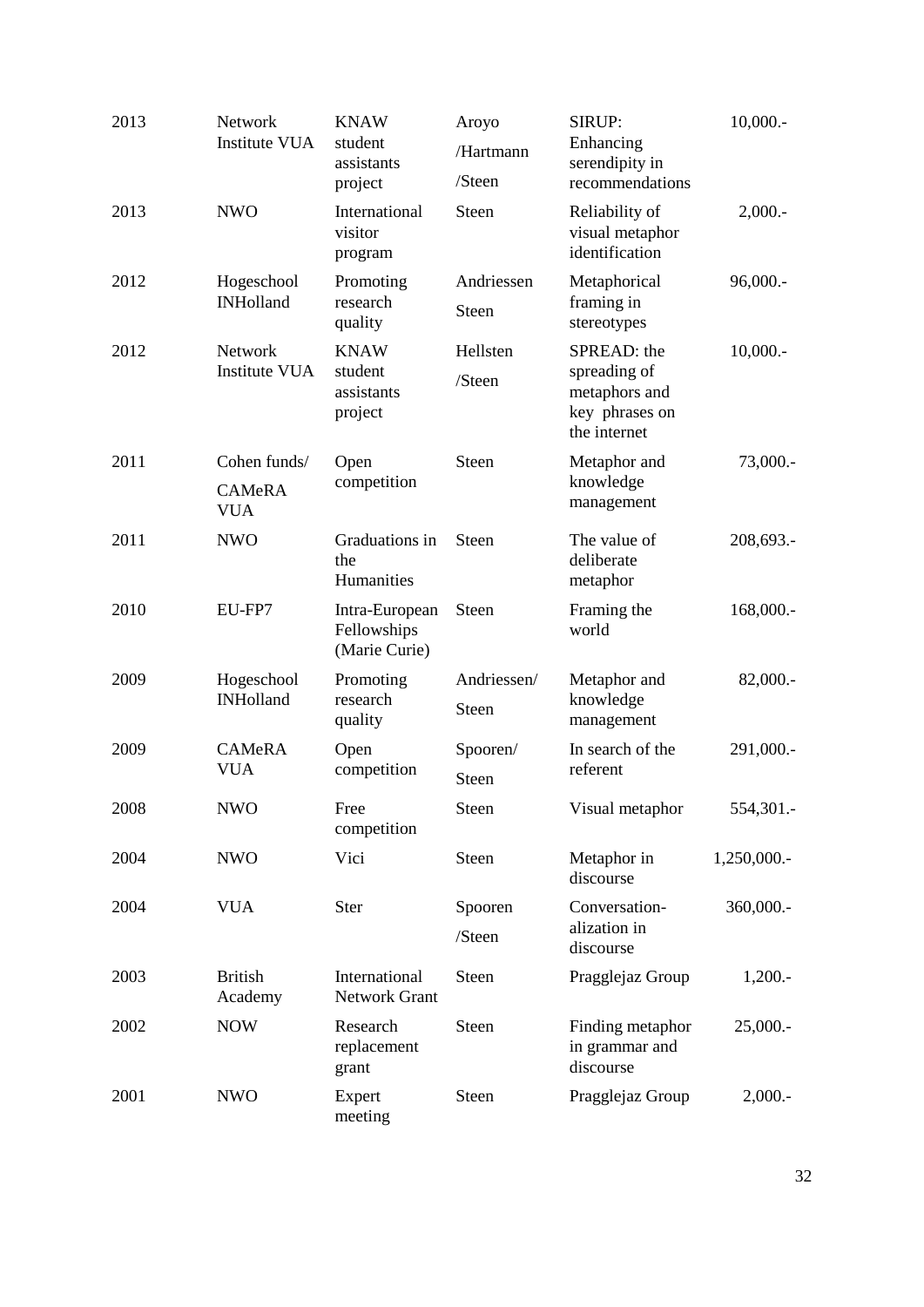| 2000 | NW <sub>O</sub> | Expert<br>meeting              | <b>Steen</b> | Pragglejaz Group                                  | 2,000.  |
|------|-----------------|--------------------------------|--------------|---------------------------------------------------|---------|
| 1992 | NW <sub>O</sub> | Post doc<br>research<br>scheme | Steen        | Cognitive and<br>affective aspects<br>of metaphor | 21,000. |

*Total funding acquired as PI 4,051,022.-*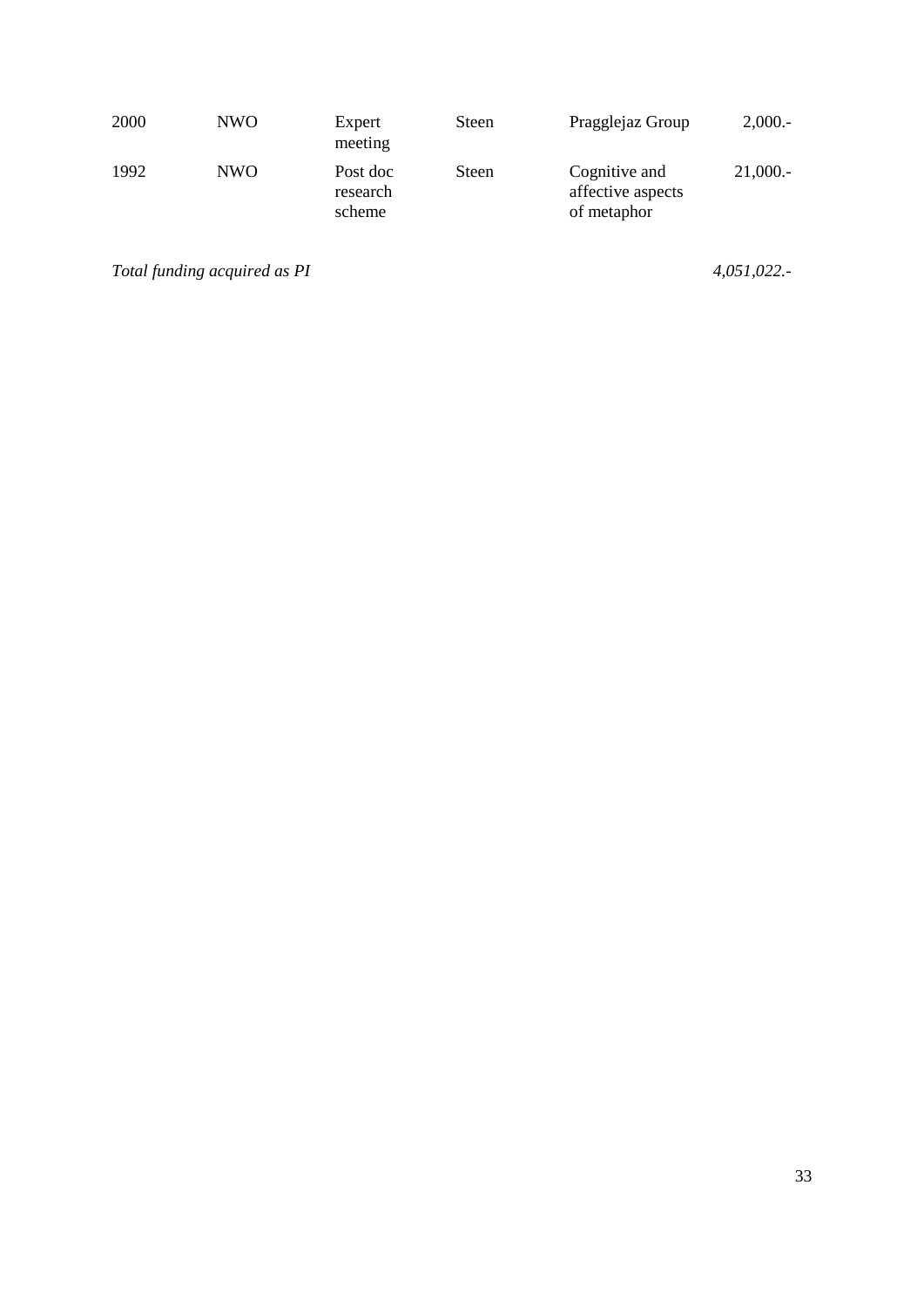## **MANAGEMENT**

## (Inter)National

<span id="page-33-1"></span><span id="page-33-0"></span>

| 2014          | Chair Board LOT, Dutch National Research School in Linguistics                      |
|---------------|-------------------------------------------------------------------------------------|
| $2010 - 2013$ | Board Member LOT, Dutch National Research School in Linguistics                     |
| $2003 - 2007$ | Member Netherlands Society for English Studies, Executive Committee                 |
| 1992 - 1996   | Executive IGEL, Internationale Gesellschaft für Empirische<br>Literaturwissenschaft |

## Local

<span id="page-33-2"></span>

| 2017          | Chair search committee Professor Dutch Language and linguistics, Faculty of<br>Humanities UvA |
|---------------|-----------------------------------------------------------------------------------------------|
| 2017          | Member search committee directors of MA programs, Faculty of Humanities<br><b>UvA</b>         |
| $2016 - 2019$ | Head of Department, Dutch Studies, Faculty of Humanities UvA                                  |
| 2016          | Member Language, Cognition, Communication committee for                                       |
|               | development of new bachelor program, Faculty of Humanities UvA                                |
| $2015 - $     | Member Advisory Board ACLC, Amsterdam Center for Language and                                 |
|               | Communication, Faculty of Humanities UvA                                                      |
| 2014          | Member Vision Committee for new Faculty of Humanities, VUA                                    |
| $2013 - 2014$ | Member Ethical Committee, Arts Faculty, VUA                                                   |
| 2013          | University Chancellor advisory committee, merger Faculties of Arts and<br>Philosophy          |
| 2013          | Think Tank Academic Management Course for University Chancellor                               |
| $2012 - 2014$ | Chair Scientific Committee, Arts Faculty VUA                                                  |
| 2011          | Think Tank VU Research for University Chancellor                                              |
| $2010 - 2011$ | Director CAMeRA research program E-Governance and Citizenship, VUA                            |
| $2010 - $     | Director Metaphor Lab Amsterdam, VUA/UvA                                                      |
| $2008 - 2013$ | Member University Advisory Board Research Assessment (UTC) VUA                                |
| $2007 - 2014$ | Chair University Advisory Committee Research grants Humanities,                               |
|               | Cognitive, and Social Sciences, VUA                                                           |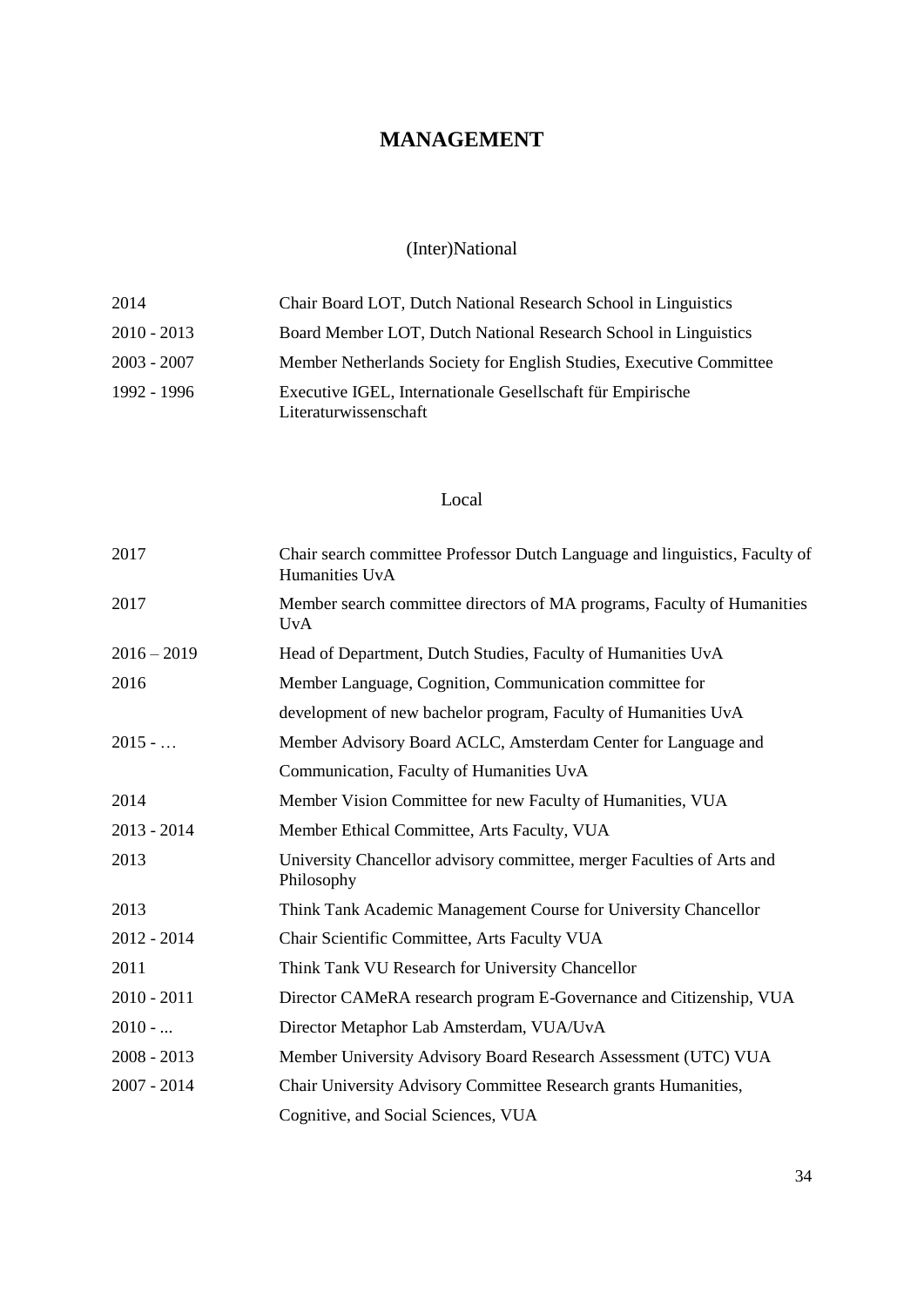| $2006 - 2014$ | Director Language, Cognition, And Communication program, Arts Faculty<br><b>VUA</b> |
|---------------|-------------------------------------------------------------------------------------|
| $2005 - 2008$ | <b>Chair Personnel Representation Board</b>                                         |
| $2004 - 2005$ | Examination Committee English Dept, VU                                              |
| $2004 - 2005$ | Departmental Council English Dept, VU                                               |
| $2004 - 2005$ | Acting Chair English Dept                                                           |
| $2003 - 2004$ | Departmental council, VU                                                            |
| $2001 - 2002$ | Secretary departmental executive, VU                                                |
| $2000 - 2002$ | Departmental council, VU                                                            |
| $2000 - 2001$ | Chair departmental BAMA committee 'Joint Language and Literature MA                 |
|               | programme', VU                                                                      |
| 1998 - 2000   | Faculty curriculum development committee 'Text linguistics', VU                     |
| 1998 - 2000   | Chair faculty committee International relations, Faculty of Arts, Tilburg           |
|               | University                                                                          |
| 1997 - 2000   | Faculty committee 'PR and information', Tilburg University                          |
| 1997 - 2000   | Faculty council, Tilburg University                                                 |
| 1997 - 1998   | Departmental committee 'curriculum efficiency', VU                                  |
| 1996 - 1997   | Faculty curriculum development committee 'Interdisciplinary themes', VU             |
| 1993 - 1994   | Faculty curriculum development committee 'literary interpretation',                 |
|               | <b>Tilburg University</b>                                                           |
| 1991 - 1993   | Departmental council Poetics, VU                                                    |
| 1980 - 1982   | Faculty Research committee, VU                                                      |
| 1976 - 1978   | Departmental council Dept of English, VU                                            |
| 1976 - 1978   | Departmental education committee, VU                                                |
| 1975 - 1978   | <b>Executive Student Association English, VU</b>                                    |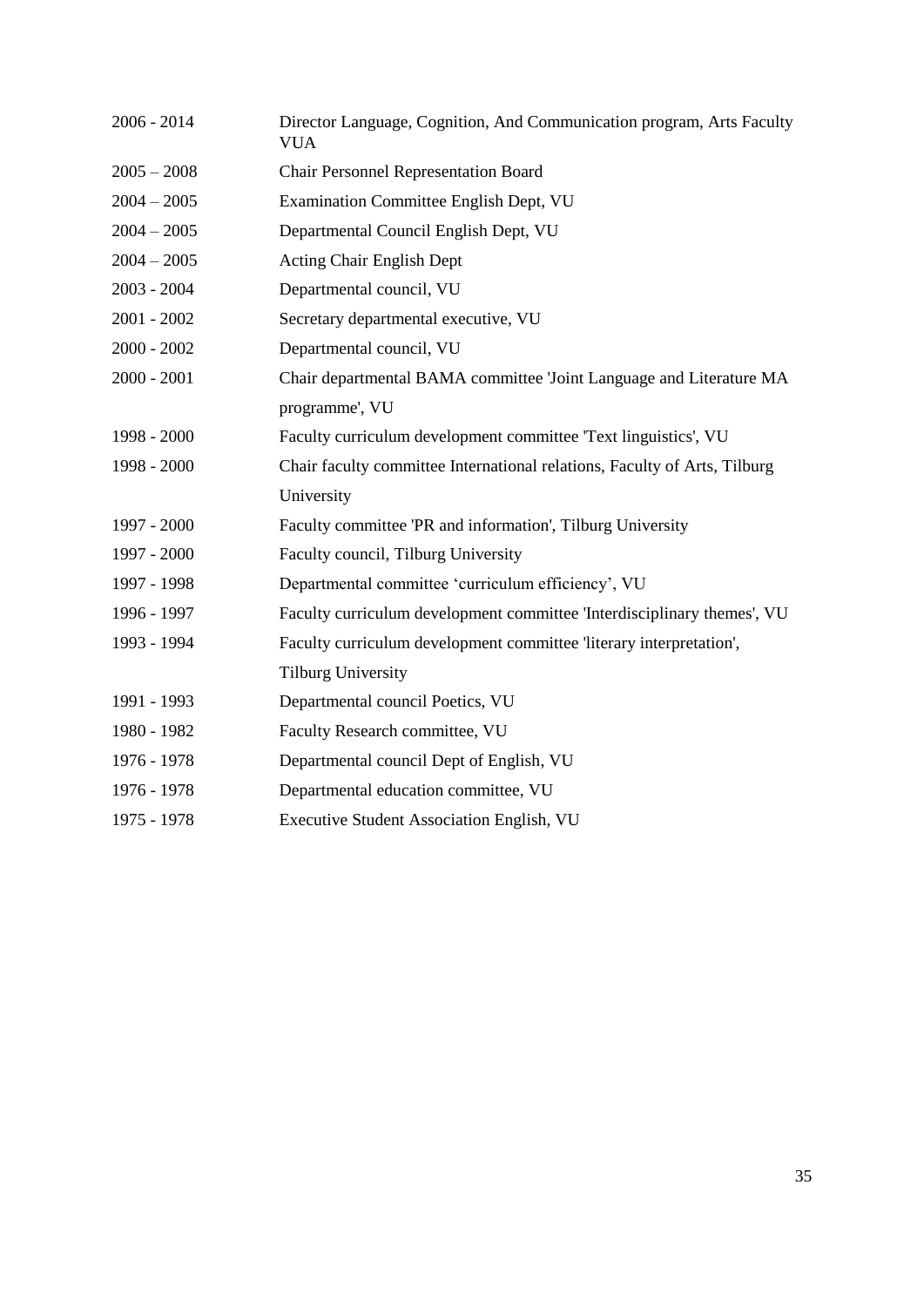## **ACADEMIC SERVICE**

### Ph.D. examination committees

- <span id="page-35-1"></span><span id="page-35-0"></span>Annemijn Loermans, 2018. *Time Travels: The Spatial Representation of Time Across Cultures and Languages.* Faculty of Behavioral and Movement Sciences, Vrije Universiteit Amsterdam.
- Ahmed Omar, 2016. *Strategic manoeuvring in supporting the possibility of political change: A pragma-dialectical analysis of Egyptian anti-regime columns.* Faculty of Humanities, University of Amsterdam.
- Eugen Popa, 2016. *Thought experiments in academic communication: A pragma-dialectical method for reconstructing the argumentative use of imaginary scenarios in academic disputes.*  Faculty of Humanities, University of Amsterdam.
- Andre Juthe, 2016. *Argumentation by analogy: A systematic analytical study of an argument scheme.* Faculty of Humanities, University of Amsterdam.
- Merel Boers, 2016. *On judgment: the controversy on Hannah Arendt's Eichmann in Jerusalem, 1963- 1967. A historical and a pragma-dialectical analysis.* Faculty of Humanities, University of Amsterdam.
- Mathias Winther Madsen, 2015. *The kid, the clerk, and the gambler: Critical studies in statistics and cognitive science.* Faculty of Humanities, University of Amsterdam.

Suzanne Fagel-de Werd, 2015. *De stijl van gewoon proza.* Faculty of Humanities, Leiden University.

- Keun Young-Sliedrecht, 2014. *Formulations in institutionele interactie: advies en de gesprekspraktijk van 'samenvatten' in het politieverhoor, sollicitatiegesprek en journalistieke interview.* Faculty of Arts, VU University Amsterdam.
- Nazli Cila, 2013. *Metaphors we design by: The use of metaphors in product design.* Department of Industrial Design, Delft University Delft.
- Lisanne van Weelden, 2013. *Metaphor in good shape.* School of Humanities, University of Tilburg.
- Rod Pitcher, 2013. *Using metaphor analysis to research researchers' conceptions.* Centre for Higher Education Learning and Teaching, Australian National University, Canberra, Australia.
- Kiki Zanolie, 2012. *Mighty metaphors: The representation of abstract concepts.* Faculty of Social Sciences, EUR, Rotterdam.
- Lisa Vandeberg, 2012. *Language in the mind's eye: Visual representations and language processing.* Faculty of Social Sciences, EUR, Rotterdam.
- Yann Desalle, 2012. *Réseaux lexicaux, métaphore, acquisition: une approche interdisciplinaire et interlinguistique du lexique verbal.* Department of Linguistics, University of Toulouse.
- Laurent Nicaise, 2012. *Een multifactoriële studie over metaforiek in de financieel-economische pers.* Faculté de Philosophie et Lettres, Université Libre de Bruxelles, Brussels.
- Tessa van Charldorp, 2012. *From police interrogation to police record.* Faculty of Arts, VU University Amsterdam.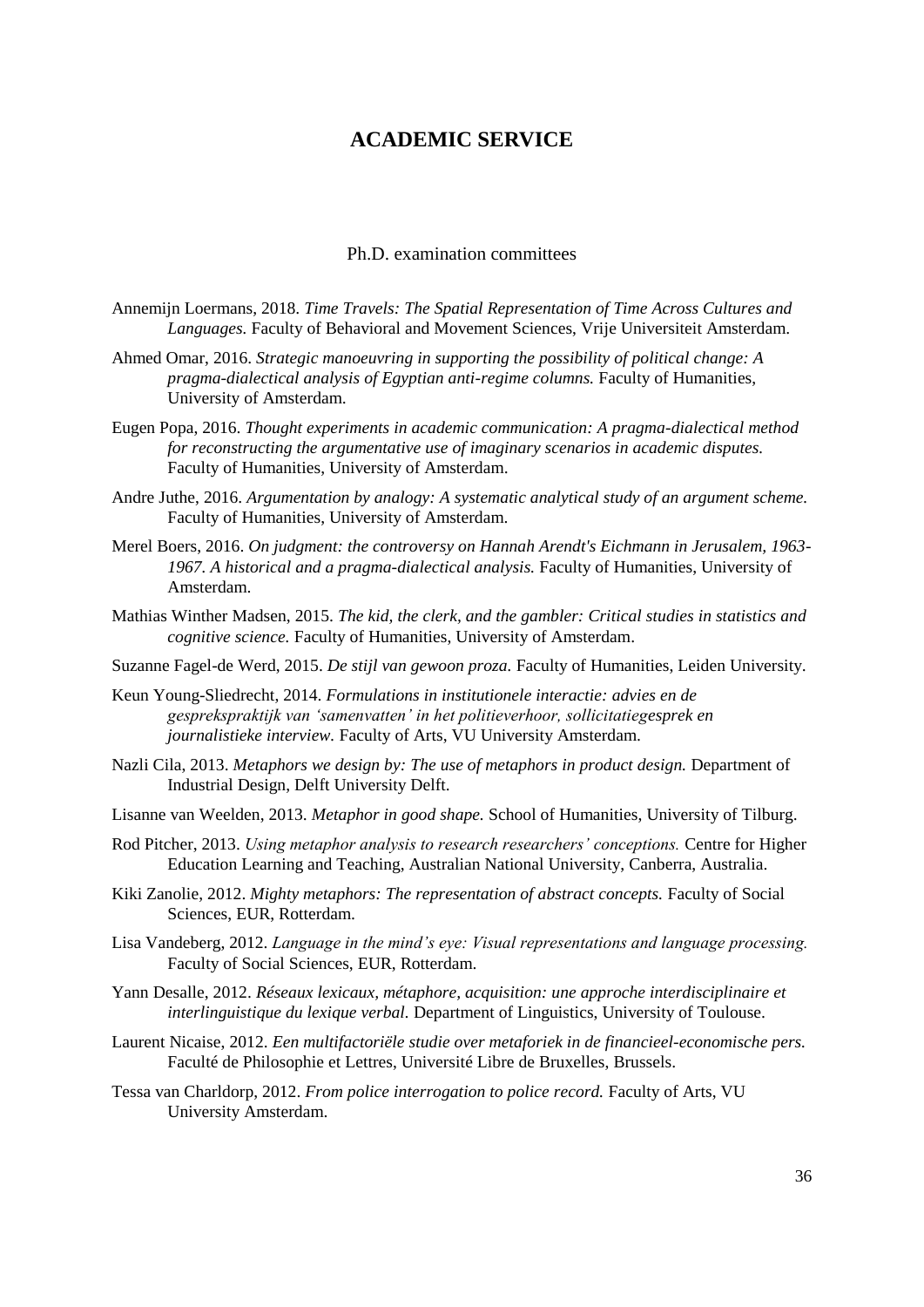- Phillip Springer, 2012. *Advanced Learner Writing: a corpus-based study of the discourse competence of Dutch writers of English in the light of the C1/C2 levels of the CEFR. Faculty of Arts, VU* University Amsterdam.
- Susan Nacey, 2011. *Comparing linguistic metaphors in L1 and L2 English*. Faculty of Humanities, University of Oslo.
- Christian Burger, 2011. *Verbal irony: Use and effects in written discourse.* Arts Faculty, RUN, Nijmegen.
- Anna Fenko, 2010. *Sensory dominance in product experience.* Department of Industrial Design, Delft University Delft.
- Inge Boot, 2010. *The role of metaphors in the mental representation of abstract concepts.* Faculty of Social Sciences, EUR, Rotterdam.
- Lotte Tavecchio, 2010. *Sentence patterns in English and Dutch: A contrastive corpus analysis.* Faculty of Arts, VU University Amsterdam.
- Lidewij van Gils, 2009. *Argument and narrative: A discourse analysis of ten Ciceronian speeches.*  Faculty of Arts, VU University Amsterdam.
- Femke Straatsma, 2009. *Typically typographic: The effects of typographic layout on the processing of product advertisements.* Faculty of Arts, VU University Amsterdam.
- Eefje Claessen, 2009, *The author's footprints in the garden of fiction, readers' generation of author inferences in literary reading*. Faculty of Arts, VU University Amsterdam.
- Geke Ludden, 2008. *Sensory incongruity and surprise in product design.* Department of Industrial Design, Delft University Delft.
- Maaike van den Haak, 2008. *A penny for your thoughts – investigating the validity and reliability of think-aloud protocols for usability testing.* University of Twente.
- Dirk Kroneman, 2004. *Pastorale bijbelse metaforen in Papoeatalen, m.n. het Una van Irian Jaya [Pastoral biblical metaphor in Papua language, with special reference to Irian Jayan Una]*. Faculty of Arts, VU University Amsterdam.
- Kathryn Louise Allan, 2004. *An examination of metaphor from Old English to present day English, focusing on notions of intelligence/cleverness and stupidity.* University of Glasgow, Glasgow, U.K.
- Maria del Rosario Caballero Rodríguez, 2002. *Cognition and shared cultural models: The role of metaphor in the discourse of architects.* Universitat Jaume I, Castellón, Spanje.
- Alice Deignan, 1998. *A corpus based study of some linguistic features of metaphor.* University of Birmingham, U.K.
- Lynne Cameron, 1997. *Metaphor in educational discourse: A theoretical and empirical investigation.*  College of Education, London, U.K.
- Gregory Watson, 1997. *Doin' Mudrooroo: Elements of style and involvement in the early prose fiction of Mudrooroo.* University of Joensuu, Finland.
- Johan Hoorn, 1997. *Metaphor and the Brain: A Behavioral and Psychophysiological Research into Literary Metaphor Processing.* Faculty of Arts, VU University Amsterdam.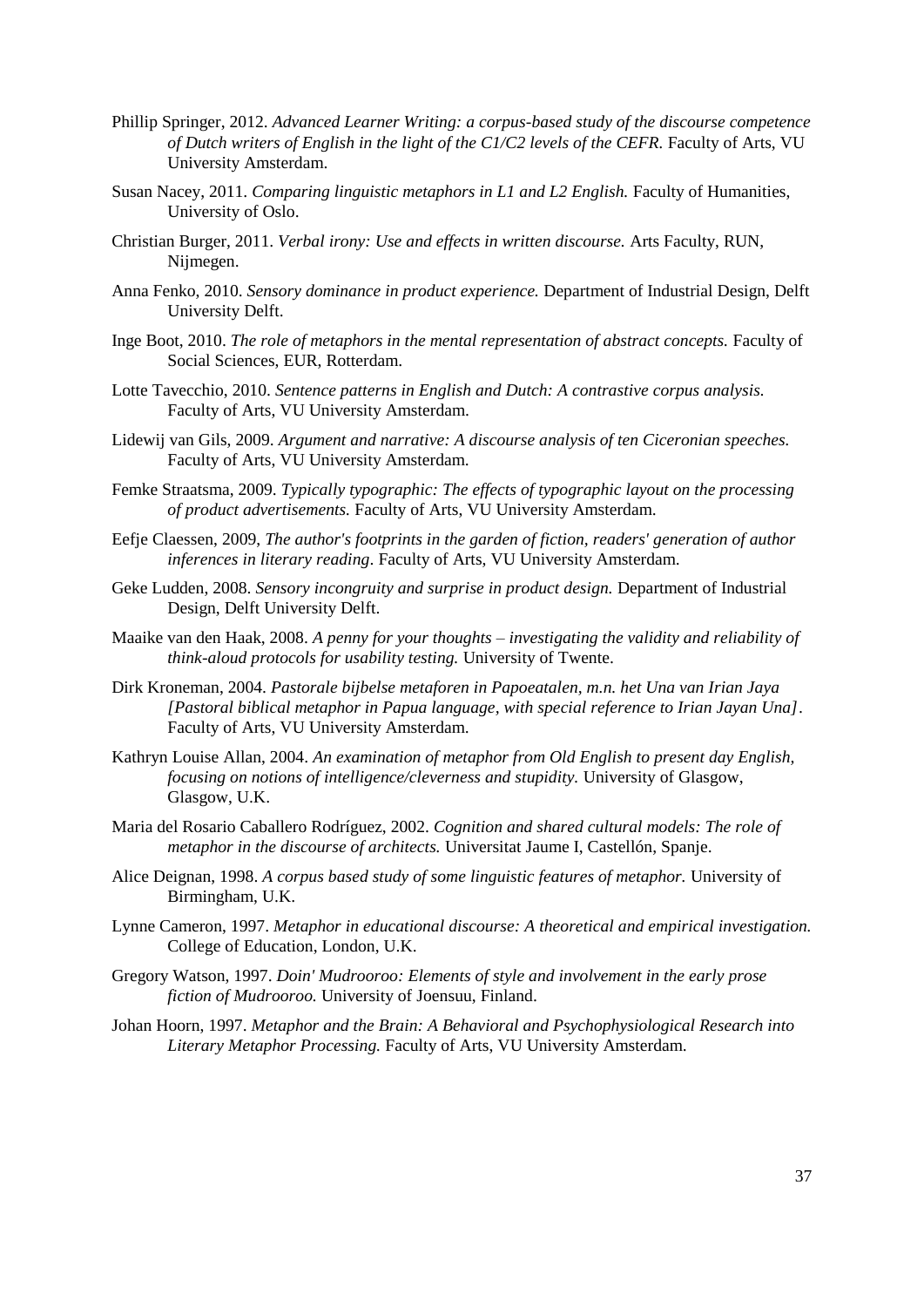#### National education assessment

<span id="page-37-0"></span>Chair QANU (Quality Assurance Netherlands Universities) Additional Assessment Committee 'Communication and Information Science and Media Studies' (2015)

Member QANU (Quality Assurance Netherlands Universities) Education Assessment Exercise Committee 'Communication and Information Science and Media Studies' (2012 – 2013)

## Membership scientific advisory boards

<span id="page-37-1"></span>

| $2015 - $     | Membership International Board Neuro Humanities Studies, University of Catania |
|---------------|--------------------------------------------------------------------------------|
| $2015 - $     | Membership Scientific Advisory Board ACLC, UvA                                 |
| $2013 - $     | Member Scientific Advisory Board Nederlab, www.nederlab.nl.                    |
| $2007 - 2009$ | Member Scientific Advisory Board CAMeRA, VUA.                                  |

## Membership editorial boards: journals

<span id="page-37-2"></span>Member of editorial board of *Lingua* (from 2018)

Member of editorial board of *Tijdschrift voor Taalbeheersing* (from 2015) Member of editorial board of *metaphorik.de* (from 2011) Member of editorial board of *Scientific Study of Literature* (from 2011)

Member of editorial board of *Metaphor and the Social World* (from 2010)

Member of editorial board *Functions of Language* (from 2003)

Member of advisory board of *Journal of Pragmatics* (from 2003).

Member of editorial board *Language and Literature* (from 2003)

Member of editorial board of *Review of Cognitive Linguistics* (from 2002)

Associate editor *Metaphor and Symbol* (from 2002)*.*

## Membership editorial boards: book series

<span id="page-37-3"></span>Member scientific committee Neuro Humanities Studies book series YouRS—Young Researchers Studies in Neurohumanities, University of Catania (from 2015)

Member of editorial board of *Figurative Thought and Language* (from 2015)

Member editorial board University of Valencia Press: Universitat Politècnica de València - Comité Científico (from 2012)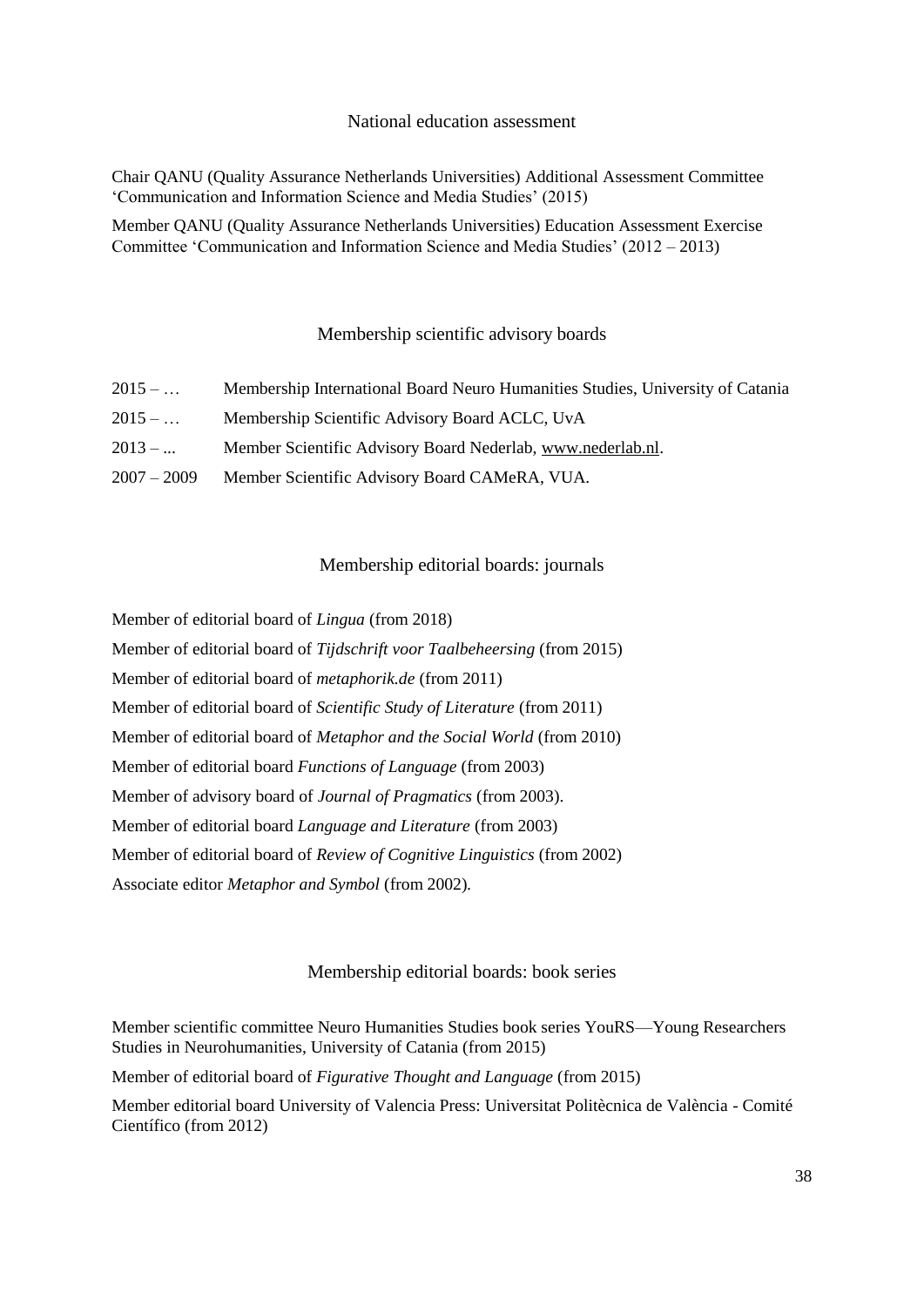Series editor of *Metaphor in Language, Cognition and Communication*, John Benjamins (from 2010)

Member of editorial board of *Cognitive Linguistic Studies in Cultural Contexts* (from 2010)

Series editor of *Linguistic Approaches to Literature*, John Benjamins, with Willie van Peer en Peter Verdonk (2001-2006)

Executive editor *Grafiet*, publications series in the social sciences, literature and the arts (1986 – 1988)

Editor *Grafiet*, publications series in the social sciences, literature and the arts (1980 – 1988)

#### Referee of journal submissions

<span id="page-38-0"></span>Referee for article submissions in *(Annual) Review of Cognitive Linguistics, Cognitive Processing, Discourse Processes, Document Design, Functions of Language, Gramma/TTT, International Journal of Corpus Linguistics, International SCOLA journal, Journal of Pragmatics, Language and Literature, Language and Politics, Languages in Contrast*, *Lingua*, *Linguistics Applied*, *Metaphor and Symbol, Metaphor and the Social World*, *PLOS ONE, Poetics, Poetics Today, Pragmatics and Cognition, Theory and Psychology, Tijdschrift voor Taalbeheersing.*

### Referee of research applications and informant for promotions

<span id="page-38-1"></span>Netherlands Organization of Scientific Research, individual and program grants, 2001, 2009, 2010, 2011

Israel Science Foundation, Individual Research Grants, 2005, 2012, 2013

Arts and Humanities Research Council, programme application, 2012

American Science Foundation, Individual Research Grant, 2012

Referee for British Academy Research Project application, 2003 competition

Referee for EURESCO Conference Proposal, 2003 competition.

Referee for British Academy Research Project application, 1999 competition.

Full professorship at University of Texas, Austin US, 2016

Chair at Leeds University, Leeds UK, 2013

Chair at King Saud University, Saudi Arabia, 2009

Chair at Lancaster University, Lancaster UK, 2010

Annual Readerships Exercise at Leeds University, Leeds UK, 2011

Associate professorship at Northwestern University, Evanston US, 2011

British Academy postdoctoral fellowship application, 2004

British Academy Research Readership / Senior Research Readership application, 1999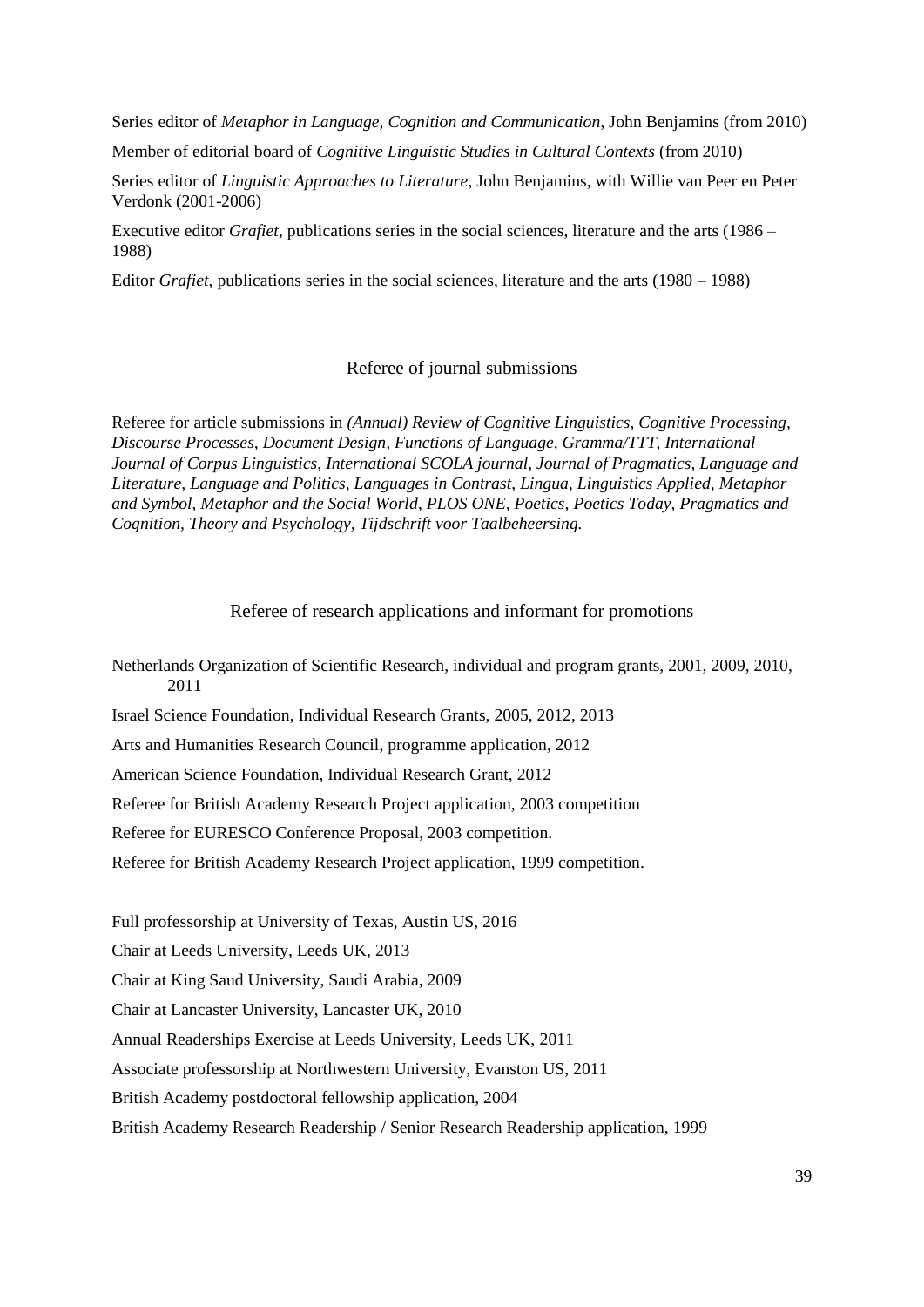## Membership of scientific committees for conferences

## <span id="page-39-0"></span>Voeg IDEA toe

### Voeg castello toe

Member scientific committee FLT4, Figurative Language and Thought 4. Catholic University of Portugal, Braga (Portugal), 23 - 26 October 2018.

Member program committee FETLT16, Second International Workshop Future and Emerging Trends in Language Technology, Machine Learning and Big Data, Seville, Spain, 30 No – 2 Dec 2016.

Member program committee Fourth Workshop on Metaphor in NLP, ACL, San Diego, CA, USA, 16/17 June 2015.

Member scientific committee 2nd International Symposium on *Figurative Thought and Language*, University of Pavia on 28-30 October 2015.

Member scientific committee 13th International Cognitive Linguistic Conference (ICLC13), 20-25 July 2015 in Northumbria University, Newcastle, England.

Member scientific committee RaAM Specialized Seminar, Metaphors in/and/of Translation, Leiden, 10-12 June 2015.

Member program committee Third Workshop on metaphor in NLP, ACL, Denver, CO, USA, 4/5 June 2015.

Member program committee Second Workshop on metaphor in NLP, ACL, Baltimore, MD, USA, 26 June 2014.

Member program committee First Workshop on metaphor in NLP, ACL, Atlanta, GA, USA, 13 June 2013.

Member scientific committee Stockholm Metaphor Festival 2012, Stockholm, Sweden, 5-8 September 2012.

Member scientific committee RaAM IX, Metaphor in mind and society, Lancaster, 21-25 July 2012.

Member scientific committee 10th International Conference of AELFE, Valencia, Spain,  $5 - 7$ September 2011.

Member scientific committee of CRAL 2009, Figurative language learning and figurative language use: Theory and applications, Logroño, Spain, October 2009.

Member of scientific committee of RAAM VII, Metaphor in cross-cultural communication, Caceres, 29 - 31May 2008.

Member scientific committee of RAAM VI, 'Researching and Applying Metaphor: Ten Years On'; conference series Researching And Applying Metaphor, Leeds, U.K., 10-12 April 2006.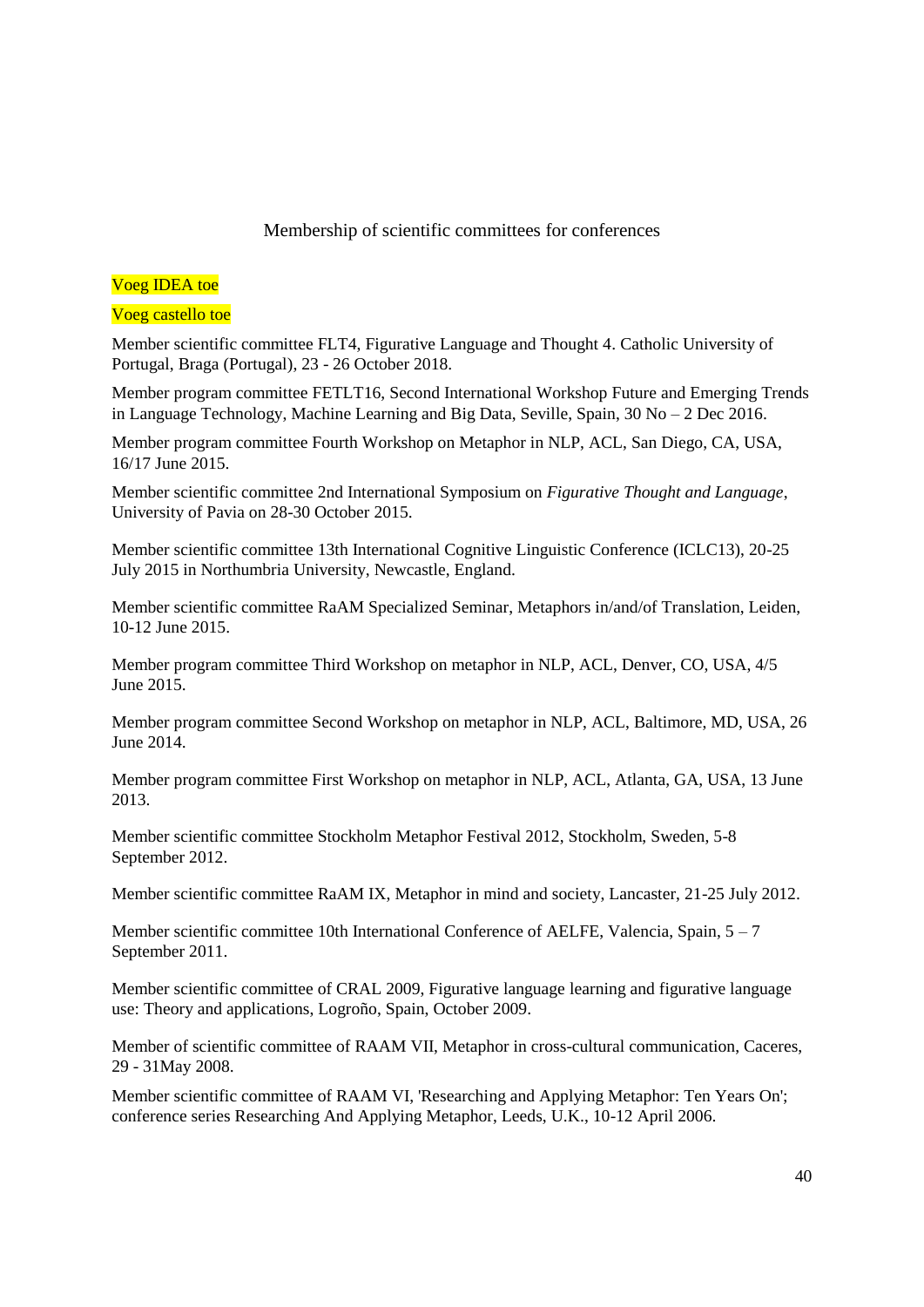Member scientific committee of 24<sup>th</sup> AESLA International Conference, 'Language learning, language use, and cognitive modelling: Applied perspectives across disciplines,' Madrid, Spain, 30 March – 1 April 2006.

Member scientific committee second International Workshop "Metaphor and Discourse: Where Communication and Cognition Meet", Castellón, Spain, February 2 - 3, 2006.

Member scientific committee 15<sup>th</sup> annual Meeting Society for text and Discourse, Amsterdam, 6-9 July 2005.

Member scientific committee of RAAM V, 'Metaphor, categorisation, and abstraction: A multidisciplinary approach'; conference series Researching And Applying Metaphor, Paris, Fr, 3-6 September 2003.

Member scientific committee of ICLC 8, 'Cognitive Linguistics, Functionalism, Discourse Studies: Common Ground and New Directions'; conference series of the International Association of Cognitive Linguistics, Logroňo, Spain, 20-25 July 2003.

Member scientific committee of the international conference on 'Metaphor in Language and Thought', Sao Paulo, Brazil, 21-25 October 2002.

Member scientific committee EURESCO conference 'Mind, Language and Metaphor: Euroconference on Consciousness and the Imagination', Kerkrade 20-24 April 2002.

Member scientific committee RAAM IV, 'Metaphor, culture, and cognition'; conference series Researching And Applying Metaphor, Tunis, 3-6 April 2001.

#### Conference organization

- <span id="page-40-0"></span>2018 Chair Metaphor Festival Amsterdam, Amsterdam, 39 August - 1 September
- 2017 Chair Metaphor Festival Amsterdam, Amsterdam, 30 August 3 September
- 2017 Co-organization Look both ways: Narrative and metaphor in education. Amsterdam, VU University, 30 March – 1 April.
- 2016 Co-Chair International symposium: 'Abstract Concepts: debates on their structure, processing, and modelling', with Marianna Bolognesi (chair), Amsterdam, 18 November.
- 2016 Chair Metaphor Festival Amsterdam, Amsterdam, 31 August 3 September.
- 2014 Co-chair Fritz Thyssen Stiftung workshop, 'From perception to meaning: Embodied cognition, discourse, and metaphor', with Beate Hampe, Cagliari, Italy, 24 June 2014.
- 2010 Co-chair RaAM 8, with Alan Cienki, Metaphor and domains of discourse, Amsterdam,  $30$  June  $-3$  July.
- 2008 Co-organization Pragglejaz 8, Milton Keynes, UK.
- 2007 Co-organization NWO Cognition Advanced Studies workshop 'Multi-Modal Metaphor', Tilburg, 20-25 May.
- 2006 Organization workshop Pragglejaz 7, Amsterdam-Amersfoort, 22-24 June.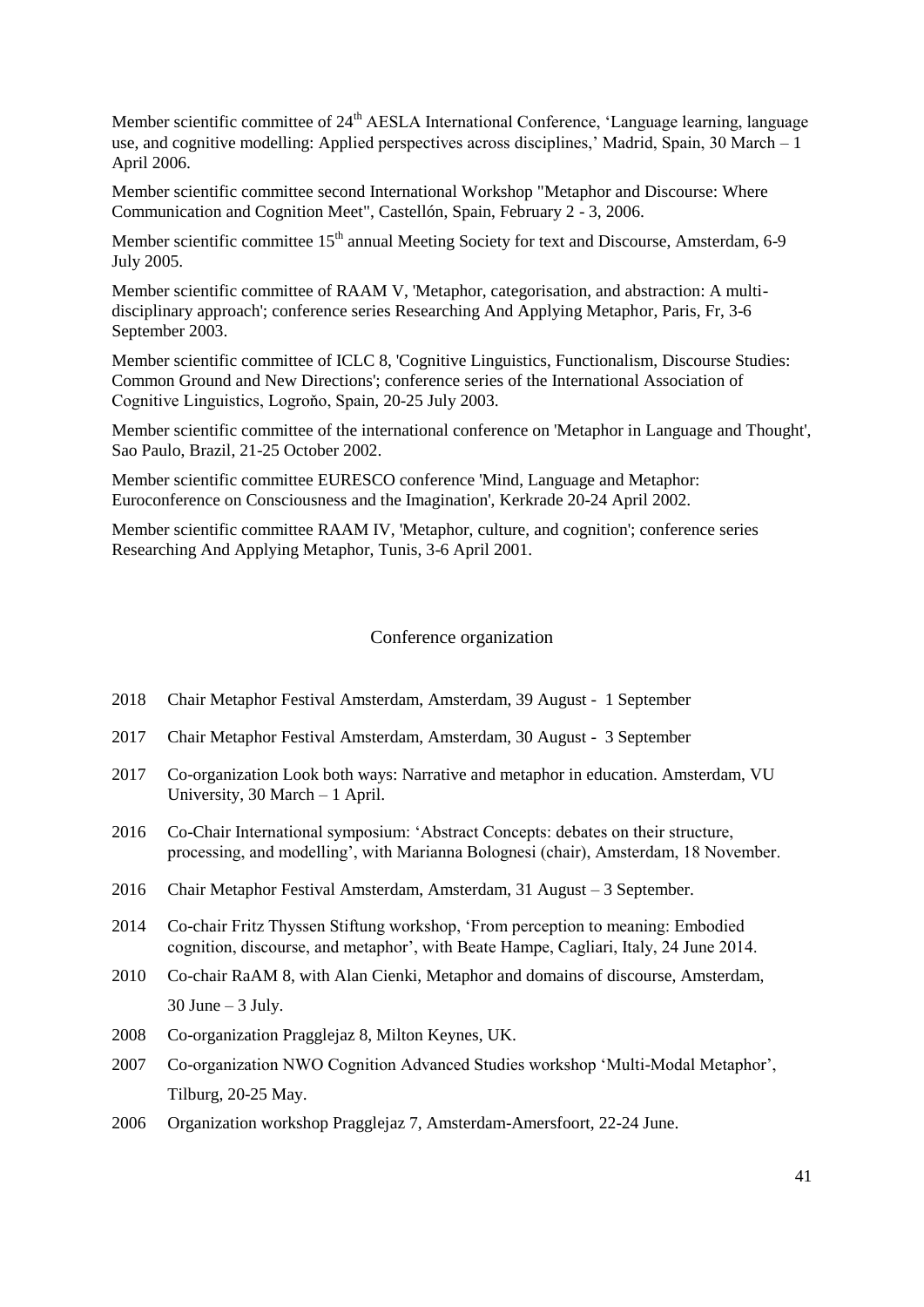- 2005 Co-organization Fifteenth Annual Meeting of ST&D, with Wilbert Spooren, Amsterdam, 6-9 July
- 2004 Organization Annual NSES meeting, 'Exploring genre', Amsterdam, 26 March.
- 2003 Co-organization workshop Pragglejaz 4, York, UK, 18-20 June.
- 2002 Co-organization Pragglejaz 3, Atlanta, GA, USA, 20-22 June
- 2002 Co-organization EURESCO conference 'Mind, Language and Metaphor: Euroconference on Consciousness and the Imagination', Kerkrade, NL
- 2001 Co-organization LOT/NWCL workshop 'Units of discourse: Theoretical and operational definitions', Amsterdam
- 2001 Organization workshop Pragglejaz 2, Amsterdam, June
- 2000 Organization workshop Pragglejaz 1, Amsterdam, June
- 1999 Organization and president 'Researching And Applying Metaphor III: Metaphor Across Languages (Translation and Intercultural Communication, Including Literature), Tilburg University
- 1997 Co-organization First International Conference on Document Design, Tilburg University
- 1989 Co-organization Second International Conference for the empirical study of literature, IGEL 2, VU
- 1988 Organization Metaphor Colloquium', VU

## School organization

<span id="page-41-0"></span>Metaphor Lab Amsterdam Winter School 2018, University of Amsterdam, January 21-26 Metaphor Lab Amsterdam Winter School 2017, University of Amsterdam, January 22-27 Metaphor Lab Amsterdam Summer school 2015, University of Amsterdam, June 14-19 Metaphor Winter school 2013, 'The next level', VU University Amsterdam, January 23-28 Metaphor Lab Summer school 2012, VU University Amsterdam, June 18-23 Metaphor Lab Winter school 2012, VU University Amsterdam, January 24-29

### Host to visiting scholars

- <span id="page-41-1"></span>2018 Rocio Cuberos Vicente, University of Barcelona, Spain
- 2017 Ye Zhongxing, Huzhou University, China
- 2017 Giulia Frezza, University of Sapienza, Rome, Italy (NWO Visitor Grant)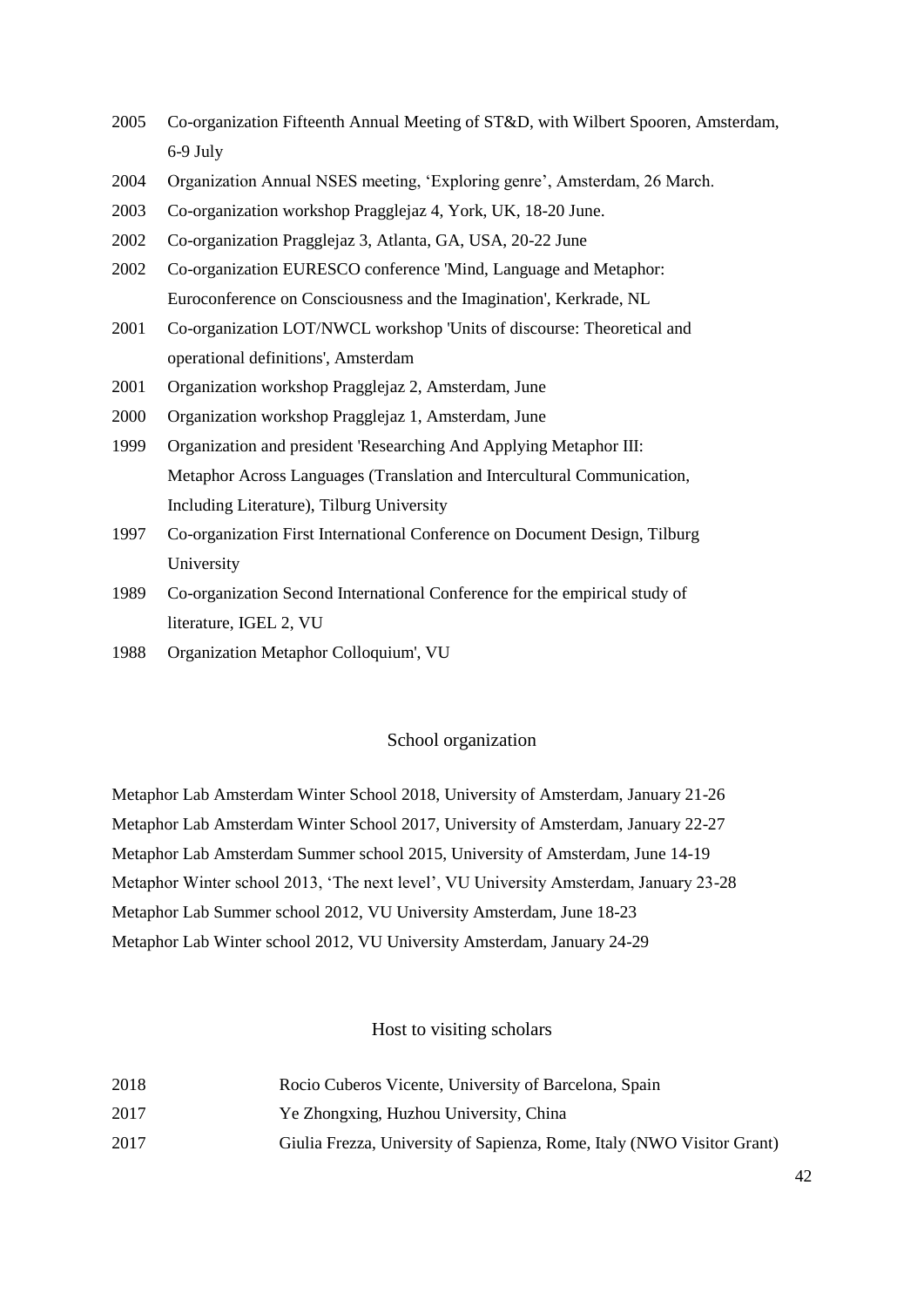| 2017          | Allison Creed, University of Southern Queensland, Toowoomba, Australia      |
|---------------|-----------------------------------------------------------------------------|
| 2017          | Chiara Ferella, Humboldt Universität Berlin, Germany                        |
| $2016 - 2017$ | Maryam Saneie, Tarbiat Modares University, Tehran, Iran                     |
| 2016          | Giulia Frezza, University of Sapienza, Rome, Italy                          |
| 2016          | Zaga Vuckovic, University of Belgrade, Belgrade, Serbia                     |
| 2016          | Kristina Despot, University of Zagreb, Zagreb, Croatia                      |
| $2015 - 2016$ | Pan Zhen, Jiang Su Normal University, Shanghai, China                       |
| 2015          | Luzia Goldman, Univeristy of Cologne, Germany                               |
| 2015          | Valentina Cuccio, University of Palermo, Palermo, Italy (NWO Visitor        |
|               | Grant)                                                                      |
| 2014          | Paula Pérez Sobrino, University of La Rioja, Logrono, Spain (CEI Iberus     |
|               | Fellowship)                                                                 |
| 2014          | Anna Plater, Jagiellonian University, Krakow, Poland (Sylff Fellowship)     |
| $2014 - 2015$ | Sila Gen, Cukurova University, Adana, Turkey (Tubitak Fellowship)           |
| $2013 - 2014$ | Dalby Dienstbach, Universidade Federal Fluminense, Rio de Janeiro           |
|               | (CAPES Fellowship)                                                          |
| 2013          | Isabel Alousque Negro, Universidad Complutense Madrid, Spain (NWO)          |
|               | Visitor Grant)                                                              |
| 2013          | Marta Couto Borges, Universidad Autonoma Madrid, Spain                      |
| $2012 - 2013$ | Su'ad Binti Awad, University of Malaya, Kuala Lumpur, Malay                 |
| $2009 - 2011$ | Nel van den Haak, VU Medical School, VU University Amsterdam                |
| 2009          | Alina Kwiatkowska and Sylwia Dzeren-Glowacka, University of Lodz,<br>Poland |
| $2006 - 2007$ | Patricia Gómez, University of Córdoba, Spain                                |
| $2005 - 2006$ | Ralf Müller, Universität Freiburg, Switzerland                              |
|               | Elena Ruiz Gil, University of La Rioja, Spain                               |
|               | Patricia Gómez, University of Córdoba, Spain                                |
| $2002 - 2003$ | Alan Cienki, Emory University, Atlanta, GA                                  |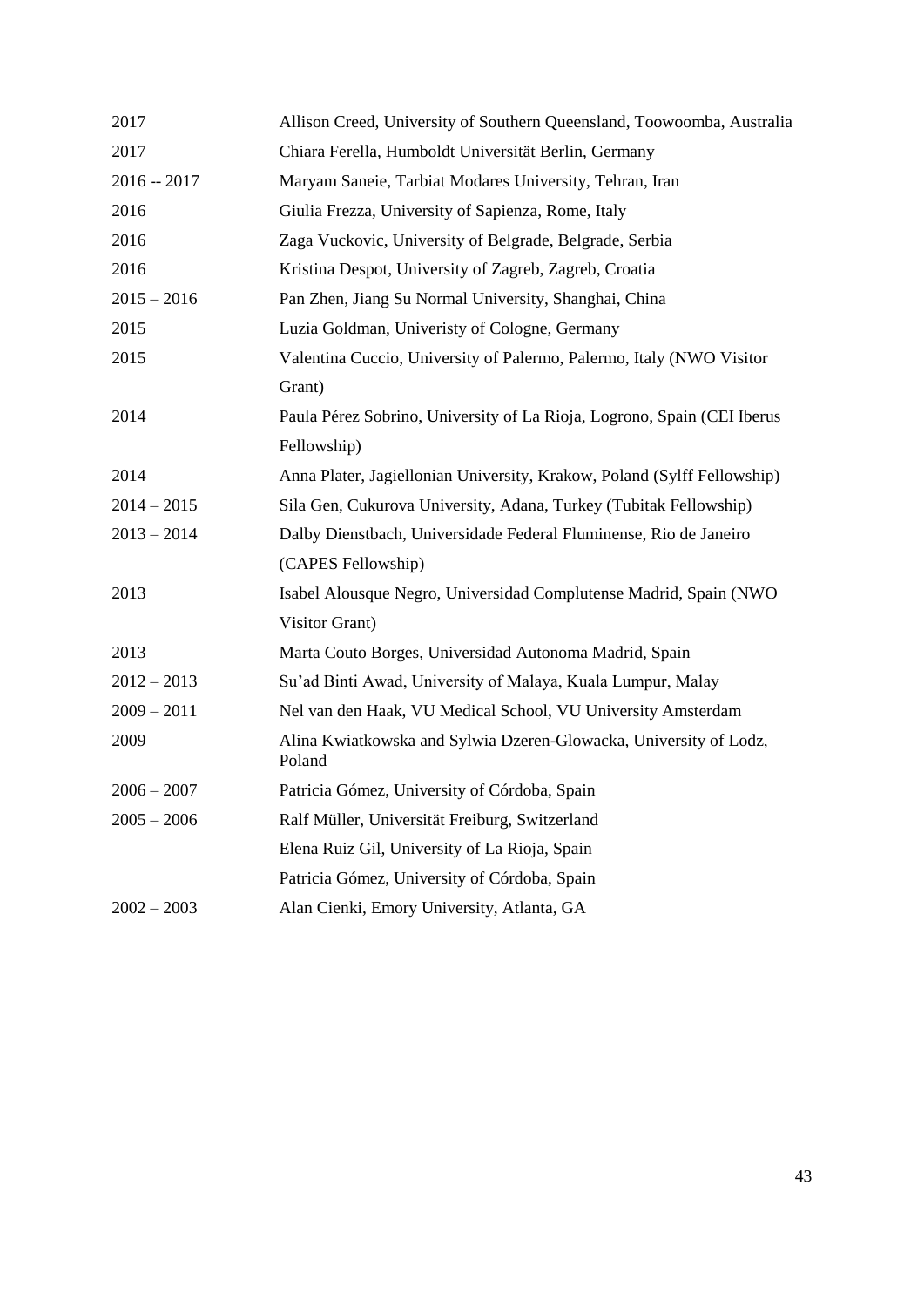## **TEACHING**

## B.A. and M.A. courses

<span id="page-43-1"></span><span id="page-43-0"></span>Cognition, Language and Communication in Research Papers 1, 2 (BA, CLC, UvA, 18-19) Designing Research in Cognition, Language and Communication (BA, CLC, UvA, 18-19) Leading Questions in Cognition, Language and Communication (BA, Dutch Language and Culture, UvA, 17-18 Argumentation and persuasion (BA, Dutch Language and Culture, UvA, 15-16) Research literature: Metaphor in persuasion (BA, Dutch Language and Culture, UvA, 15-16) Research group: Metaphor in persuasion (BA, Dutch Language and Culture, UvA, 15-16) Metaphor in professional practice (MA, CIW, VU, 13-14, 14-15) Genre Analysis 1 (MA, CIW, VU, 13-14, 14-15) Genre Analysis 1 and 2 (MA, CIW, VU, 11-12) Introduction to metaphor (MA, Eng, VU, 11-12) Linguistic discourse analysis (BA2, Eng, VU, 11-12) Methods and techniques in linguistics (BA2, CIW, VU, 10-12 ) BA dissertation groups, *Coliberate metaphor'* (BA3, CIW, VU, 10-14) Illness, Image, Metaphor (HP BA, 09-14) Metaphor in cognition (MA, Eng, RM Ling, 09-10) Methodology of empirical research (MA, Eng, RM Ling, 09-10) Metaphor in discourse (MA, Eng, RM Ling, 08-09) Metaphor in language (MA, Eng, RM Ling, 09-11) Introduction to discourse (BA2, Eng, VU, 04-05) Language and application (BA3, CIW, VU, 04-05) Language structures and functions (BA3, Eng, VU, 04-05) Introduction to the Study of English (BA2, Eng, VU, 04-05) The English Language and its Uses (MA, Eng, VU, 04-05) Genre analysis (MA, Eng, VU, 04-05) Language and interaction (MA, Eng, VU, 04-05) Prethesis seminar (MA, Eng, VU, 04-05) Discourse through literature (Mphil, Ling, VU, 03-04) Introduction to discourse analysis (BA2, CIW, VU, 03-04)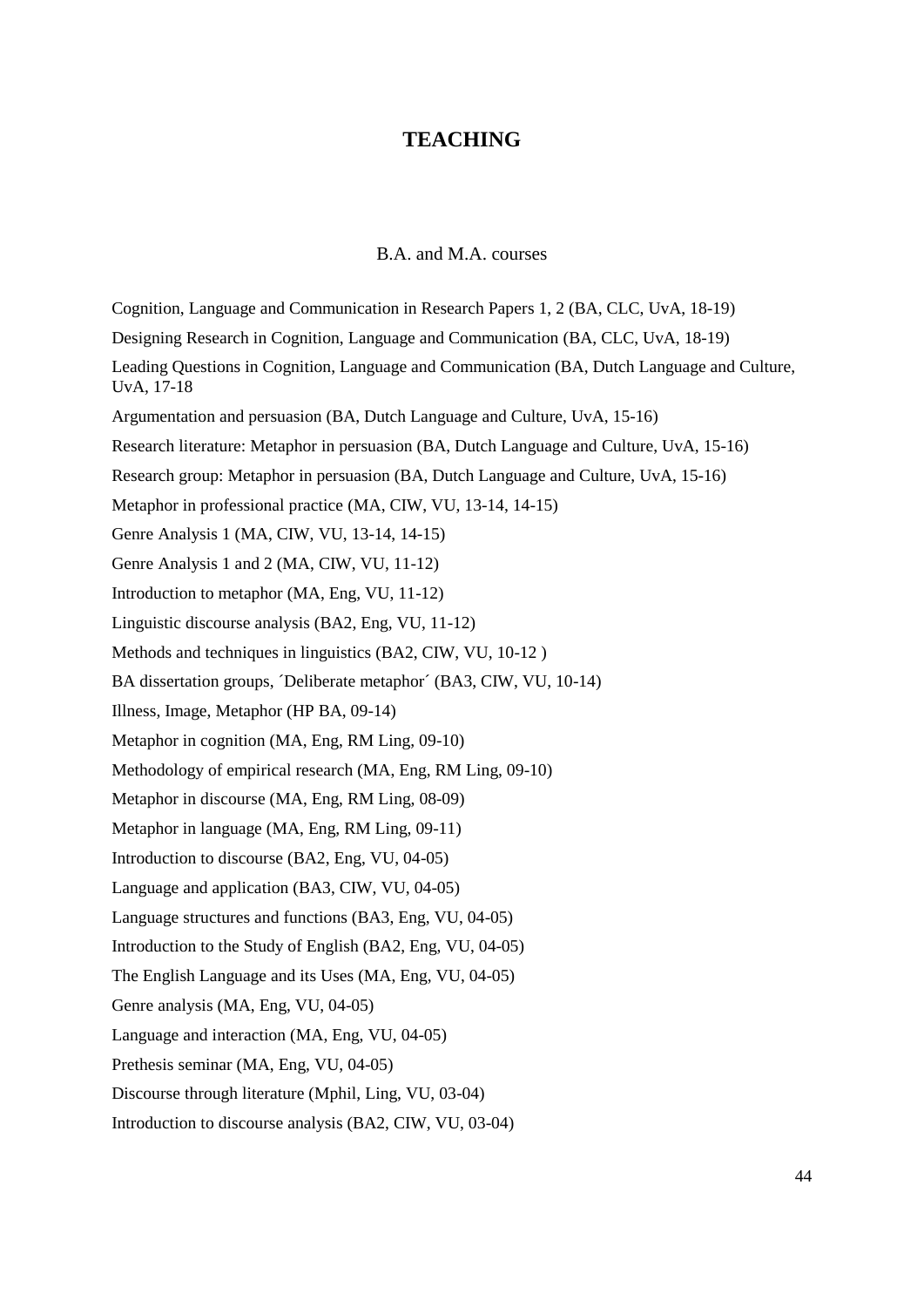Research methods (Mphil, Ling, VU, 03-04) Persuasive language use (MA, Eng, VU, 02-04) Narrative texts (MA, Eng, VU, 02-04) Research special: Language as interaction (MA, Eng, VU, 02-04) Introduction to discourse linguistics (BA, Eng, VU, 95-04) Coherence (MA, Eng, VU, 95-01) Language and influence (MA, Eng, VU, 95-01) Narrative strategies in professional communication Discourse theories Text and image Dimensions of metaphor English composition English culture English literature 1660-1800 English writing and speaking proficiency Functional Grammar Literary text analysis Metaphor in modern linguistics Metaphor in the empirical study of literature Narrative texts Research methods in the empirical study of literature **Stylistics** Text analysis Translation Dutch-English Translation English-Dutch Theories of text description Literary comprehension English Renaissance literature English culture Language lab English Contrastive grammar English-Dutch English composition/essay-writing Translation Dutch-English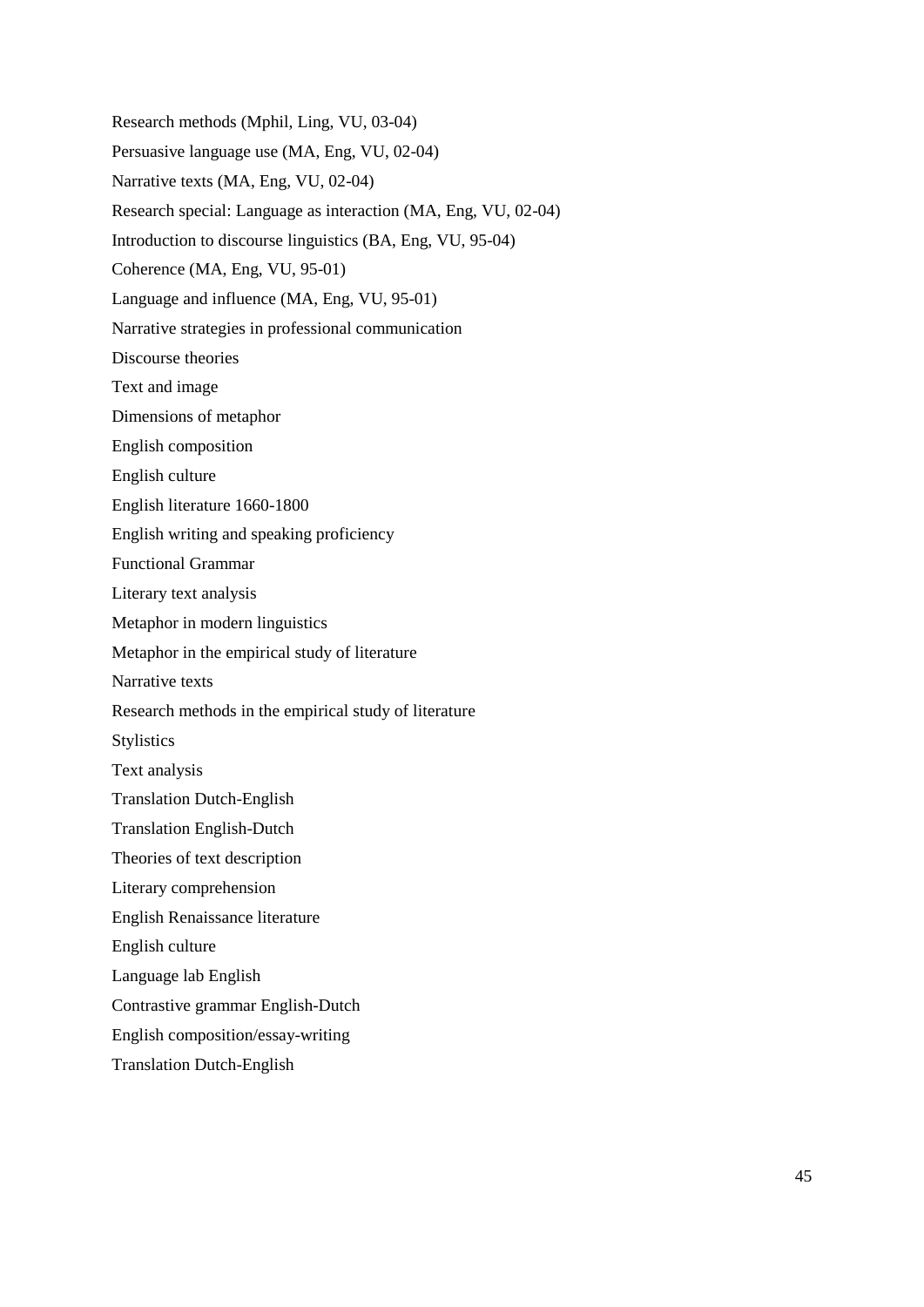## Post-doctoral courses

<span id="page-45-0"></span>

| Three-day course in graduate program, University of Belgrade                               |
|--------------------------------------------------------------------------------------------|
| A 3D model for metaphor: Metaphor in language, thought and communication                   |
| University of Belgrade, Belgrade, Serbia, 26 - 28 October 2015.                            |
| Two-day course preceding Vth Metaphor and Thought conference, University of Belo Horizonte |
| A 3D model for metaphor: Metaphor in language, thought and communication                   |
| University of Belo Horizonte, Brazil, 5 - 7 2015.                                          |
| Five-day course in Metaphor Lab Amsterdam Summer School 2015                               |
| Analyzing metaphor in discourse: Introducing the 5-step method                             |
| University of Amsterdam, Amsterdam, Netherlands, 14 - 19 June 2015.                        |
| Five-day course in graduate program, University of Cagliari, Italy                         |
| A 3D model for metaphor: Metaphor in language, thought and communication                   |
| University of Cagliari, Cagliari, Italy, 7-17 May 2015.                                    |
| Five-day course in graduate program, Guangzhou, China                                      |
| A 3D model for metaphor: Metaphor in language, thought and communication                   |
| Guangzhou University, Guangzhou, P R China, 16 - 20 March 2015.                            |
| Three-day course in Ciclo di Seminari su Studi Linguistici, Rende, Italy                   |
| Identifying, analyzing and evaluating metaphor in public discourse                         |
| University of Calabria, Arcavacata di Rende, 29 – 31 January 2014                          |
| Five-day course in LOT Winterschool, Amsterdam, Netherlands                                |
| Language use and metaphors                                                                 |
| Vrije Universiteit, 20-24 January 2014                                                     |
| Five-day course in graduate program, Perm                                                  |
| Metaphor in discourse                                                                      |
| Perm State National Research University, Perm, Russia, 18 - 22 Nov 2013                    |
| Five-day school in Second Metaphor Lab Winter School, Amsterdam, NL                        |
| Metaphor Identification and Analysis: The next level                                       |
| VU Metaphor Lab, VU University Amsterdam, 21-25 Jan 2013                                   |
| Five-day course in graduate program, Kyiv Ukraine                                          |
| Metaphor, consciousness, and time                                                          |
| Borys Grinchenko University, Kyiv, Ukraine, 29 Oct-2 Nov 2012                              |
| Five-day course in First Metaphor Lab Summer School, Amsterdam, NL                         |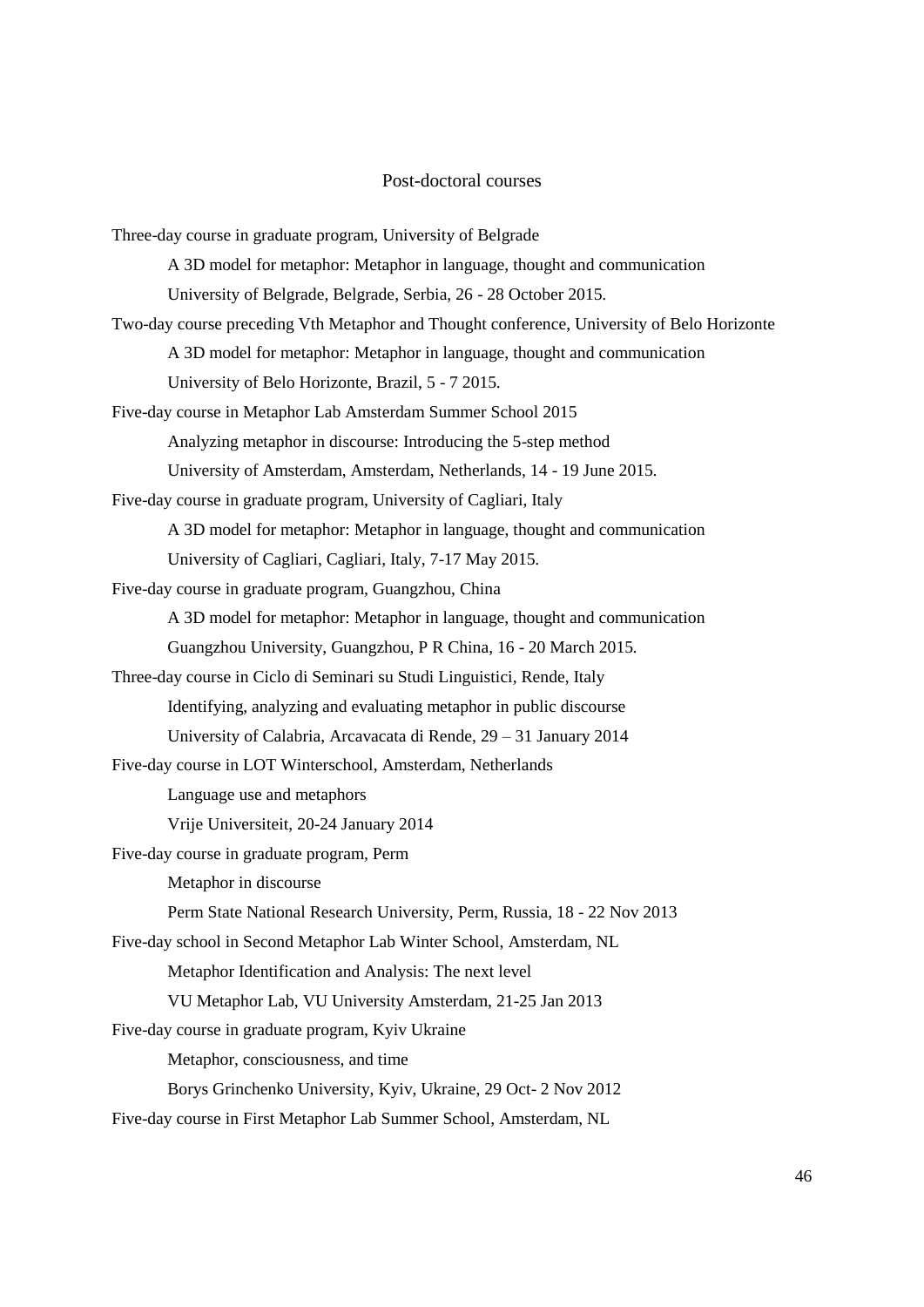The five-step method VU Metaphor Lab, VU University Amsterdam, 4-8 June 2012 Four-day course in graduate program, Sheffield, UK Metaphor in discourse Dept of Language and Linguistics, University of Sheffield, 21-24 April 2012 Five-day course in First Metaphor Lab Winter School, Amsterdam, NL The five-step method VU Metaphor Lab, VU University Amsterdam, 21-25 Jan 2012 Five-day course in LOT Winterschool, Amsterdam, Netherlands Usage events Vrije Universiteit, 11-15 January 2010 Two-day course in Postgrad program, Evanston, Ill., US A crash course in metaphor identification Cognitive Science Program, North Western University, Evanston, Ill., US, March 2009 Two-day course in Postgrad program, Madrid, Spain Metaphor in discourse Universidad Complutense de Madrid, 26-27 May 2008 Five-day course in LOT Winterschool, Amsterdam, Netherlands Metaphor in discourse Vrije Universiteit, 9-20 January 2006 Five-day course in Postgrad program, Logroňo, Spain Discourse through literature: A cognitive approach Universidad la Rioja, 16-20 April 2005 Five-day course in Postgrad program, Logroňo, Spain Discourse through literature: A cognitive approach Universidad la Rioja, 22-27 May, 2004 Two-day Socrates course in Postgrad program, Louvain-la-Neuve, Belgium Metaphor in discourse University of Louvain-la-Neuve, 16-18 March, 2003 Four-day course in Postgrad program, Rio de Janeiro, Brazil 'A metáfora cognitiva na língua e na literature' UFF Rio de Janeiro, 28-31 October 2002 Half of 12-session course in Post-academic program, Amsterdam, Netherlands Remedial training for re-entry of woman teachers into secondary school Vrije Universiteit Amsterdam, May and June, 1985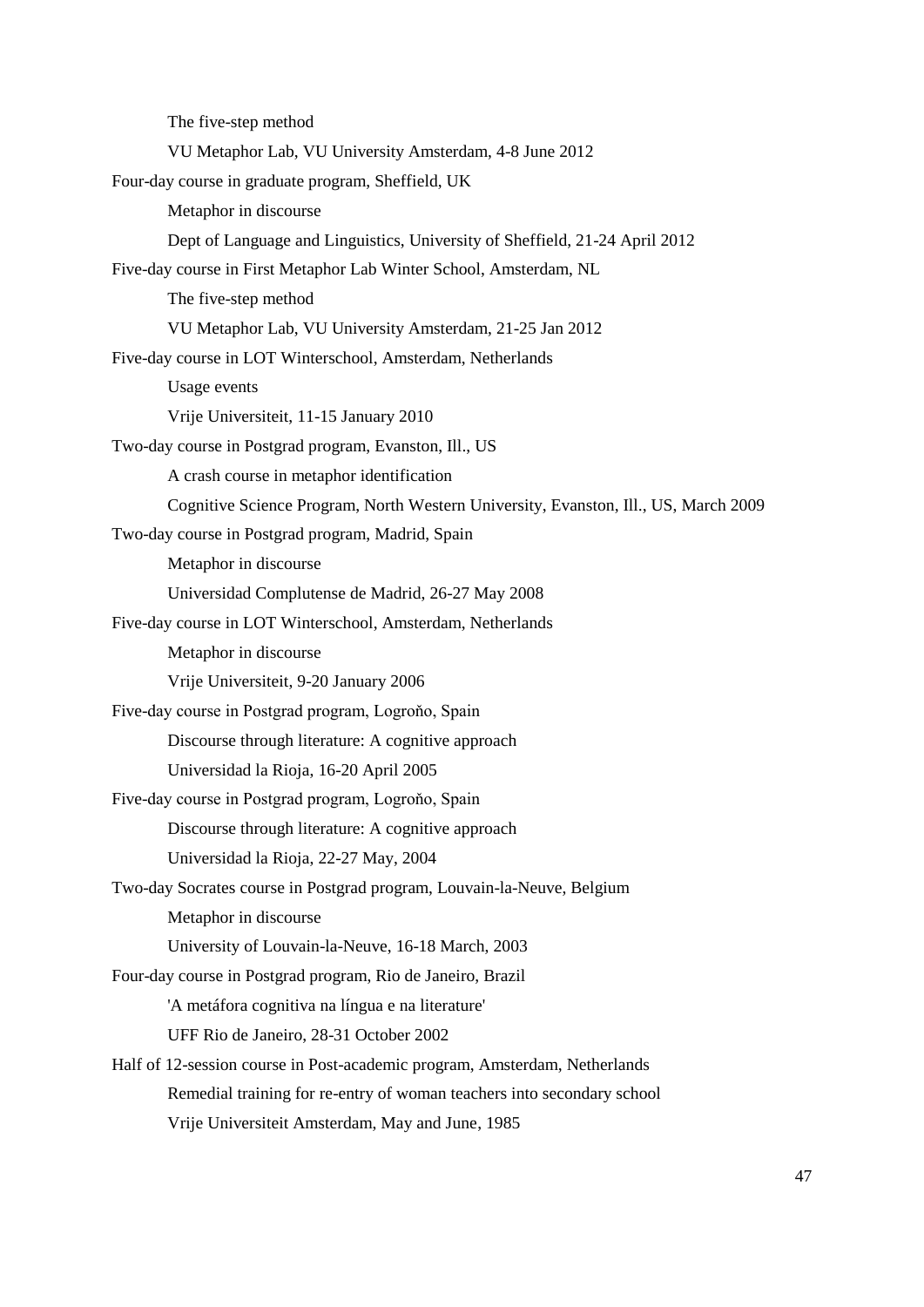## <span id="page-47-0"></span>**GRADUATE STUDENTS AND POST DOCS**

Master students in research projects

- <span id="page-47-1"></span>Kiki Renardel de Lavalette and Britta Brugman, 'Words in and out of their social context: The case of hyperbole', Network Institute-KNAW Student assistants (2014-2015), with Christian Burgers (both FSW).
- Britt Hoeksema and Esra Atesçelik, 'SIRUP: Enhancing Serendipity In Recommendations via User Perceptions', Network Institute-KNAW Student assistants (2013-2014), with Tilo Hartmann, Allison Eden (both FSW), Lora Aroyo, Valentina Maccatrozzo, Paul Groth (all FEW).
- Sandra van der Hel and Robin Meyer, ´SPREAD: distribution of metaphors and key phrases on the web´, Network Institute-KNAW Student assistants (2012-2013), with Piek Vossen, and Iina Hellsten and Amanda Porter, FSW VU.
- Adriana Costa da Souza, ´Metaphor and narrative in Post-Traumatic Growth therapy´, with Kate Szymanski, Adelphi University, Long Island, NY, US.

#### PhD students

- <span id="page-47-2"></span>To be appointed, 'The sound of political irony', IDA project between ACLC and ILLC, University of Amsterdam, with Christian Burgers, Tom Lentz, and Jakub Szymanik, 2018-2022.
- Ellen Droog, 'Figurative language and images in satiric news: Use and processing', with Christian Burgers, FSW, Vrije Universiteit Amsterdam, 2018 – 2022.
- Josie Siman, 'A cognitive-linguistic and psycholinguistic approach to Deliberate Metaphor Theory', with Thiago Oliveira da Motta Sampaio, Universidade Estadual de Campinas
- Pia Sommerauer, 'Resolving distortions in semantic spaces defined by words by analysing relations between word, sense and reference', VU University, with Piek Vossen, 2017 – 2020.
- Jie Fu, 'Metaphor in health communication with aphasia patients in China', Chinese Research Council and ACLC, with Zhen Pan, 2016-2019.
- Dunja Wackers, 'Resistance to metaphor in the public domain', ACLC, UvA, with José Plug, part of NWO Open Competition program 'Resistance to metaphor', 2016 - 2019
- Andreas Finsen, 'Resistance to metaphor in popular science', ACLC, UvA, with Jean Wagemans, part of NWO Open Competition program 'Resistance to metaphor', 2016 - 2019
- Kiki Renardel de Lavalette, 'Resistance to metaphor in politics', ACLC, UvA, with Corina Andone, part of NWO Open Competition program 'Resistance to metaphor', 2016 - 2019
- Britta Brugman, 'How metaphorical frames influence political decision-making: Explaining processing and persuasion', John Stuart Mill College, with Barbara Vis and Christian Burgers, 2016 - 2019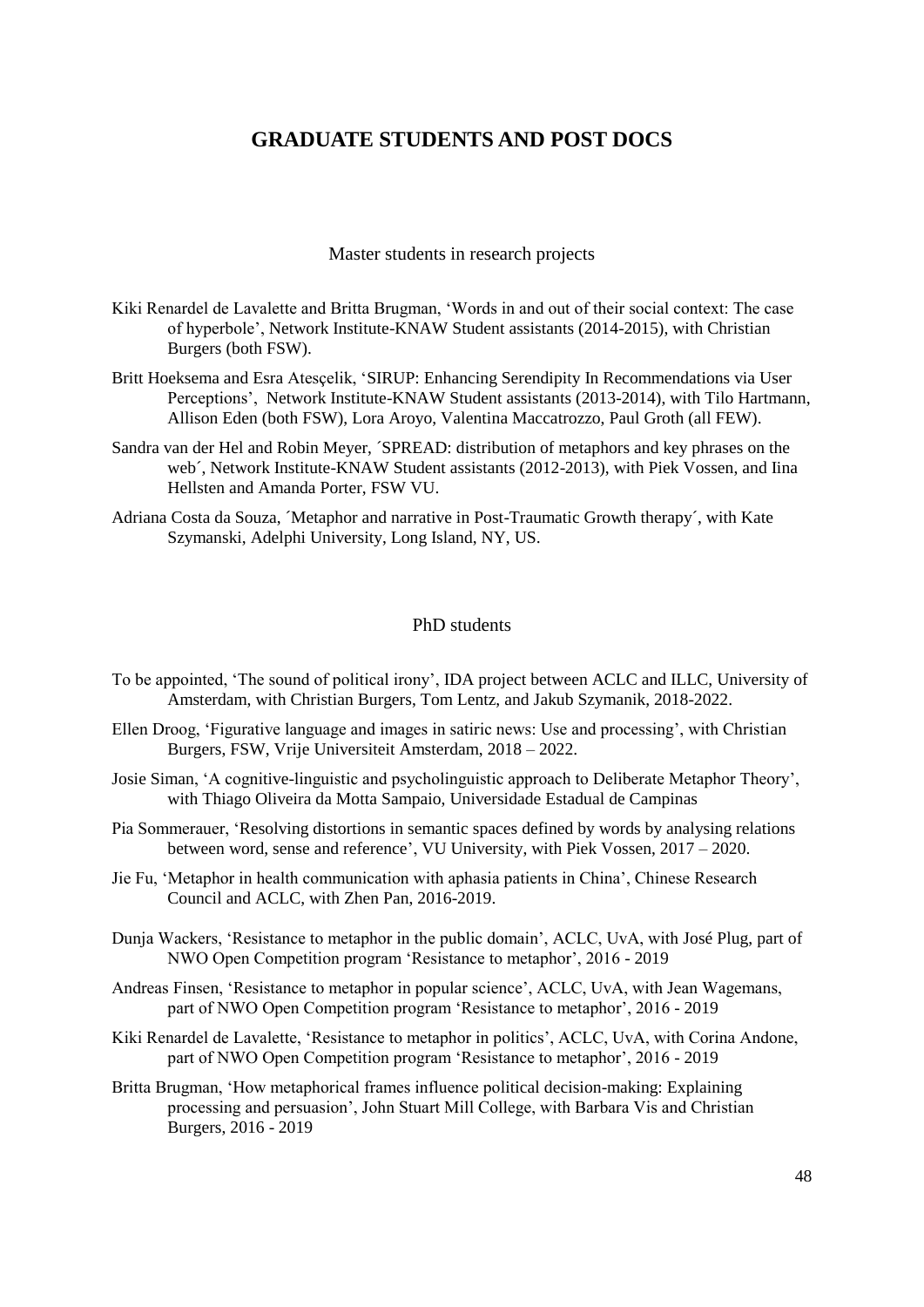- Romy van den Heerik, 'Metaphor in health communication', ACLC, UvA, with Lisa Sparks, Christian Burgers, and Charlotte van Hooijdonk, 2016 - 2018
- Amber Boeynaems, 'Dynamics of figurative frames in Dutch public discourse,' with Faculty of Social Sciences, 2014-2018 (on Dutch).
- Anke Beger, 'The role of (deliberate) metaphor in communicating knowledge in academic discourse: An analysis of college lectures from different disciplines,' with University of Flensburg, Flensburg Germany, 2011 – 2017, supervisors Olaf Jaekel and Gerard Steen. Graduated in 2018.
- Gudrun Reijnierse, 'The value of deliberate metaphor', NWO P-GW, 2011-2016. Graduated in 2017.
- Christine Versluis, 'Language use in aphasia patients: a genre perspective'. From January 2009 (on Dutch), thesis title *Why this now?* Graduated in 2017.
- Linda Greve, 'Metaphors for knowledge in knowledge intensive groups: An inductive investigation of how and which metaphors emerge in conversations,' with Peter Kartsberg, main aadvisor, Center for Entrepreneurship and Innovation, Aarhus University, Denmark, 2011- 2015 (on Danish). Graduated in 2016.
- Carla Gagestein, 'Metaphorical framing in stereotypes between generations in organizations,' with Hogeschool Holland, 2013-2017 (on Dutch); abandoned by candidate for personal reasons in 2013.
- Jeroen Wittink, 'Metaphor in knowledge management', with CAMeRA/NI and INHolland, 2009- 2013 (on Dutch); abandoned by candidate for personal reasons in 2013.
- Patricia Pineda, University of Barcelona, 'Children's interpretation of metaphors', from 1 January 2007. Graduation in 2015, thesis title *Looking for and Making Sense of 'Special Words: Metaphor Recognition and Interpretation by Schoolchildren.'*
- Tina Krennmayr, part of vici-program 'Metaphor in discourse', from 1 October 2006. Graduation in 2011, thesis title *Metaphor in Newspapers.*
- Julia Berenike Herrmann, part of vici-program 'Metaphor in discourse', from 1 October 2006. Graduation in 2013, thesis title *Metaphor in academic discourse: Linguistic forms, conceptual structures, communicative functions and cognitive representations.*
- Lettie Dorst, part of vici-program 'Metaphor in discourse', from 1 September 2005. Graduation in 2011, thesis title *Metaphor in fiction: Language, thought, and communication.*
- Anna Kaal, part of vici-program 'Metaphor in discourse', from 1 September 2005. Graduation in 2012, thesis title *Metaphor in conversation.*
- Ewa Biernacka, part of vici-program 'Metaphor in discourse', from 1 September 2005- 31 August 2006 (abandoned by candidate for personal reasons).
- Irene López Rodríguez, part of vici-program 'Metaphor in discourse', 1 September 2005 31 August, 2006 (abandoned by candidate for personal reasons).
- Tryntje Pasma, 'Conversationalisation of public discourse,' part of VU-STER program 'Text, Cognition, and Communication: Mechanisms of Public Discourse,' from 1 September 2005. Graduation in 2011, thesis title *Metaphor and register variation: The personalization of Dutch news discourse.*
- Kirsten Vis, 'Conversationalisation of public discourse,' (prof. Dr. W. Spooren), part of VU-STER program 'Text, Cognition, and Communication: Mechanisms of Public Discourse,' from 1 September 2005. Graduation in 2011, thesis title *Subjectivity in news discourse: A corpus linguistic analysis of informalization* (on Dutch).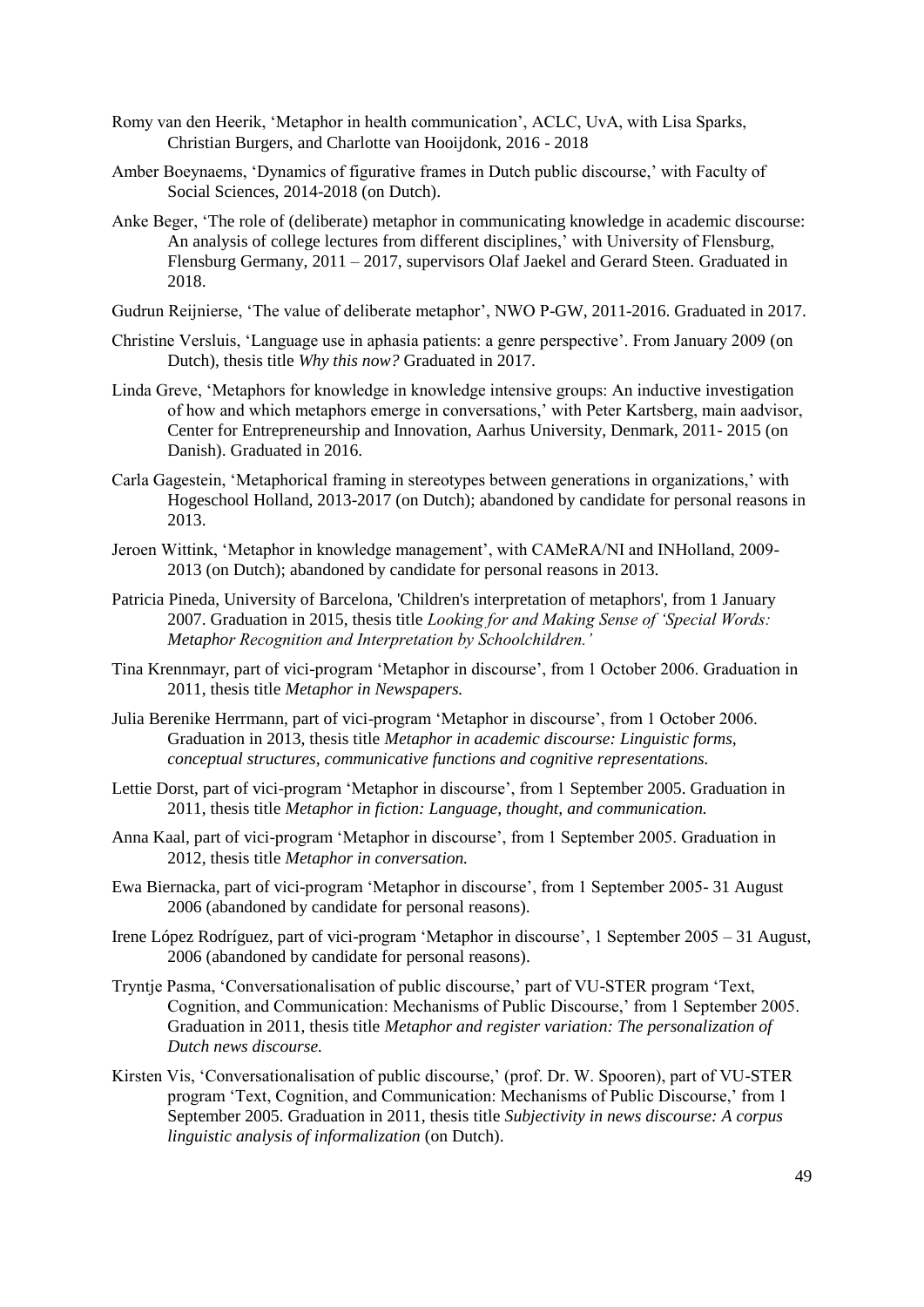- Claertje Frieke, Vrije Universiteit: 'Creative language use in Budu' (co-advisor, principal advisor prof. dr. L. de Vries), from 2004. Graduation in 2007, thesis title *The Creative Use of Genre Features;Continuity and Change in Patterns of Language Use In Budu, a Bantu Language of Congo (Kinshasa).*
- Johan Reijmerink, Universiteit van Maastricht: 'Nijhoff's metaforiek tussen suymbolisme en modernisme: een cognitief-linguistische en literair-historische benadering' [Nijhoff's metaphors between symbolism and modernism: A cognitive-linguistic and literary-historical approach] (co-advisor, principal advisor prof. dr. W. Kusters), from 2001, abandoned by candidate for personal reasons in 2005.

### Post doc projects

<span id="page-49-0"></span>Giulia Frezza, 'Metaphor and dementia', ACLC, UvA, Spits Fellowship, 2018.

- Roosmaryn Pilgram, 'Testing resistance to metaphor', ACLC, UvA, part of NWO Open Competition program 'Resistance to metaphor', 2017-2018.
- Lotte van Poppel, 'Modeling resistance to metaphor', ACLC, UvA, part of NWO Open Competition program 'Resistance to metaphor', 2017-2018.
- Marianna Bolognesi, 'Why visual metaphors matter: Metaphor theory and the cognitive grounding of visual metaphor.' ESR FP& Marie Curie Intra-European Fellowship 2015-2017.
- Marianna Bolognesi, 'VisMet: A corpus of visual metaphors.' Final part of NWO Vrije Competitie program 'Visual metaphor: A psycholinguistic approach', 2009-2013.
- Christian Burgers, 'Figurative framing: How metaphor, hyperbole and irony shape public discourse.' NWO Veni, 2014-2017.
- Michael Sinding, 'Framing the World: Genre as Worldview.' Intra European Fellowship Marie Curie, FP7, 2011 – 2013.
- Monique Lamers, *The search of the referent: anaphor resolution in linear text and hypertext'*, CAMeRA/LCC project, 2010-2013.
- Ester Šorm, 'Visual metaphor identification and analysis,' part of NWO Vrije Competitie program 'Visual metaphor: A psycholinguistic approach', 2009-2013.

### Prizes and nominations

- <span id="page-49-1"></span>2016 Kiki Renardel de Lavelette nominated best master thesis in the Faculty of Humanities, VU Amsterdam, for her thesis 'How to identify moral language in presidential speeches: A comparison between two methods of corpus analysis.'
- 2016 Britta Brugman nominated best master thesis in the Faculty of Social Sciences, VU University Amsterdam, for her thesis 'The reclassification of political frames: A metaphorical perspective.'
- 2015 Gudrun Reijnierse awarded first prize for best paper at ACLC Nieuw Amsterdams Peil symposium for her paper 'How viruses and beasts affect our opinion (or not): The role of extendedness in metaphorical framing.'